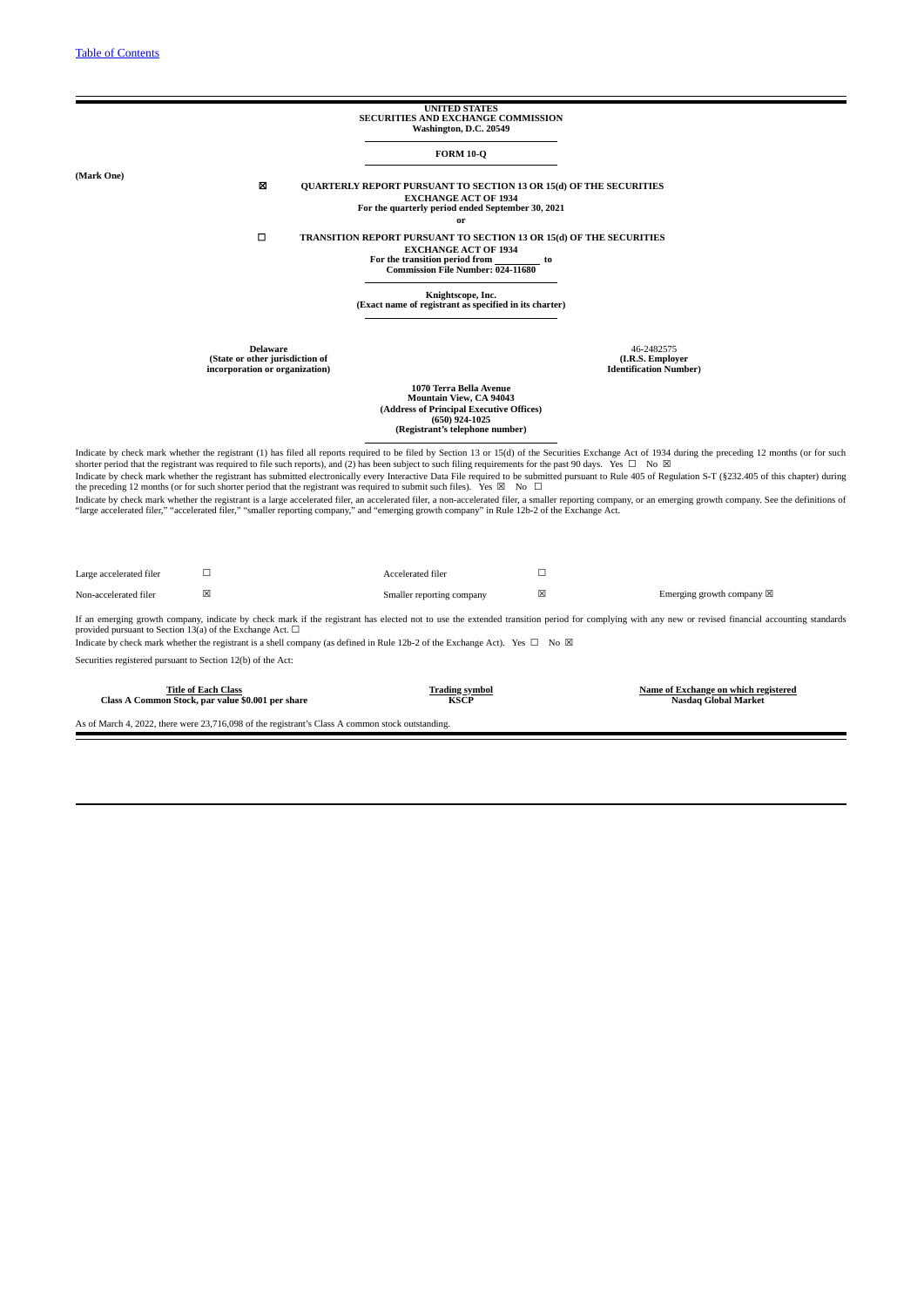# **TABLE OF CONTENTS**

<span id="page-1-0"></span>

| Part I            | <b>Financial Information</b>                                                                                              | Page<br>5 |
|-------------------|---------------------------------------------------------------------------------------------------------------------------|-----------|
| Item 1.           | <b>Financial Statements</b>                                                                                               | 5         |
|                   | Condensed Balance Sheets as of September 30, 2021 (Unaudited) and Balance Sheets as of December 31, 2020                  | 5         |
|                   | Condensed Statements of Operations for the three and nine months ended September 30, 2021 and 2020 (Unaudited)            | 6         |
|                   | Condensed Statements of Stockholders' Deficit for the three and nine months ended September 30, 2021 and 2020 (Unaudited) | 7         |
|                   | Condensed Statements of Cash Flows for the nine months ended September 30, 2021 and 2020 (Unaudited)                      | 9         |
|                   | <b>Notes to Condensed Financial Statements (Unaudited)</b>                                                                | 10        |
| Item 2.           | <b>Management's Discussion and Analysis of Financial Condition and Results of Operations</b>                              | 29        |
| Item 3.           | Quantitative and Qualitative Disclosures about Market Risk                                                                | 39        |
| Item 4.           | <b>Controls and Procedures</b>                                                                                            | 39        |
| Part II           | <b>Other Information</b>                                                                                                  | 41        |
| Item 1.           | <b>Legal Proceedings</b>                                                                                                  | 41        |
| Item 1A.          | <b>Risk Factors</b>                                                                                                       | 41        |
| Item 2.           | <b>Unregistered Sales of Equity Securities and Use of Proceeds</b>                                                        | 50        |
| Item 3.           | <b>Defaults Upon Senior Securities</b>                                                                                    | 51        |
| Item 4.           | <b>Mine Safety Disclosures</b>                                                                                            | 51        |
| Item 5.           | <b>Other Information</b>                                                                                                  | 51        |
| Item 6.           | <b>Exhibits</b>                                                                                                           | 52        |
| <b>Signatures</b> |                                                                                                                           | 53        |
|                   |                                                                                                                           |           |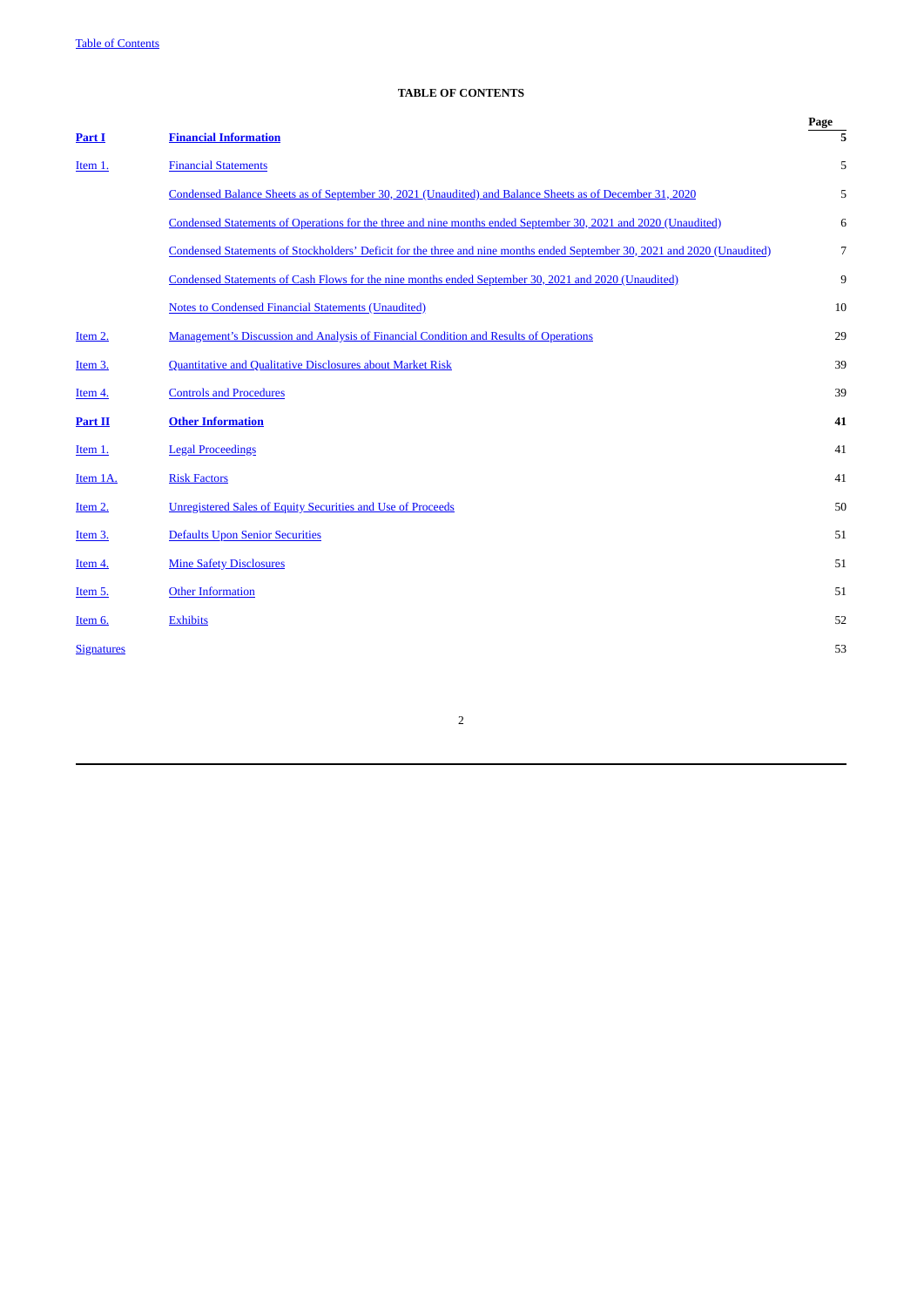#### *Cautionary Note on Forward-Looking Statements*

This Quarterly Report on Form 10-Q contains forward-looking statements within the meaning of the Private Securities Litigation Reform Act of 1995. We intend such forward-looking statements to be covered by the safe harbor provisions for forward-looking statements contained in Section 27A of the Securities Act of 1933, as amended (the "Securities Act") and Section 21E of the Securities Exchange Act of 1934, as amended (the "Exchange Act"). All statements contained in this Quarterly Report on Form 10-Q other than statements of historical fact, including but not limited to, statements regarding our future operating results and financial position, including projections of our future financial performance, our business strategy and plans, market growth, our objectives for future operations, industry trends, anticipated trends in our business and other characterizations of future events or circumstances are forward-looking statements. Words such as "believe," "may," "will," "estimate," "potential," "continue," "anticipate," "intend," "expect," "could," "would," "project," "plan," "target," and similar expressions are intended to identify forward-looking statements.

Forward-looking statements contained in this Quarterly Report on Form 10-Q include, but are not limited to, statements about:

- The success of our products and product candidates will require significant capital resources and years of development efforts;
- Our limited number of deployments and the risk of limited market acceptance of our products;
- Our ability to protect our intellectual property and to develop, maintain and enhance a strong brand;
- Our limited operating history by which performance can be gauged;
- Our ability to operate and collect digital information on behalf of our clients, which is dependent on the privacy laws of jurisdictions in which our Autonomous Security Robots ("ASR") operate, as well as the corporate policies of our clients, which may limit our ability to fully deploy our technologies in various markets;
- Our ability to raise capital, our rolling closes of equity infusions for our financings, and the availability of future financing;
- Unpredictable events, such as the COVID-19 pandemic, and associated business disruptions could seriously harm our future revenues and financial condition, delay our operations, increase our costs and expenses, and impact our ability to raise capital; and
- Our ability to manage our research, development, expansion, growth and operating expenses.

We have based these forward-looking statements on our current expectations and projections about future events and trends that we believe may affect our financial condition, results of operations, business strategy, short-term and long-term business operations and objectives, and financial needs. These forwardlooking statements are subject to a number of risks, uncertainties, and assumptions and other factors that could cause actual results to differ materially from those stated, including those described in "Risk Factors" in Part II, Item 1A of this Quarterly Report on Form 10-Q, as such factors may be updated in our filings with the Securities and Exchange Commission, ("the SEC"). Moreover, we operate in a very competitive and rapidly changing environment. New risks emerge from time to time. It is not possible for our management to predict all risks, nor can we assess the impact of all factors on our business or the extent to which any factor, or combination of factors, may cause actual results to differ materially from those contained in any forward-looking statements we may make. In light of these risks, uncertainties, and assumptions, the future events and trends discussed in this Quarterly Report on Form 10-Q may not occur and actual results could differ materially and adversely from those anticipated or implied in the forward-looking statements. In particular, the impact of the current COVID-19 pandemic on economic conditions and the physical security industry in general and our financial position and operating results in particular have been material, are changing rapidly, and cannot be predicted.

You should not rely upon forward-looking statements as predictions of future events. The events and circumstances reflected in the forward-looking statements may not be achieved or occur. Although we believe that the expectations reflected in the forward-looking statements are reasonable, we cannot guarantee future results, performance, or achievements. Our forward-looking statements speak only as of the date of this Quarterly Report on Form 10-Q, and we undertake no obligation to update any of these forward-looking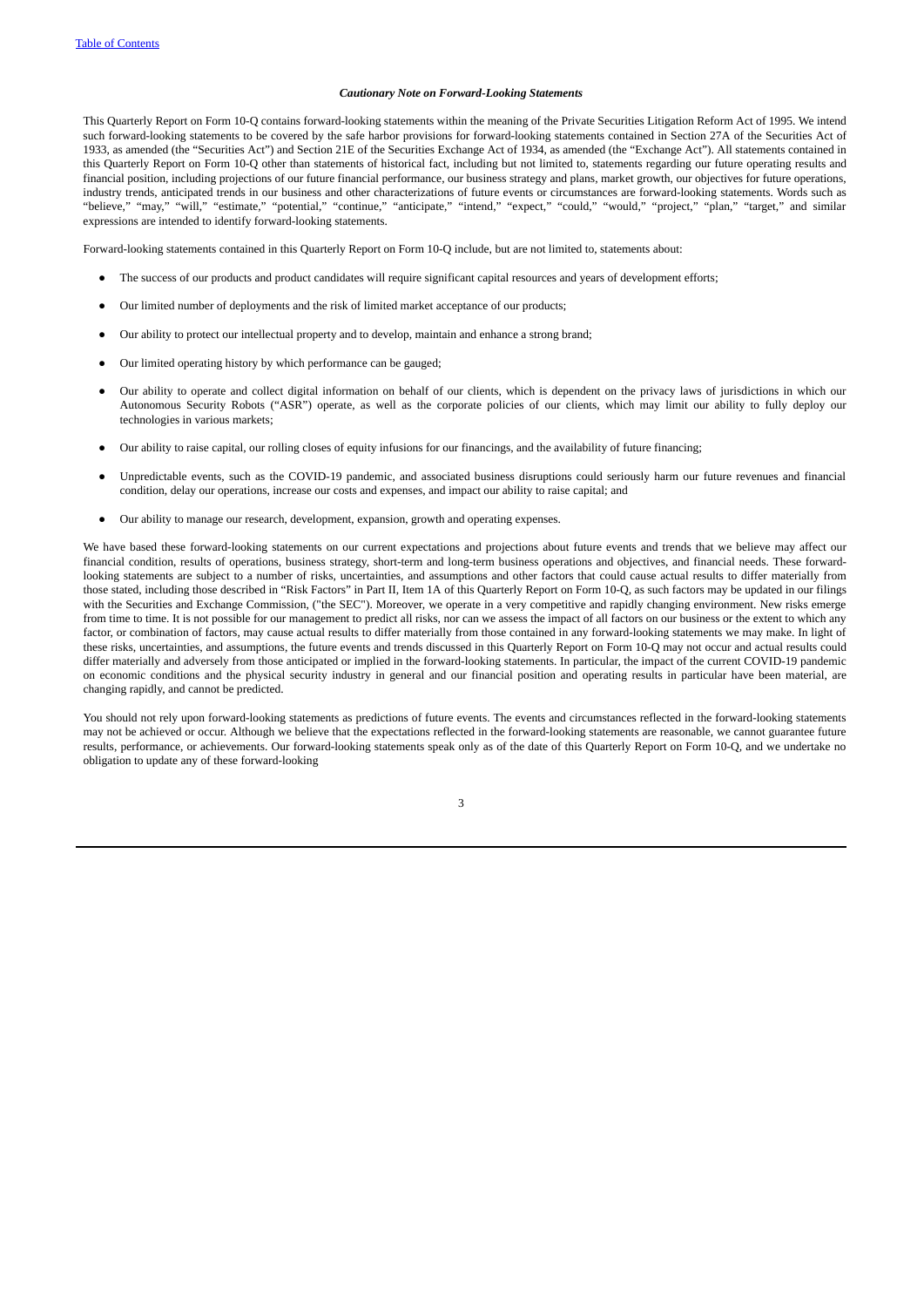statements for any reason after the date of this Quarterly Report on Form 10-Q or to conform these statements to actual results or revised expectations, except as required by law.

In this Quarterly Report on Form 10-Q, the words "we," "us," "our," and "Knightscope" refer to Knightscope, Inc., unless the context requires otherwise.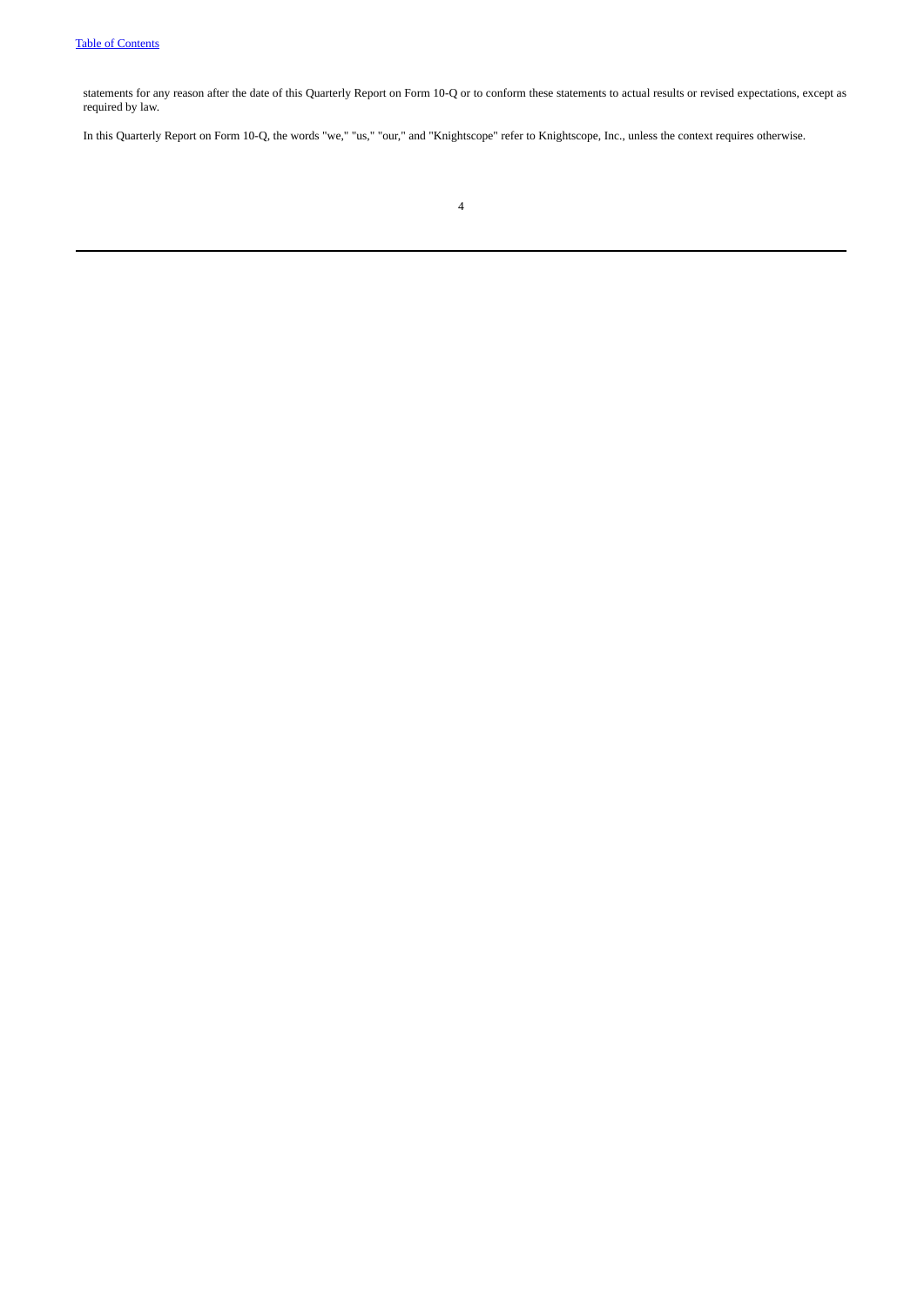# **PART I —FINANCIAL INFORMATION**

# <span id="page-4-2"></span><span id="page-4-1"></span><span id="page-4-0"></span>**Item 1. Financial Statements**

# **KNIGHTSCOPE, INC. Condensed Balance Sheets (In thousands, except share and per share data) (Unaudited)**

|                                                                                                                                                   |                         | September 30,<br>2021 |               | December 31,<br>2020     |
|---------------------------------------------------------------------------------------------------------------------------------------------------|-------------------------|-----------------------|---------------|--------------------------|
| <b>ASSETS</b>                                                                                                                                     |                         | (Unaudited)           |               | (1)                      |
| Current assets:                                                                                                                                   |                         |                       |               |                          |
| Cash and cash equivalents                                                                                                                         | \$                      | 9.670                 | \$            | 7,057                    |
| Restricted cash                                                                                                                                   |                         | 100                   |               | 100                      |
| Accounts receivable (net of allowance for doubtful accounts \$250 and \$279 as of September 30 2021 and December 31, 2020, respectively)          |                         | 971                   |               | 874                      |
| Prepaid expenses and other current assets                                                                                                         |                         | 1,109                 |               | 757                      |
| Total current assets                                                                                                                              |                         | 11,850                |               | 8,788                    |
| Autonomous Security Robots, net                                                                                                                   |                         |                       |               |                          |
|                                                                                                                                                   |                         | 2,874                 |               | 2,290                    |
| Property, equipment and software, net                                                                                                             |                         | 111                   |               | 22                       |
| Operating lease right-of-use-assets                                                                                                               |                         | 1,220                 |               | 1,624                    |
| Other assets                                                                                                                                      |                         | 78                    |               | 220                      |
| <b>Total assets</b>                                                                                                                               | \$.                     | 16.133                |               | 12.944                   |
|                                                                                                                                                   |                         |                       |               |                          |
| <b>LIABILITIES, PREFERRED STOCK AND STOCKHOLDERS' DEFICIT</b>                                                                                     |                         |                       |               |                          |
| Current liabilities:                                                                                                                              |                         |                       |               |                          |
| Accounts payable                                                                                                                                  | \$                      | 564                   | $\mathcal{S}$ | 232                      |
| Accrued expenses                                                                                                                                  |                         | 425                   |               | 864                      |
| Deferred revenue                                                                                                                                  |                         | 859                   |               | 522                      |
| Debt obligations                                                                                                                                  |                         | 5,598                 |               | $\overline{\phantom{0}}$ |
| Operating lease liabilities                                                                                                                       |                         | 625                   |               | 560                      |
| Preferred stock warrant liability                                                                                                                 |                         | 1,319                 |               |                          |
|                                                                                                                                                   |                         | 642                   |               |                          |
| Other current liabilities                                                                                                                         |                         |                       |               | 460                      |
| Total current liabilities                                                                                                                         |                         | 10.032                |               | 2.638                    |
| Debt obligations                                                                                                                                  |                         |                       |               | 4,579                    |
| Preferred stock warrant liabilities                                                                                                               |                         | 16.675                |               | 5.617                    |
| Operating lease liabilities                                                                                                                       |                         | 657                   |               | 1,133                    |
| <b>Total liabilities</b>                                                                                                                          |                         | 27,364                |               | 13,967                   |
|                                                                                                                                                   |                         |                       |               |                          |
| Commitments and contingencies (Note 9)                                                                                                            |                         |                       |               |                          |
| Preferred Stock, \$0.001 par value; 43,405,324 shares authorized as of September 30, 2021 and December 31, 2020; 27,626,264 and 25,770,360 shares |                         |                       |               |                          |
| issued and outstanding as of September 30 2021 and December 31, 2020, respectively; aggregate liquidation preference of \$93,261 as of September  |                         |                       |               |                          |
| 30, 2021                                                                                                                                          |                         | 82,258                |               | 65.162                   |
|                                                                                                                                                   |                         |                       |               |                          |
| Stockholders' deficit:                                                                                                                            |                         |                       |               |                          |
| Class A common stock, \$0.001 par, 114,000,000 shares authorized as of September 30 2021 and December 31, 2020; 0 shares issued and outstanding   |                         |                       |               |                          |
| as of September 30, 2021 and December 31, 2020                                                                                                    |                         |                       |               |                          |
| Class B common stock, \$0.001 par, 30,000,000 shares authorized as of September 30, 2021 and December 31, 2020; 10,189,000 shares issued and      |                         |                       |               |                          |
| outstanding as of September 30, 2021 and December 31, 2020                                                                                        |                         | 10                    |               | 10                       |
| Additional paid-in capital                                                                                                                        |                         | 3,928                 |               | 3,051                    |
| <b>Accumulated deficit</b>                                                                                                                        |                         | (97, 427)             |               | (69, 246)                |
| Total stockholders' deficit                                                                                                                       |                         | (93.489)              |               | (66.185)                 |
| Total liabilities, preferred stock and stockholders' deficit                                                                                      | $\overline{\mathbb{S}}$ | 16.133                | \$            | 12.944                   |

(1) The condensed balance sheet as of December 31, 2020 was derived from the audited balance sheet as of that date.

The accompanying notes are an integral part of these condensed consolidated financial statements.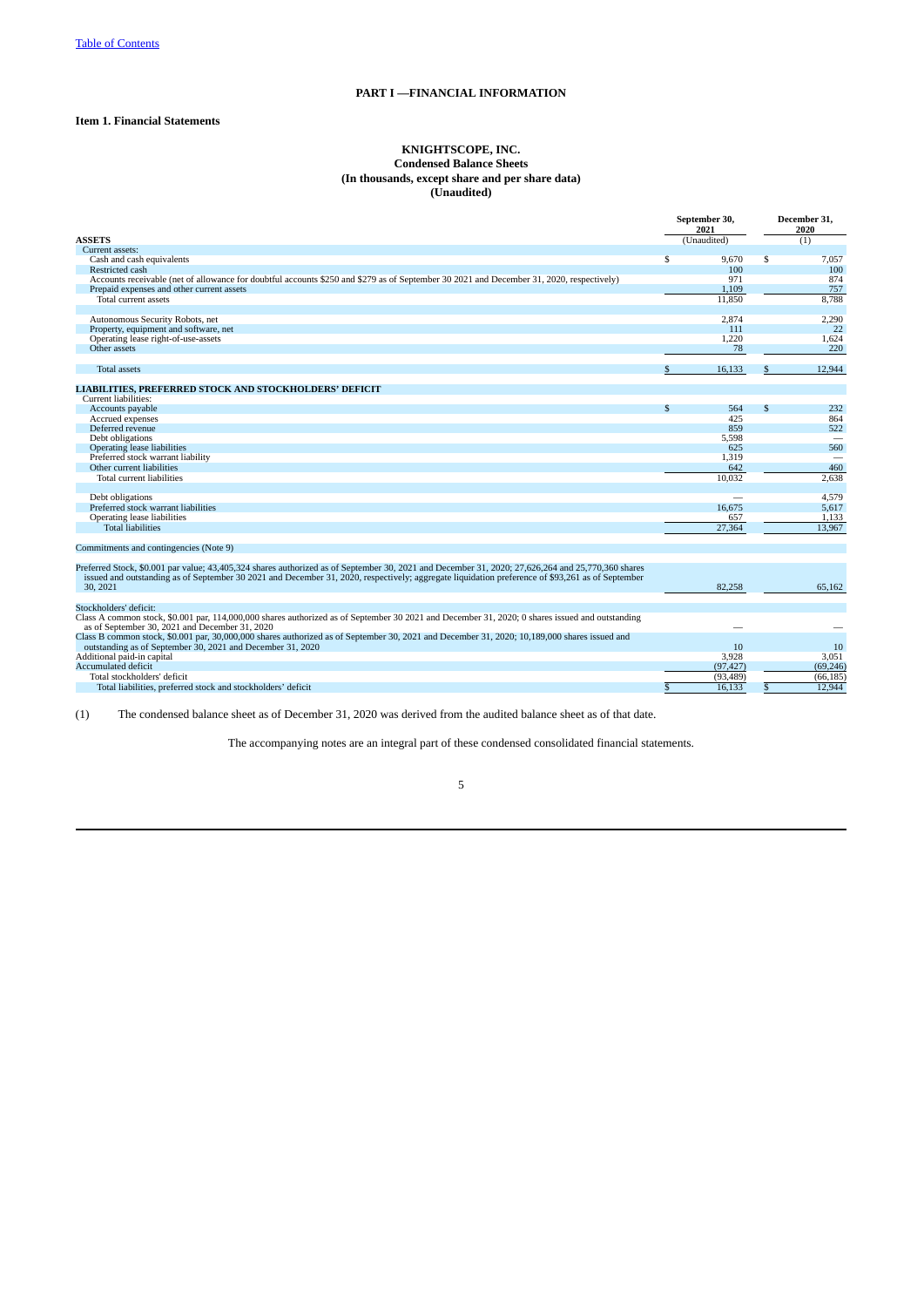# **KNIGHTSCOPE, INC. Condensed Statements of Operations (In thousands, except share and per share data) (Unaudited)**

<span id="page-5-0"></span>

|                                                                              | Three Months Ended September 30,<br>2021<br>2020 |    |            |              | Nine months ended September 30,<br>2021 | 2020 |            |  |
|------------------------------------------------------------------------------|--------------------------------------------------|----|------------|--------------|-----------------------------------------|------|------------|--|
| Revenue, net                                                                 | 784                                              | \$ | 720        | \$           | 2,561                                   | \$   | 2,358      |  |
| Cost of revenue, net                                                         | 1,309                                            |    | 1,299      |              | 3,826                                   |      | 3,485      |  |
| Gross loss                                                                   |                                                  |    |            |              |                                         |      |            |  |
|                                                                              | (525)                                            |    | (579)      |              | (1,265)                                 |      | (1, 127)   |  |
| Operating expenses:                                                          |                                                  |    |            |              |                                         |      |            |  |
| Research and development                                                     | 1,238                                            |    | 986        |              | 3,894                                   |      | 2,284      |  |
| Sales and marketing                                                          | 697                                              |    | 1.718      |              | 7,327                                   |      | 4,557      |  |
| General and administrative                                                   | 1,534                                            |    | 628        |              | 3,199                                   |      | 1,608      |  |
| Total operating expenses                                                     | 3,469                                            |    | 3,332      |              | 14,420                                  |      | 8,449      |  |
| Loss from operations                                                         | (3,994)                                          |    | (3, 911)   |              | (15,685)                                |      | (9,576)    |  |
| Other income (expense):                                                      |                                                  |    |            |              |                                         |      |            |  |
| Interest expense, net                                                        | (858)                                            |    | (699)      |              | (1,992)                                 |      | (1,782)    |  |
| Change in fair value of warrant liabilities                                  |                                                  |    |            |              | (10,737)                                |      | (2, 424)   |  |
| Other income, net                                                            | (43)                                             |    | 15         |              | 778                                     |      | 47         |  |
| Total other income (expense)                                                 | (901)                                            |    | (684)      |              | (11, 951)                               |      | (4, 159)   |  |
| Net loss before income tax expense                                           | (4,895)                                          |    | (4,595)    |              | (27, 636)                               |      | (13, 735)  |  |
| Income tax benefit (expense)                                                 |                                                  |    | (3)        |              |                                         |      | (4)        |  |
| <b>Net loss</b>                                                              | (4,895)                                          |    | (4,598)    |              | (27, 636)                               |      | (13, 739)  |  |
| Preferred stock dividends                                                    | (186)                                            |    | (165)      |              | (545)                                   |      | (485)      |  |
| Net loss attributable to common stockholders                                 | \$<br>(5,081)                                    | \$ | (4,763)    | $\mathbb{S}$ | (28, 181)                               | \$   | (14, 224)  |  |
| Basic and diluted net loss per common share                                  | (0.50)                                           | \$ | (0.47)     | S            | (2.77)                                  | \$   | (1.40)     |  |
| Weighted average shares used to compute basic and diluted net loss per share | 10,189,000                                       |    | 10.189.000 |              | 10,189,000                              |      | 10,186,802 |  |

The accompanying notes are an integral part of these condensed consolidated financial statements.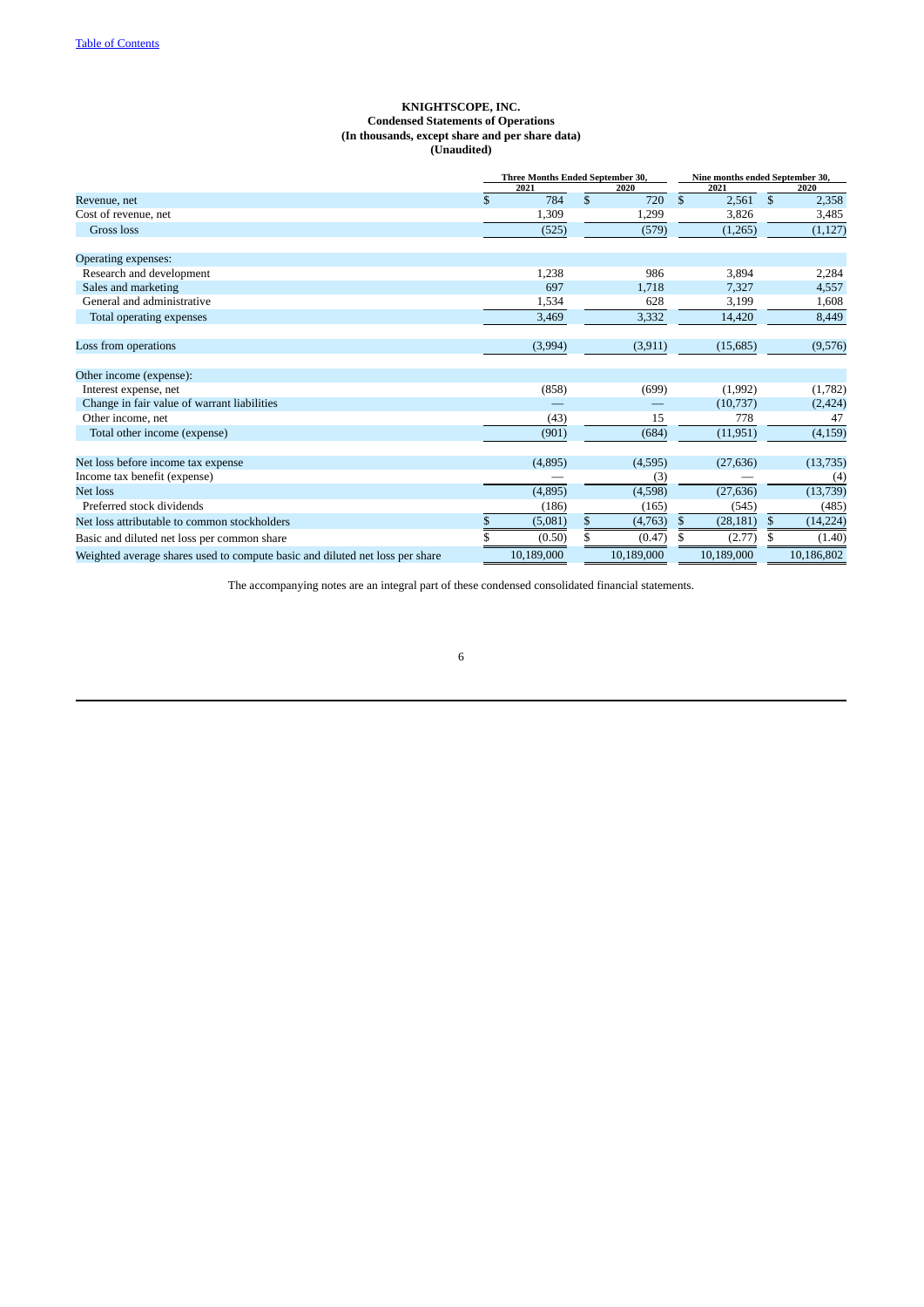# **KNIGHTSCOPE, INC. Condensed Statements of Stockholders' Deficit (In thousands, except share and per share data) (Unaudited)**

<span id="page-6-0"></span>

|                                                                         | Series m<br>Preferred<br>stock<br><b>Shares</b> | Amount   | Series m-2<br>Preferred<br>stock<br><b>Shares</b> | Amount  |               | Series m-3<br>Preferred<br>stock<br>Shares Amount | Series m-4<br>Preferred<br>stock<br><b>Shares</b> | Amount  | <b>Series S</b><br>Preferred<br>stock<br><b>Shares</b> | Amount   | <b>Series A</b><br>Preferred<br>stock<br><b>Shares</b> | Amount | <b>Series B</b><br>Preferred<br>stock<br><b>Shares</b> | Amount  |                          | <b>Class A</b><br>common<br>stock<br>Shares Amount | <b>Class B</b><br>common<br>stock<br><b>Shares</b> | Amount         | Additional<br>Paid-in-<br>capital | <b>Accumulative Stockholders'</b><br>Deficit |    | <b>Total</b><br>Deficit       |
|-------------------------------------------------------------------------|-------------------------------------------------|----------|---------------------------------------------------|---------|---------------|---------------------------------------------------|---------------------------------------------------|---------|--------------------------------------------------------|----------|--------------------------------------------------------|--------|--------------------------------------------------------|---------|--------------------------|----------------------------------------------------|----------------------------------------------------|----------------|-----------------------------------|----------------------------------------------|----|-------------------------------|
| <b>Balance at June</b><br>30, 2020                                      | 5,339,215                                       | \$13,866 | 1,660,756 \$4,982                                 |         | 16,757 \$     | 46                                                | 1,432,786 \$5,487                                 |         | 1,575,586                                              |          | \$11,312 8,936,015 \$3,865                             |        | 4,653,583 \$9,442                                      |         | $-$ \$                   | $\sim$                                             |                                                    |                | 10,189,000 \$ 10 \$ 2,720 \$      | $(58,708)$ \$                                |    | (55, 978)                     |
| <b>Stock based</b><br>compensation                                      |                                                 |          |                                                   |         |               |                                                   |                                                   |         |                                                        |          |                                                        |        |                                                        |         |                          |                                                    |                                                    |                | 105                               |                                              |    | 105                           |
| <b>Stock options</b><br>exercised                                       |                                                 |          |                                                   |         |               |                                                   |                                                   |         |                                                        |          |                                                        |        |                                                        |         |                          |                                                    |                                                    |                |                                   |                                              |    |                               |
| Issuance of<br>Series s<br>Preferred<br>stock, net of<br>issuance costs |                                                 |          |                                                   |         |               |                                                   |                                                   |         | 1,886,660                                              | 13,566   |                                                        |        |                                                        |         |                          |                                                    |                                                    |                |                                   |                                              |    |                               |
| Series m-4<br>accrued<br>dividend                                       |                                                 |          |                                                   |         |               |                                                   |                                                   | 165     |                                                        |          |                                                        |        |                                                        |         |                          |                                                    |                                                    |                |                                   | (165)                                        |    | (165)                         |
| Net loss                                                                |                                                 |          |                                                   |         |               |                                                   |                                                   |         |                                                        |          |                                                        |        |                                                        |         |                          |                                                    |                                                    |                |                                   | (4,598)                                      |    | (4,598)                       |
| <b>Balance</b> at<br>September<br>30, 2020                              | 5,339,215                                       | \$13,866 | 1,660,756                                         | \$4,982 | 16,757        | S.<br>46                                          | 1,432,786                                         | \$5,652 | 3,462,246                                              | \$24,878 | 8,936,015 \$3,865                                      |        | 4,653,583                                              | \$9,442 | $\qquad \qquad -$        | $\mathbf{s}$<br>$\hspace{0.1mm}-\hspace{0.1mm}$    | 10,189,000                                         | 10<br>s.       | $5 \quad 2,825$                   | (63, 471)<br>-S                              | -S | (60, 636)                     |
|                                                                         | Series m<br>Preferred<br>stock                  |          | Series m-2<br>Preferred<br>stock                  |         |               | Series m-3<br>Preferred<br>stock                  | Series m-4<br>Preferred<br>stock                  |         | <b>Series S</b><br>Preferred<br>stock                  |          | <b>Series A</b><br>Preferred<br>stock                  |        | <b>Series B</b><br>Preferred<br>stock                  |         |                          | Class A<br>common<br>stock                         | Class B<br>common<br>stock                         |                | <b>Additional</b><br>Paid-in-     | Accumulative                                 |    | <b>Total</b><br>Stockholders' |
| <b>Balance</b> at                                                       | <b>Shares</b>                                   | Amount   | <b>Shares</b>                                     | Amount  | <b>Shares</b> | Amount                                            | <b>Shares</b>                                     | Amount  | <b>Shares</b>                                          | Amount   | <b>Shares</b>                                          | Amount | <b>Shares</b>                                          | Amount  |                          | Shares Amount                                      | <b>Shares</b>                                      | Amount         | capital                           | Deficit                                      |    | Deficit                       |
| December<br>31, 2019                                                    | 5,339,215 \$13,866                              |          | 1,660,756 \$4,982                                 |         | 16,757 \$     | 46                                                | 1,432,786 \$5,167                                 |         | 781,870                                                | \$ 5,604 | 8,936,015 \$3,865                                      |        | 4,653,583 \$9,442                                      |         | $\overline{\phantom{0}}$ | - \$<br>$\overline{\phantom{a}}$                   | 10,179,000                                         | <b>S</b><br>10 | $S = 2,529$                       | $(49,247)$ \$<br><b>S</b>                    |    | (46, 708)                     |
| <b>Stock based</b><br>compensation                                      |                                                 |          |                                                   |         |               |                                                   |                                                   |         |                                                        |          |                                                        |        |                                                        |         |                          |                                                    |                                                    |                |                                   |                                              |    |                               |
| <b>Stock options</b><br>exercised                                       |                                                 |          |                                                   |         |               |                                                   |                                                   |         |                                                        |          |                                                        |        |                                                        |         |                          |                                                    |                                                    |                | 293                               |                                              |    | 293                           |
|                                                                         |                                                 |          |                                                   |         |               |                                                   |                                                   |         |                                                        |          |                                                        |        |                                                        |         |                          |                                                    |                                                    | $10,000 S$ -   | $\overline{\mathbf{3}}$           |                                              |    | $\overline{\mathbf{3}}$       |
| Issuance of<br>Series s<br>Preferred<br>stock, net of<br>issuance costs |                                                 |          |                                                   |         |               |                                                   |                                                   |         | 2.680.376                                              | 19,274   |                                                        |        |                                                        |         |                          |                                                    |                                                    |                |                                   |                                              |    |                               |
| Series m-4<br>accrued                                                   |                                                 |          |                                                   |         |               |                                                   |                                                   |         |                                                        |          |                                                        |        |                                                        |         |                          |                                                    |                                                    |                |                                   |                                              |    |                               |
| dividend<br>Net loss                                                    |                                                 |          |                                                   |         |               |                                                   |                                                   | 485     |                                                        |          |                                                        |        |                                                        |         |                          |                                                    |                                                    |                |                                   | (485)<br>(13,739)                            |    | (485)<br>(13, 739)            |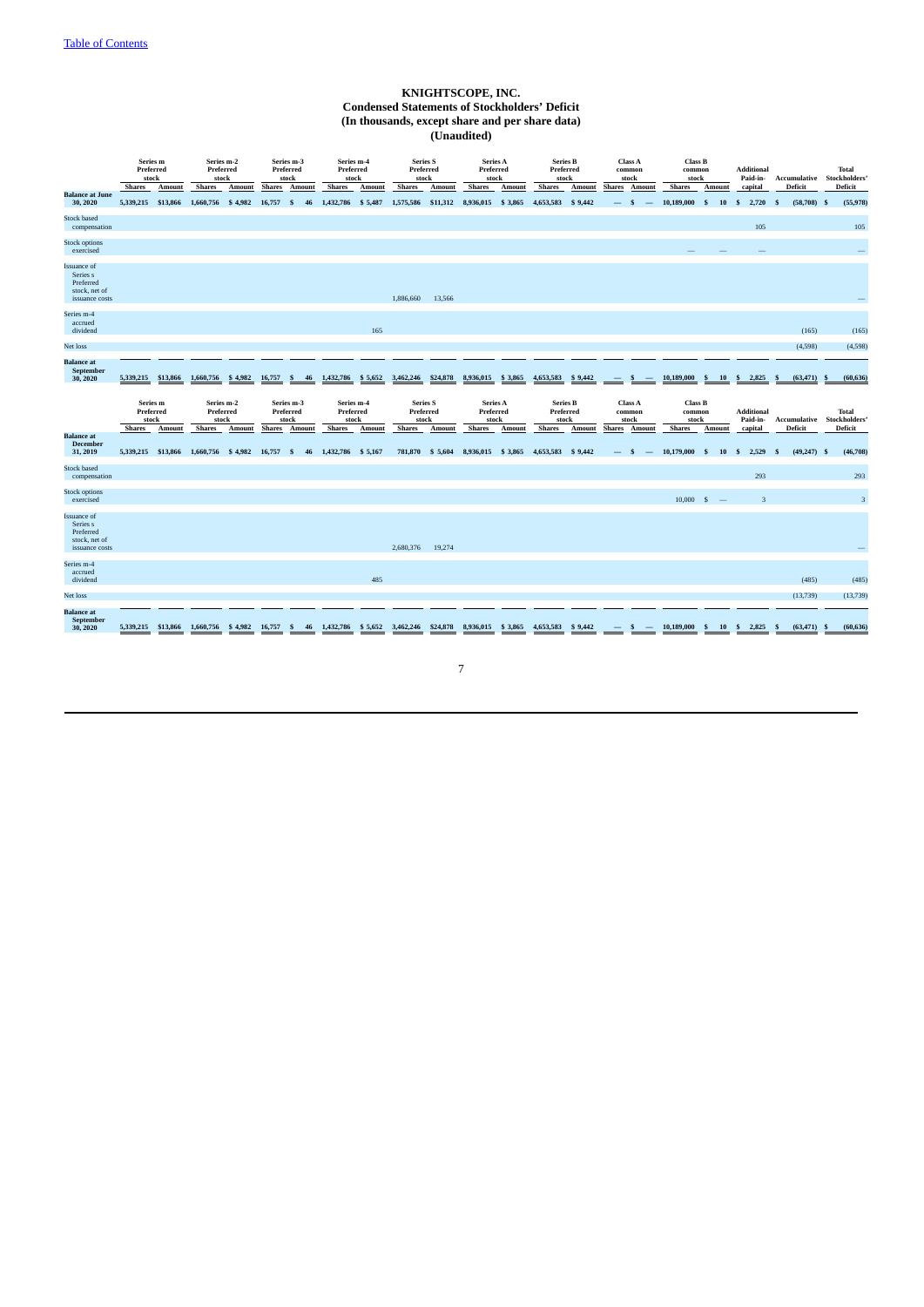|                                                                         | Series m<br>Preferred<br>stock<br><b>Shares</b> | Amount                     | Series m-2<br>Preferred<br>stock<br><b>Shares</b>    |                            | Preferred                                                    | Series m-3<br>stock     | Series m-4<br>Preferred<br>stock<br><b>Shares</b>                  |                            | <b>Series S</b><br>Preferred<br>stock<br><b>Shares</b> |                            | Series A<br>Preferred<br>stock<br><b>Shares</b>      |               | <b>Series B</b><br>Preferred<br>stock<br><b>Shares</b>               |                            |                                                  | Class A<br>common<br>stock                | Class B<br>common<br>stock<br><b>Shares</b>                                                                    |                             | <b>Additional</b><br>Paid-in-                                              |    | Accumulative                                      | <b>Total</b><br>Stockholders'                              |                                     |
|-------------------------------------------------------------------------|-------------------------------------------------|----------------------------|------------------------------------------------------|----------------------------|--------------------------------------------------------------|-------------------------|--------------------------------------------------------------------|----------------------------|--------------------------------------------------------|----------------------------|------------------------------------------------------|---------------|----------------------------------------------------------------------|----------------------------|--------------------------------------------------|-------------------------------------------|----------------------------------------------------------------------------------------------------------------|-----------------------------|----------------------------------------------------------------------------|----|---------------------------------------------------|------------------------------------------------------------|-------------------------------------|
| <b>Balance at June</b><br>30, 2021                                      | 5,339,215 \$13,866                              |                            | 1,660,756 \$4,982                                    | Amount                     | $16,757$ \$                                                  | Shares Amount<br>- 46   | 1,432,786                                                          | Amount                     | \$6,185 5,567,171                                      | Amount<br>\$43,522         | 8,936,015 \$3,865                                    | Amount        | 4,653,583 \$9,442                                                    | Amount                     | $-$ s                                            | Shares Amount<br>$\overline{\phantom{0}}$ | 10,189,000                                                                                                     | Amount<br>-S<br>10          | capital<br>$3,523$ \$<br>-S                                                |    | Deficit<br>$(92.346)$ S                           | Deficit<br>(88, 813)                                       |                                     |
| <b>Stock based</b><br>compensation                                      |                                                 |                            |                                                      |                            |                                                              |                         |                                                                    |                            |                                                        |                            |                                                      |               |                                                                      |                            |                                                  |                                           |                                                                                                                |                             | 405                                                                        |    |                                                   | 405                                                        |                                     |
| Warrants expired                                                        |                                                 |                            |                                                      |                            |                                                              |                         |                                                                    |                            |                                                        |                            |                                                      |               |                                                                      |                            |                                                  |                                           |                                                                                                                |                             | -                                                                          |    |                                                   | $\overline{\phantom{a}}$                                   |                                     |
| <b>Stock options</b><br>exercised                                       |                                                 |                            |                                                      |                            |                                                              |                         |                                                                    |                            |                                                        |                            |                                                      |               |                                                                      |                            |                                                  |                                           |                                                                                                                |                             |                                                                            |    |                                                   |                                                            |                                     |
| Issuance of<br>Series s<br>Preferred<br>stock, net of<br>issuance costs |                                                 |                            |                                                      |                            |                                                              |                         |                                                                    |                            | 19,981                                                 | 164                        |                                                      |               |                                                                      |                            |                                                  |                                           |                                                                                                                |                             |                                                                            |    |                                                   |                                                            |                                     |
| Series m-4<br>accrued<br>dividend                                       |                                                 |                            |                                                      |                            |                                                              |                         |                                                                    | 186                        |                                                        |                            |                                                      |               |                                                                      |                            |                                                  |                                           |                                                                                                                |                             |                                                                            |    | (186)                                             | (186)                                                      |                                     |
| Net loss                                                                |                                                 |                            |                                                      |                            |                                                              |                         |                                                                    |                            |                                                        |                            |                                                      |               |                                                                      |                            |                                                  |                                           |                                                                                                                |                             |                                                                            |    | (4,895)                                           | (4,895)                                                    |                                     |
| <b>Balance</b> at<br>September<br>30, 2021                              | 5,339,215                                       | \$13,866                   | 1,660,756                                            | \$4,982                    | 16,757                                                       | 46<br>-S                | 1,432,786                                                          | \$6,371                    | 5,587,152                                              | \$43,686                   | 8,936,015                                            | \$ 3,865      | 4,653,583                                                            | \$9,442                    | $\qquad \qquad -$                                | - \$<br>$\overline{\phantom{a}}$          | 10,189,000                                                                                                     | 10<br>S.                    | 3,928<br>-S                                                                | -S | (97, 427)                                         | (93, 489)<br><b>S</b>                                      |                                     |
| <b>Balance at December 31, 2020</b>                                     |                                                 | <b>Shares</b><br>5.339.215 | Series m<br>Preferred<br>stock<br>Amount<br>\$13,866 | <b>Shares</b><br>1,660,756 | Series m-2<br>Preferred<br>stock<br><b>Amount</b><br>\$4,982 | <b>Shares</b><br>16,757 | Series m-3<br>Preferred<br>stock<br>Amount<br>$\overline{s}$<br>46 | <b>Shares</b><br>1,432,786 | Series m-4<br>Preferred<br>stock<br>Amount<br>\$5,826  | <b>Shares</b><br>3,731,248 | Series S<br>Preferred<br>stock<br>Amount<br>\$27,135 | <b>Shares</b> | <b>Series A</b><br>Preferred<br>stock<br>Amount<br>8,936,015 \$3,865 | <b>Shares</b><br>4,653,583 | <b>Series B</b><br>Preferred<br>stock<br>\$9,442 | Amount                                    | Class A<br>common<br>stock<br>Shares Amount<br>$\overline{\mathbf{s}}$<br>$\equiv$<br>$\overline{\phantom{0}}$ | <b>Shares</b><br>10,189,000 | <b>Class B</b><br>common<br>stock<br><b>Amount</b><br>$\overline{s}$<br>10 | S. | <b>Additional</b><br>Paid-in-<br>capital<br>3,051 | Accumulative Stockholder<br>Deficit<br>$(69,246)$ \$<br>-S | <b>Total</b><br>Deficit<br>(66, 18) |
| Stock based compensation                                                |                                                 |                            |                                                      |                            |                                                              |                         |                                                                    |                            |                                                        |                            |                                                      |               |                                                                      |                            |                                                  |                                           |                                                                                                                |                             |                                                                            |    | 863                                               |                                                            |                                     |
| Warrants expired                                                        |                                                 |                            |                                                      |                            |                                                              |                         |                                                                    |                            |                                                        |                            |                                                      |               |                                                                      |                            |                                                  |                                           |                                                                                                                |                             |                                                                            |    | 14                                                |                                                            |                                     |
| Stock options exercised                                                 |                                                 |                            |                                                      |                            |                                                              |                         |                                                                    |                            |                                                        |                            |                                                      |               |                                                                      |                            |                                                  |                                           |                                                                                                                |                             |                                                                            |    |                                                   |                                                            |                                     |
| <b>Issuance of Series s Preferred</b><br>stock, net of issuance costs   |                                                 |                            |                                                      |                            |                                                              |                         |                                                                    |                            |                                                        | 1.855.904                  | 16,551                                               |               |                                                                      |                            |                                                  |                                           |                                                                                                                |                             |                                                                            |    |                                                   |                                                            |                                     |
| Series m-4 accrued dividend                                             |                                                 |                            |                                                      |                            |                                                              |                         |                                                                    |                            | 545                                                    |                            |                                                      |               |                                                                      |                            |                                                  |                                           |                                                                                                                |                             |                                                                            |    |                                                   | (545)                                                      |                                     |
| Net loss                                                                |                                                 |                            |                                                      |                            |                                                              |                         |                                                                    |                            |                                                        |                            |                                                      |               |                                                                      |                            |                                                  |                                           |                                                                                                                |                             |                                                                            |    |                                                   | (27, 636)                                                  | (27, 63)                            |
| <b>Balance at September 30, 2021</b>                                    |                                                 | 5.339.215                  | \$13,866                                             | 1,660,756                  | \$4,982                                                      | 16,757                  | 46<br>-S                                                           | 1,432,786                  | \$6,371                                                | 5.587,152                  | \$43,686                                             | 8,936,015     | \$3,865                                                              | 4,653,583                  | \$9,442                                          |                                           | $-$ s<br>$\overline{\phantom{0}}$                                                                              | 10,189,000                  | $\mathbf{s}$<br>10                                                         |    | $\frac{1}{2}$ 3.928                               | (97, 427)<br>-S                                            | (93, 48)<br>-S                      |

The accompanying notes are an integral part of these condensed consolidated financial statements.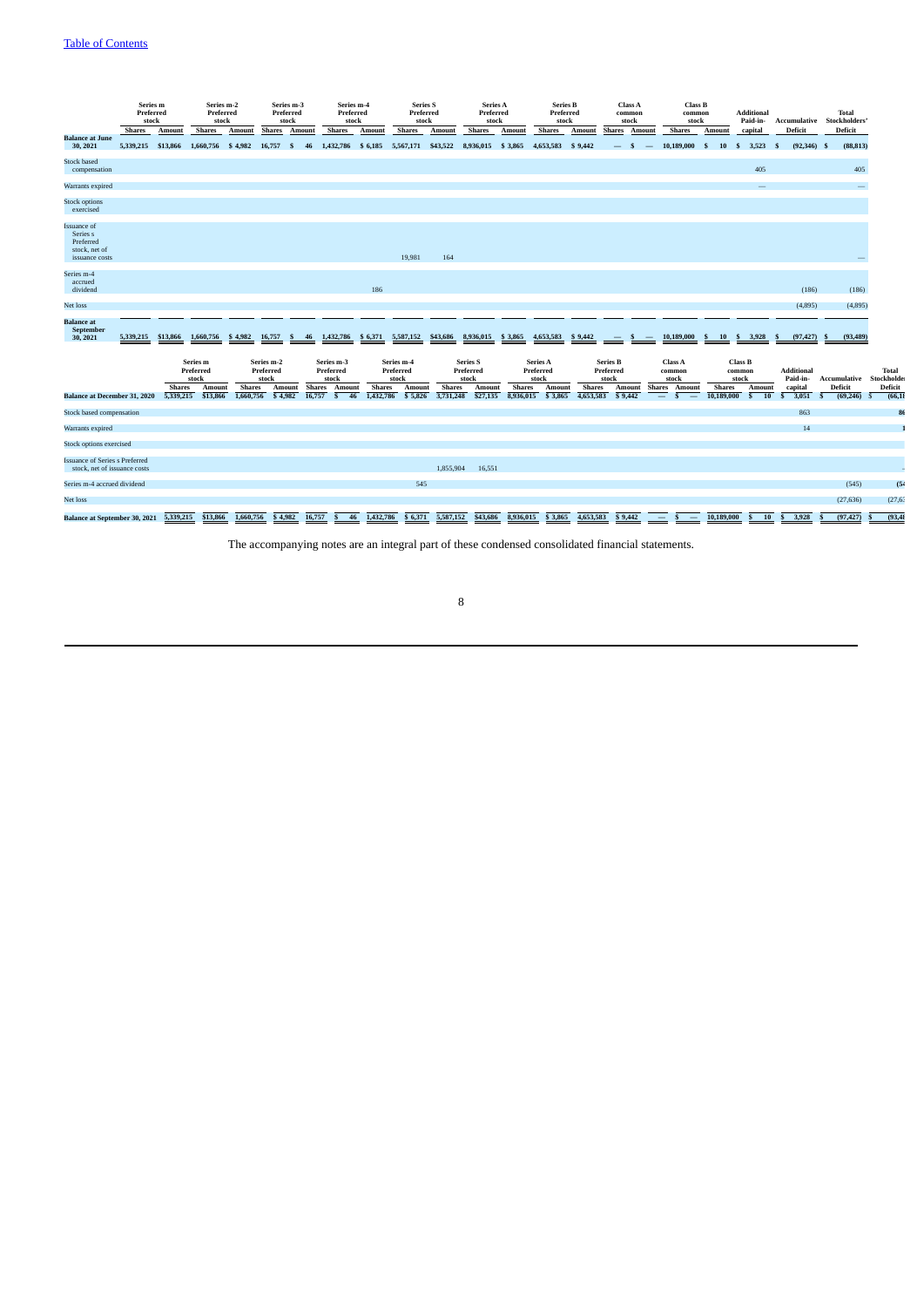# **KNIGHTSCOPE, INC. Condensed Statements of Cash Flows (In thousands) (Unaudited)**

<span id="page-8-0"></span>

|                                                                             |                         |                                  | Nine months ended September 30, |  |  |
|-----------------------------------------------------------------------------|-------------------------|----------------------------------|---------------------------------|--|--|
|                                                                             | 2021                    |                                  | 2020                            |  |  |
| <b>Cash Flows From Operating Activities</b><br>Net loss                     | \$                      | \$                               |                                 |  |  |
| Adjustments to reconcile net loss to net cash used in operating activities: | (27, 636)               |                                  | (13,739)                        |  |  |
| Depreciation and amortization                                               |                         | 1,141                            | 1,012                           |  |  |
| Stock compensation expense                                                  |                         | 863                              | 293                             |  |  |
|                                                                             | 10,737                  |                                  |                                 |  |  |
| Change in fair value of warrant liabilities                                 |                         |                                  | 2,424                           |  |  |
| PPP loan and interest forgiveness                                           |                         | (832)                            |                                 |  |  |
| Amortization of debt discount                                               |                         | 1,378                            | 679                             |  |  |
| (Gain) loss from damage of Autonomous Security Robots                       |                         | 5                                | (1)                             |  |  |
| Changes in operating assets and liabilities:                                |                         |                                  |                                 |  |  |
| Accounts receivable                                                         |                         | (97)                             | 6                               |  |  |
| Prepaid expenses and other current assets                                   |                         | (352)                            | (38)                            |  |  |
| Other assets                                                                |                         | 142                              |                                 |  |  |
| Accounts payable                                                            |                         | 332                              | (793)                           |  |  |
| Accrued expenses                                                            |                         | 34                               | 191                             |  |  |
| Deferred revenue                                                            |                         | 337                              | 18                              |  |  |
| Other current and noncurrent liabilities                                    |                         | 329                              | (118)                           |  |  |
| Net cash used in operating activities                                       | (13,619)                |                                  | (10,066)                        |  |  |
|                                                                             |                         |                                  |                                 |  |  |
| <b>Cash Flows From Investing Activities</b>                                 |                         |                                  |                                 |  |  |
| Purchases and related costs incurred for Autonomous Security Robots         |                         | (1,712)                          | (439)                           |  |  |
| Purchase of property and equipment                                          |                         | (107)                            |                                 |  |  |
| Net cash used in investing activities                                       |                         | (1,819)                          | (439)                           |  |  |
| <b>Cash Flows From Financing Activities</b>                                 |                         |                                  |                                 |  |  |
| Proceeds from stock options exercised                                       |                         |                                  | 3                               |  |  |
| Proceeds from issuance of Series S Preferred Stock, net of issuance costs   | 16,551                  |                                  | 19,274                          |  |  |
| Proceeds for the issuance of convertible notes, net of issuance costs       |                         | 1,500                            | 778                             |  |  |
| Principal repayments on loan payable                                        |                         |                                  | (909)                           |  |  |
| Proceeds from issuance of loans payable, net of origination costs           |                         |                                  | 1,098                           |  |  |
| Net cash provided by financing activities                                   | 18,051                  |                                  | 20,244                          |  |  |
|                                                                             |                         | 2,613                            | 9,739                           |  |  |
| Net change in cash and cash equivalents                                     |                         |                                  |                                 |  |  |
| Cash, cash equivalents and restricted cash at beginning of the period       |                         | 7,157                            | 709                             |  |  |
| Cash, cash equivalents and restricted cash at end of the period             | \$                      | 9.770<br>\$                      | 10,448                          |  |  |
| <b>Supplemental Disclosure of Cash Flow Information</b>                     |                         |                                  |                                 |  |  |
| Cash paid for interest during the year                                      | \$                      | \$                               | 759                             |  |  |
| Cash paid for income taxes                                                  | $\overline{\mathbb{S}}$ | $\overline{\$}$                  | $\overline{4}$                  |  |  |
| <b>Supplemental Disclosure of Non-Cash Financing Activities</b>             |                         |                                  |                                 |  |  |
| Forfeiture of security deposit for debt                                     | \$                      | \$                               | 242                             |  |  |
| Issuance of Series S Preferred Stock warrant                                | $\overline{\mathbb{S}}$ | $\overline{\mathbb{S}}$<br>1.654 | 455                             |  |  |
| PPP loan and interest forgiveness                                           |                         | 832                              |                                 |  |  |
| Series m-4 accrued dividend                                                 | \$                      | 545<br>\$                        | 485                             |  |  |
|                                                                             |                         |                                  |                                 |  |  |

The accompanying notes are an integral part of these condensed consolidated financial statements.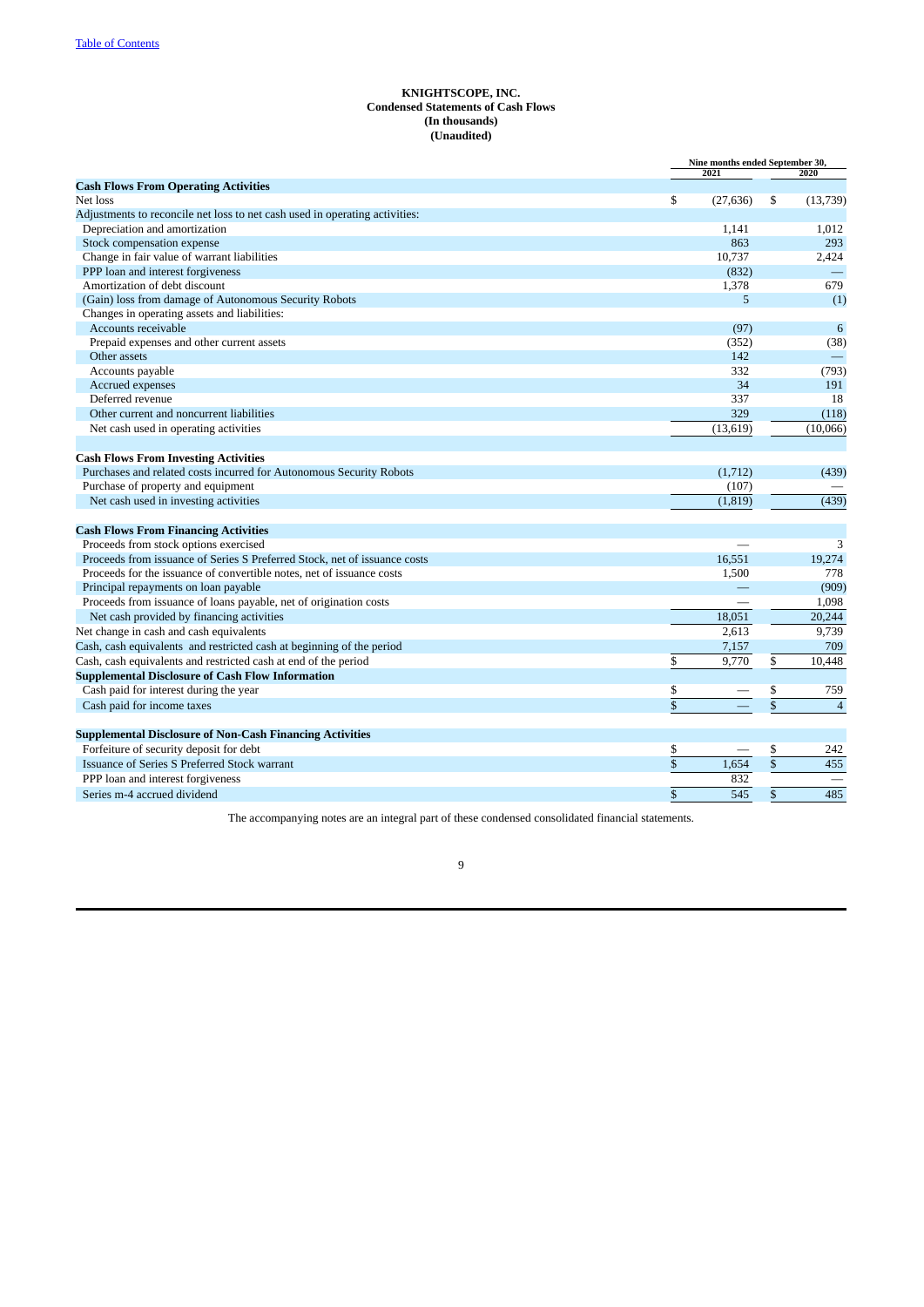# **KNIGHTSCOPE, INC. Notes to Condensed Financial Statements (Dollars in thousands, unless otherwise stated) (Unaudited)**

# <span id="page-9-0"></span>**NOTE 1: The Company and Summary of Significant Accounting Policies**

# *Description of Business*

Knightscope, Inc. (the "Company"), was incorporated on April 4, 2013 under the laws of the State of Delaware.

The Company designs, develops, builds, deploys, and supports advanced physical security technologies. The Knightscope solution to reducing crime combines the physical presence of its proprietary Autonomous Security Robots ("ASRs") with real-time on-site data collection and analysis and a user interface. Two of the Company's ASRs, the outdoor "K5" and the indoor "K3", autonomously patrol client sites without the need for remote control to provide a visible, force multiplying, physical security presence to help protect assets, monitor changes in the environment and deter crime. They gather real-time data using a large array of sensors. The data is accessible through the Knightscope Security Operations Center ("KSOC"), an intuitive, browser-based interface that enables security professionals and law enforcement officers to review events generated, allowing them to have their eyes, ears, and voice on the ground 24/7/365 in multiple locations at the same time.

### *Basis of Presentation and Liquidity*

These unaudited condensed financial statements and accompanying notes have been prepared in accordance with accounting principles generally accepted in the United States ("U.S.GAAP"), pursuant to the rules and regulations of the Securities and Exchange Commission ("SEC"). Certain information and note disclosures have been condensed or omitted pursuant to such rules and regulations. The accompanying condensed balance sheet as of December 31, 2020 is derived from audited financial statements as of that date but does not include all of the information and footnotes required by U.S. GAAP for complete financial statements. The unaudited condensed financial statements have been prepared on the same basis as the annual financial statements and, in the opinion of management, reflect all adjustments, which include only normal recurring adjustments, necessary for a fair presentation of the period presented. The results of operations for the three and nine months ended September 30, 2021 are not necessarily indicative of the results to the expected for the year ending December 31, 2021 or for other future periods. These condensed financial statements should be read in conjunction with the Company's audited financial statements and accompanying notes for the year ended December 31, 2020 included in the Company's Annual Report on Form 1-K for the year ended December 31, 2020, filed with the SEC on April 30, 2021. The Company's significant accounting policies are described in Note 1 to those audited financial statements.

Since its inception, the Company has incurred significant operating losses and negative cash flows from operations which is principally the result of significant research and development activities related to the development and continued improvement of the Company's ASRs and KSOC (hardware and software).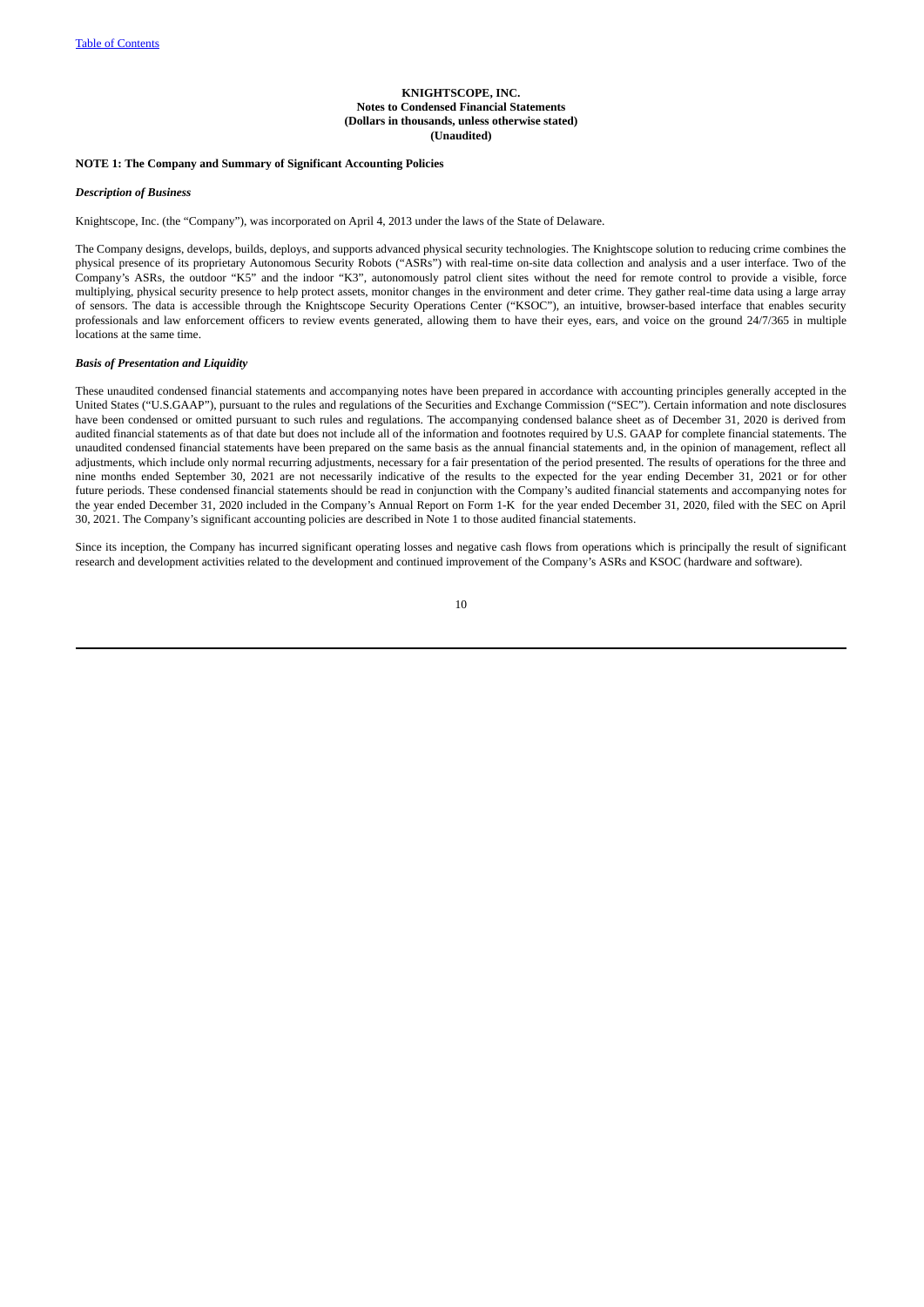Cash and cash equivalents on hand were \$9.7 million as of September 30, 2021, compared to \$7.1 million as of December 31, 2020. The Company has historically incurred losses and negative cashflows from operations. As of September 30, 2021, the Company also had an accumulated deficit of approximately \$97.4 million and stockholders' deficit of \$93.5 million. The Company is dependent on additional fundraising in order to sustain its ongoing operations. On April 20, 2021, the Company secured up to \$10 million in financing of Client Machine-as-a-Service ("MaaS") subscriptions. The Company's Regulation A Offering terminated on April 21, 2021, generating additional cash proceeds, net of issuance costs, of approximately \$18.8 million. Subsequent to September 30, 2021, as disclosed in Note 10 - Subsequent Events, in connection with its listing on the Nasdaq Global Market on January 27, 2022, the Company completed its Regulation A Offering on January 26, 2022, issuing 2,236,619 shares of Class A Common Stock and generating net proceeds of approximately \$20.2 million. As the Company did not raise the full offering amount, management's plans include seeking additional financing activities such as issuances of equity, issuances of debt and convertible debt instruments. The Company's projected cash flows are subject to various risks and uncertainties, and the unavailability or inadequacy of financing to meet future capital needs could force it to modify, curtail, delay, or suspend some or all aspects of its planned operations. Sales of additional equity securities, convertible debt and/or warrants by the Company could result in the dilution of the interests of existing stockholders. The Company will require significant additional financing and is pursuing opportunities to obtain additional financing in the future through equity and/or debt alternatives. However, there can be no assurance that financing will be available when required in sufficient amounts, on acceptable terms or at all. These condensed financial statements have been prepared on a going concern basis and do not include any adjustments to the amounts and classification of assets and liabilities that may be necessary in the event the Company can no longer continue as a going concern.

#### *Basic and Diluted Net Loss per Share*

Net loss per share of common stock is computed using the two-class method required for participating securities based on their participation rights. All series of convertible preferred stock are participating securities as the holders are entitled to participate in common stock dividends with common stock on an as converted basis. Holders of Series m-4 Preferred Stock are entitled to receive cumulative dividends payable semi-annually in arrears at the rate per share of Series m-4 Preferred Stock equal to the Dividend Rate for the Series m-4 Preferred Stock, in each case subject to compliance with applicable law. Dividends to holders of Series m-4 Preferred Stock are paid in kind as a dividend of additional shares of Series m-4 Preferred Stock for each Dividend Period on the applicable Dividend Payment Date using a price per share equal to the original issue price, provided that the Company shall not issue any fractional shares of Series m-4 Preferred Stock. The holders of the Company's convertible preferred stock, other than m-4 preferred stock, are also entitled to noncumulative dividends prior and in preference to common stock and do not have a contractual obligation to share in the losses of the Company. In accordance with the two-class method, earnings allocated to these participating securities, which include participation rights in undistributed earnings with common stock, are subtracted from net loss to determine net loss attributable to common stockholders upon their occurrence.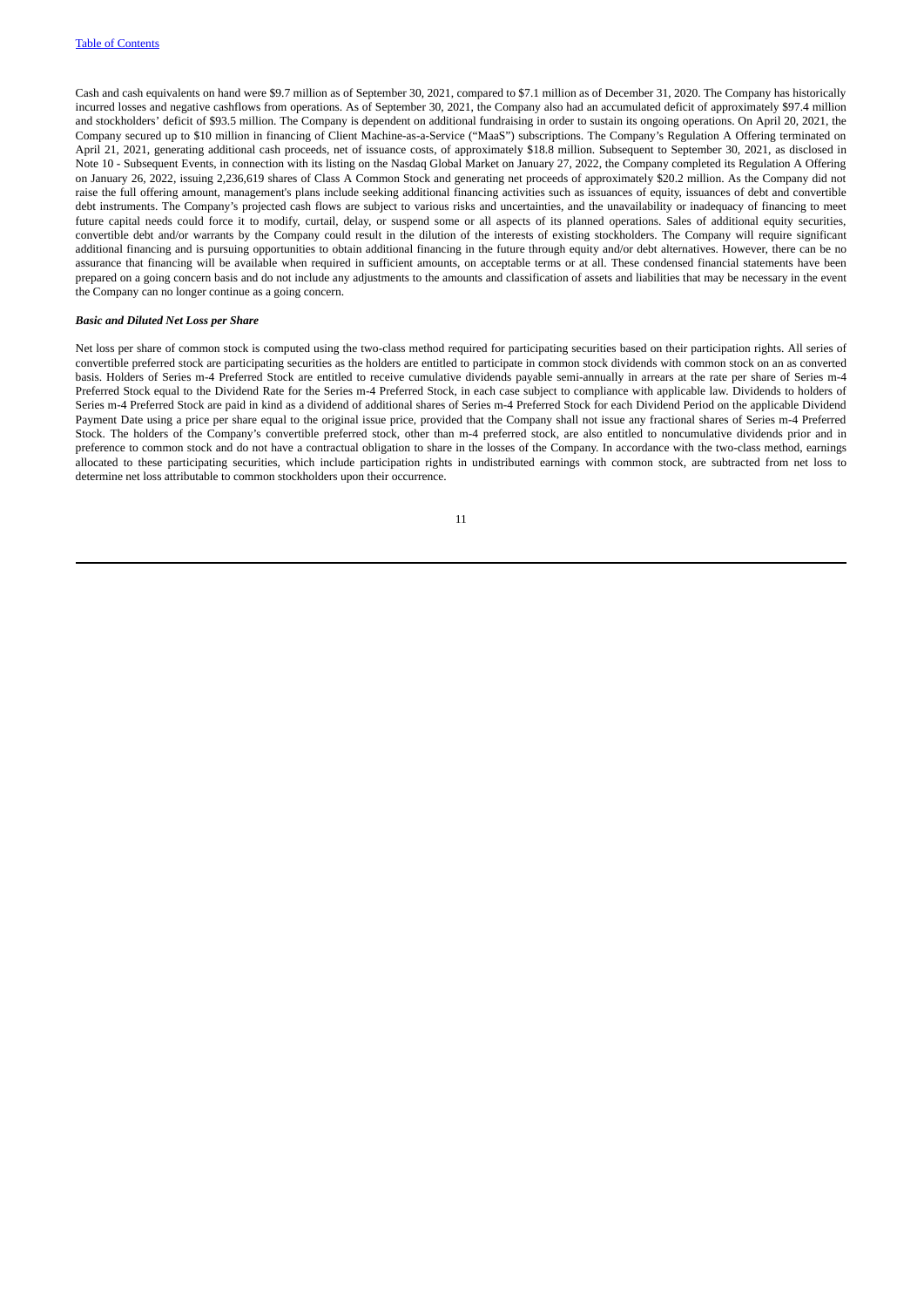Basic net loss per share is computed by dividing net loss attributable to common stockholders (net adjusted for preferred stock dividends declared or accumulated) by the weighted average number of common shares outstanding during the period. All participating securities are excluded from basic weighted-average shares outstanding. In computing diluted net loss attributable to common stockholders, undistributed earnings are re-allocated to reflect the potential impact of dilutive securities. Diluted net loss per share attributable to common stockholders is computed by dividing net loss attributable to common stockholders by diluted weighted-average shares outstanding, including potentially dilutive securities, unless anti-dilutive. Potentially dilutive securities that were excluded from the computation of diluted net loss per share consist of the following:

|                                                                          | September 30,<br>2021 | September 30,<br>2020 |
|--------------------------------------------------------------------------|-----------------------|-----------------------|
| Series A Preferred Stock (convertible to Class B common stock)           | 8,936,015             | 8,936,015             |
| Series B Preferred Stock (convertible to Class B common stock)           | 4,653,583             | 4,653,583             |
| Series m Preferred Stock (convertible to Class A common stock)           | 5,339,215             | 5,339,215             |
| Series m-2 Preferred Stock (convertible to Class B common stock)         | 1,660,756             | 1,660,756             |
| Series m-3 Preferred Stock (convertible to Class A common stock)         | 16.757                | 16,757                |
| Series m-4 Preferred Stock (convertible to Class A common stock)         | 1,432,786             | 1,432,786             |
| Series s Preferred Stock (convertible to Class A common stock)           | 5,587,152             | 3,462,246             |
| Warrants to purchase common stock (convertible to Class B common stock)  | 121,913               | 121,913               |
| Warrants to purchase Series B (convertible to Class B common stock)      | 53,918                | 53,918                |
| Warrants to purchase of Series m-1 (convertible to Class A common stock) | 266,961               | 266,961               |
| Warrants to purchase of Series m-3 (convertible to Class A common stock) | 1,432,786             | 1,432,786             |
| Warrants to purchase of Series s (convertible to Class A common stock)   | 2,825,714             | 2,387,590             |
| <b>Convertible Notes</b>                                                 | 2,651,428             | 1,109,488             |
| Stock options                                                            | 9,019,814             | 9,019,814             |
| Total potentially dilutive shares                                        | 43,998,798            | 39.893.828            |

As all potentially dilutive securities are anti-dilutive as of September 30, 2021 and 2020, diluted net loss per share is the same as basic net loss per share for each period.

### *Comprehensive Loss*

Net loss was equal to comprehensive loss for the three-and nine-month periods ended September 30, 2021 and 2020.

#### *Use of Estimates*

The preparation of financial statements in conformity with U.S. GAAP requires management to make judgements, estimates and assumptions that affect the reported amounts of assets, liabilities, revenue and expenses. Specific accounts that require management estimates include, but are not limited to, estimating the useful lives of the Company's ASRs and property and equipment, certain estimates required within revenue recognition, estimating fair values of Company's common stock, share-based awards and warrant liabilities, inclusive of any contingent assets and liabilities. Actual results could differ from those estimates and such differences may be material to the financial statements.

## *Accounting Pronouncements Adopted in 2021*

In December 2019, the Financial Accounting Standards Board ("FASB") issued Accounting Standards Update ("ASU") No. 2019-12, Income Taxes – Simplifying the Accounting for Income Taxes ("ASU 2019-12"). The guidance removes exceptions to the general principles in Income Taxes (Topic 740) for allocating tax expense between financial statement components, accounting basis differences stemming from an ownership change in foreign investments, and interim period income tax accounting for year-to-date losses that exceed projected losses. The guidance also requires franchise tax (or similar tax) to be recognized as nonincome tax unless partially based on net income. The new standard becomes effective for annual reporting periods beginning after December 15, 2020 for public entities and December 31, 2021 for all other entities, and interim periods within those fiscal years with early adoption permitted. On January 1, 2021, the Company early adopted ASU 2019-12. The adoption of ASU 2019-12 did not have a material impact on the company's condensed financial statements.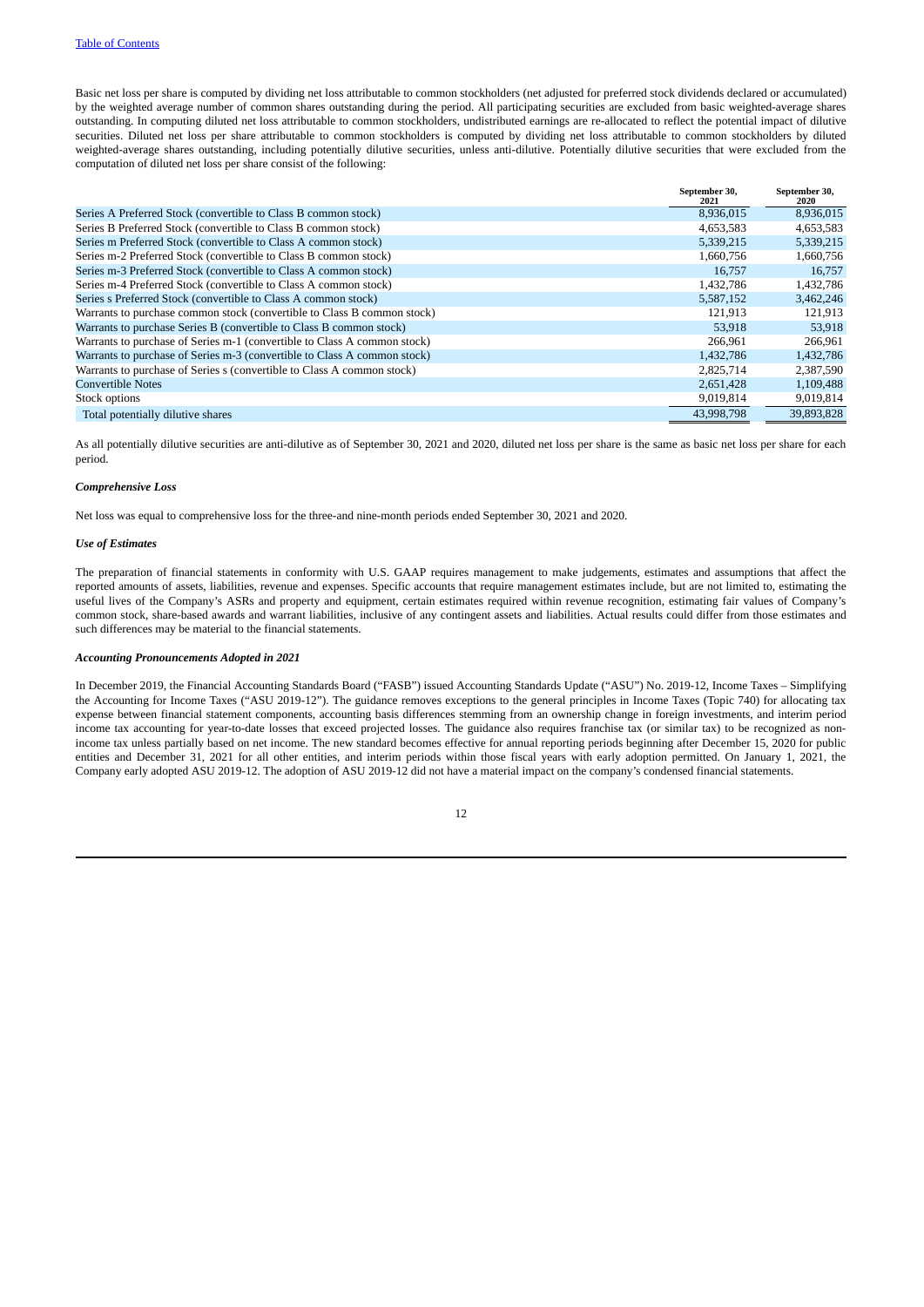# *Recent Accounting Pronouncements Not Yet Effective*

In September 2016, the FASB released ASU No. 2016-13*,* Financial Instruments – Credit Losses. The amendment revises the impairment model to utilize an expected loss methodology in place of the currently used incurred loss methodology, which will result in more timely recognition of losses on financial instruments, including but not limited to available-for-sale debt securities and accounts receivable. ASU 2016-03 is effective for fiscal years for public business entities beginning after December 15, 2022. The Company is currently in the process of evaluating the impact of adoption on its financial statements.

In August 2020, the FASB issued ASU No. 2020-06, Debt-Debt with Conversion and Other Options (Subtopic 470-20) and Derivatives and Hedaing-Contracts in *Entity's Own Equity (Subtopic 815-40).* The update is to simplify the accounting for convertible instruments by removing certain separation models in Subtopic 470-20. This amendment is applicable to all public business entities for fiscal years, and interim periods within those fiscal years, beginning after December 15, 2021, with early adoption permitted. The Company is currently evaluating the impact of adoption on its financial statements.

#### **Autonomous Security Robots, net**

ASRs consist of materials, ASRs in progress and finished ASRs. ASRs in progress and finished ASRs include materials, labor and other direct and indirect costs used in their production. Finished ASRs are valued using a discrete bill of materials, which includes an allocation of labor and direct overhead based on assembly hours. Depreciation expense on ASRs is recorded using the straight-line method over their estimated expected lives, which currently ranges from 3 to 4.5 years. Depreciation expense of finished ASRs included in research and development expense amounted to \$61 and \$21, depreciation expense of finished ASRs included in sales and marketing expense amounted to \$53 and \$55, and depreciation expense included in cost of revenue, net amounted to \$1,013 and \$904 for the nine months ended September 30, 2021 and 2020, respectively.

ASRs, net, consisted of the following:

|                                           | September 30,<br>2021 | December 31,<br>2020 |
|-------------------------------------------|-----------------------|----------------------|
| Raw materials                             | 853                   | 596                  |
| ASRs in progress                          | 802                   | 133                  |
| <b>Finished ASRs</b>                      | 7,003                 | 6,217                |
|                                           | 8,658                 | 6,946                |
| Accumulated depreciation on Finished ASRs | (5,784)               | (4,656)              |
|                                           |                       |                      |
| ASRs, net                                 | 2.874                 | 2,290                |

The components of the Finished ASRs, net at September 30, 2021 are as follows:

| ASRs on lease or available for lease | ъ | 5,511   |
|--------------------------------------|---|---------|
| <b>Demonstration ASRs</b>            |   | 635     |
| Research and development ASRs        |   | 567     |
| Charge boxes                         |   | 290     |
|                                      |   | 7,003   |
| Less: accumulated depreciation       |   | (5,784) |
| Finished ASRs, net                   |   | 1.219   |
|                                      |   |         |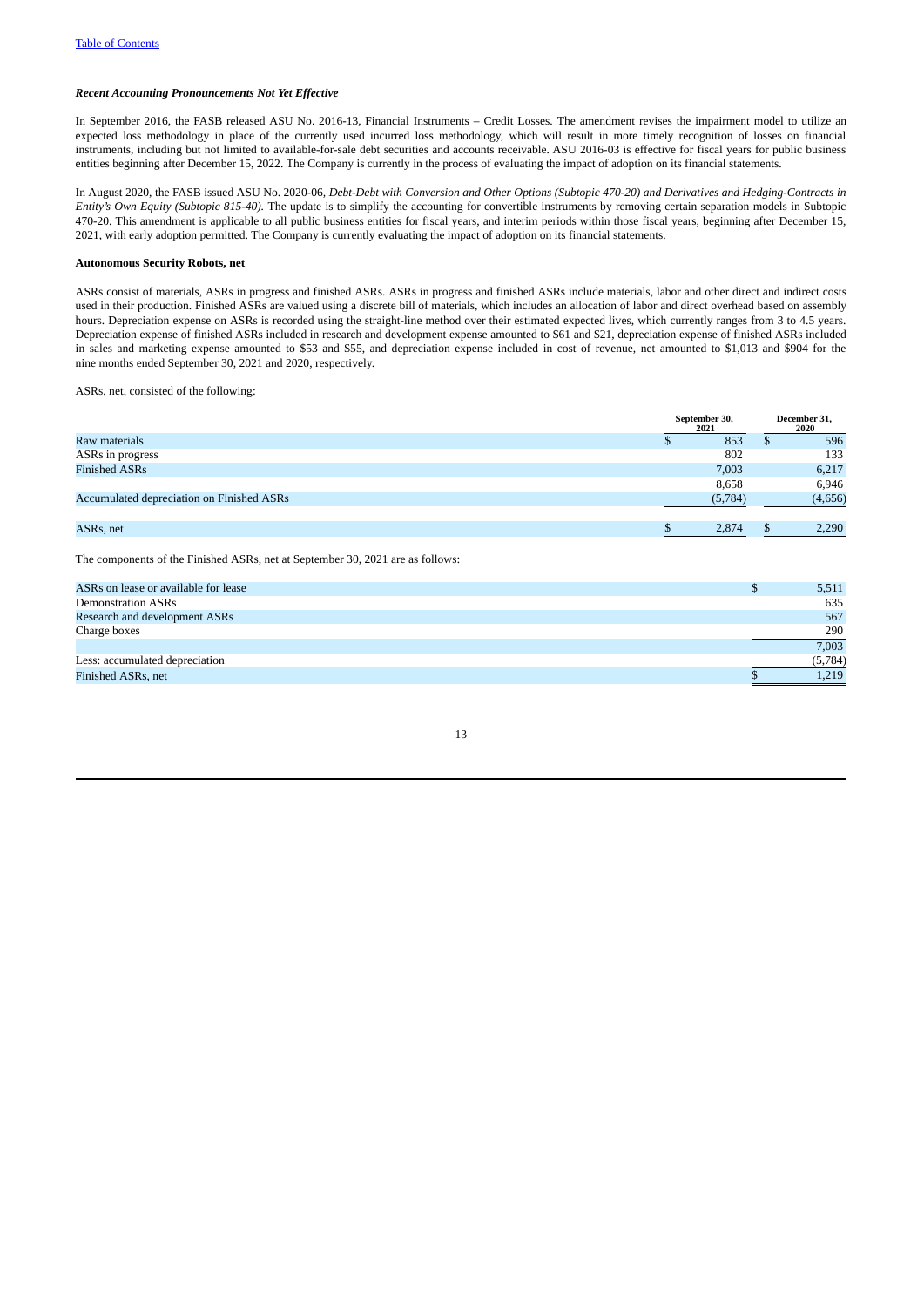# *Convertible Preferred Warrant Liabilities and Common Stock Warrants*

Freestanding warrants to purchase shares of the Company's preferred stock are classified as liabilities on the balance sheets at their estimated fair value because the underlying shares of preferred stock are contingently redeemable and, therefore, may obligate the Company to transfer assets at some point in the future. The preferred stock warrants are recorded at fair value upon issuance and are subject to remeasurement to their respective estimated fair values. At the end of each reporting period, changes in the estimated fair value of the preferred stock warrants are recorded in the statements of operations. The Company will continue to adjust the liability associated with the preferred stock warrants for changes in the estimated fair value until the earlier of the exercise or expiration of the preferred stock warrants, the completion of a sale of the Company or an initial public offering ("IPO"). Upon an IPO, the preferred stock warrants will convert into warrants to purchase common stock and any liabilities recorded for the preferred stock warrants will be reclassified to additional paid-in capital and will no longer be subject to remeasurement.

The Company issued common stock warrants in connection with the execution of a certain debt financing during the year ended December 31, 2015. Common stock warrants that are not considered derivative liabilities are accounted for at fair value at the date of issuance in additional paid-in capital. The fair value of these common stock warrants is determined using the Black-Scholes option-pricing model.

### *Stock-Based Compensation*

The Company accounts for stock-based compensation in accordance with Accounting Standards Update 718, Compensation - Stock Compensation, which requires that the estimated fair value on the date of grant be recognized over the requisite service period of the awards, which is generally the option vesting period. Stock-based awards made to nonemployees are measured and recognized based on the estimated fair value on the vesting date and are re-measured at each reporting pricing model, is affected by the fair value of the Company's common stock as well as other assumptions regarding a number of highly complex and subjective variables. These variables include but are not limited to the Company's expected stock price volatility over the term of the awards, and actual and projected employee option exercise behaviors. Because there is insufficient historical information available to estimate the expected term of the stock-based awards, the Company adopted the simplified method of estimating the expected term of options granted by taking the average of the vesting term and the contractual term of the option. For awards with graded vesting, the Company recognizes stock-based compensation expense over the service period using the straight-line method, based on shares ultimately expected to vest. The Company recognizes forfeitures as they occur when calculating stock-based compensation for its equity awards.

#### **NOTE 2: Revenue and Deferred Revenue**

## *Revenue Recognition*

The Company derives its revenues primarily from lease of proprietary ASRs along with access to the browser-based interface KSOC through contracts under the lease accounting that typically have a twelve (12) month term. In addition, the Company derives non-lease revenue items such as professional services related to ASRs' deployments, special decals and training if any, recognized when control of these services is transferred to the Clients, in an amount that reflects the consideration the Company expects to be entitled to in exchange for those services.

The Company determines revenue recognition through the following steps:

- identification of the contract, or contracts, with a client;
- identification of the performance obligations in the contract;
- determination of the transaction price;
- allocation of the transaction price to the performance obligations in the contract; and
- recognition of revenue when, or as, the Company satisfies a performance obligation.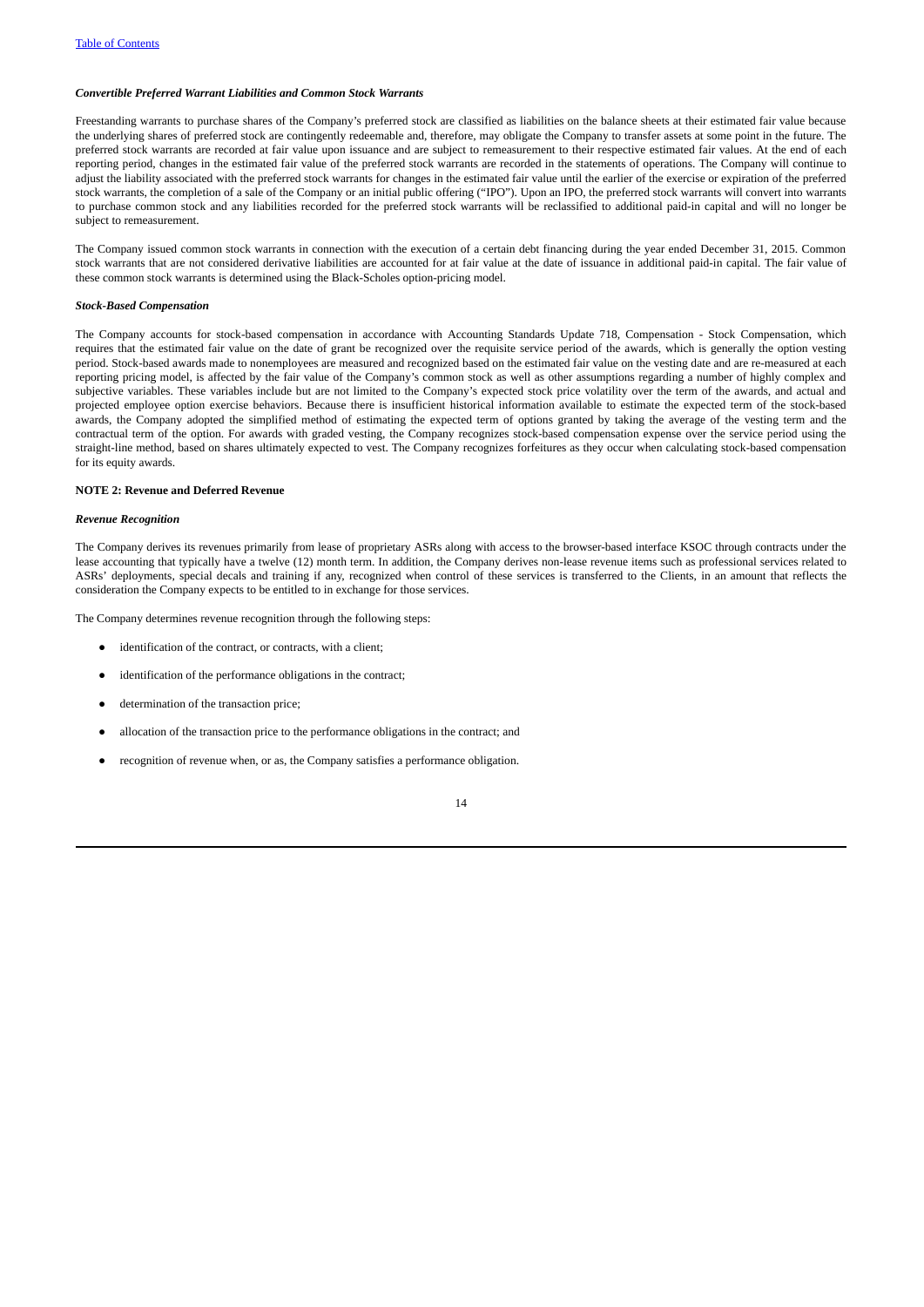# The Company recognizes revenue as follows:

### *ASR subscription revenue*

ASR subscription revenue is generated from lease of proprietary ASRs along with access to the browser-based interface KSOC through contracts that typically have 12-month terms. These revenue arrangements adhere to lease accounting guidance and are classified as leases for revenue recognition purposes. Currently, all revenue arrangements qualify as operating leases where consideration allocated to the lease deliverables is recognized ratably over the lease term.

#### *Deferred revenue*

In connection with the Company's MaaS subscription for the Company's ASRs, the Company's standard billing terms are annual in advance. In these situations, the Company records the invoices as deferred revenue and amortizes the subscription amount when the services are delivered, which generally is a 12-month period. In addition, the Company refers certain transactions to Dimension, whereby Dimension advances the full value of the MaaS subscription to the Company, less a processing fee. The advanced payment is recorded in deferred revenue and amortized over the term of the subscription once the ASR is delivered to the deployment site. See "Liquidity and Capital Resources".

The Company derives its revenue from the lease subscription of its proprietary ASRs along with access to its browser and mobile based software interface, KSOC. MaaS subscription agreements typically have a twelve (12) month term.

With the adoption of ASC 606 in January 2019, the Company estimates its revenue in the periods in which the licensee uses the licensed technology. Payments are received in the subsequent period.

The following table summarizes revenue by timing of recognition:

|                       | <b>Three Months Ended</b><br><b>September 30, 2021</b> | <b>Three Months Ended</b><br><b>September 30, 2020</b> |                                                       |
|-----------------------|--------------------------------------------------------|--------------------------------------------------------|-------------------------------------------------------|
| Point in time         |                                                        | 16                                                     | 15                                                    |
| Transferred over time |                                                        | 768                                                    | 705                                                   |
|                       |                                                        | 784                                                    | 720                                                   |
|                       |                                                        | <b>Nine Months Ended</b><br><b>September 30, 2021</b>  | <b>Nine Months Ended</b><br><b>September 30, 2020</b> |
| Point in time         |                                                        | $\sim$                                                 |                                                       |
| Transferred over time |                                                        | 2,559                                                  | 2,358                                                 |

Deferred revenue includes billings in excess of revenue recognized. Revenue recognized at a point in time generally does not result in significant increases in deferred revenue. Revenue recognized over a period generally results in a majority of the increases in deferred revenue as the performance obligations are fulfilled after the billing event. Deferred revenue was as follows for the period ended September 30, 2021:

 $\overline{\text{3}}$  2,561  $\overline{\text{3}}$  2,358

|                                                                                                                   | September 30, 2021 |
|-------------------------------------------------------------------------------------------------------------------|--------------------|
| Deferred revenue - short term                                                                                     |                    |
| Revenue recognized in the nine months ended related to amounts included in deferred revenue as of January 1, 2021 | 250                |

Deferred revenue represents amounts invoiced to customers for contracts for which revenue has yet to be recognized based for subscription services to be delivered to the Company's clients. Typically, the timing of invoicing is based on the terms of the contract.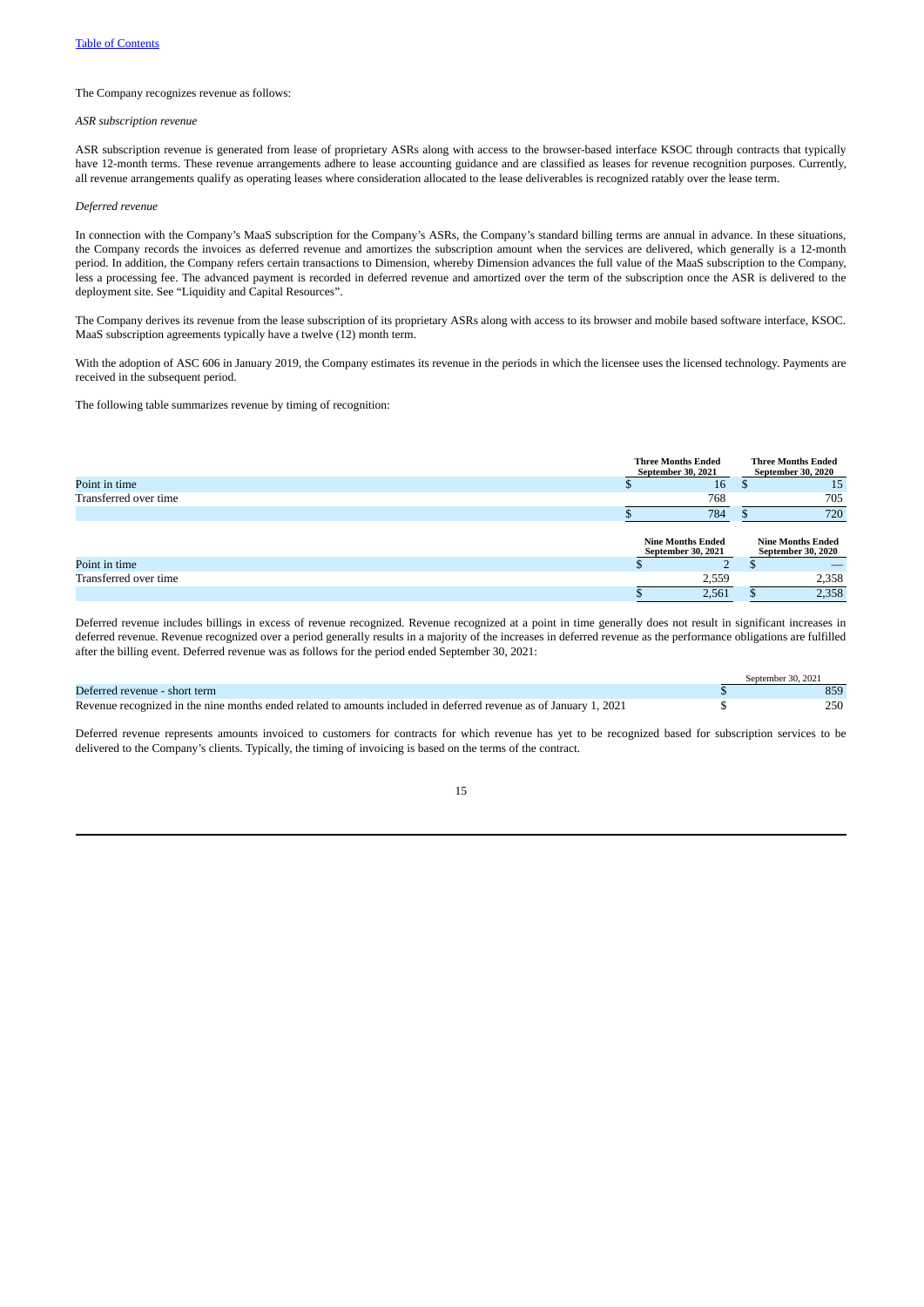# *Other revenue*

Other non-ASR related revenue such as deployment services, decals, shipping, and training revenue is recognized when services are delivered.

# **NOTE 3: Fair Value Measurement**

The Company determines the fair market values of its financial instruments based on the fair value hierarchy, which requires an entity to maximize the use of observable inputs and minimize the use of unobservable inputs when measuring fair value. The following are three levels of inputs that may be used to measure fair value:

- Level 1 Quoted prices in active markets for identical assets or liabilities. The Company considers a market to be active when transactions for the asset occur with sufficient frequency and volume to provide pricing information on an ongoing basis.
- Level 2 Inputs other than Level 1 that are observable, either directly or indirectly, such as quoted prices for similar assets or liabilities; quoted prices in markets that are not active; or other inputs that are observable or can be corroborated by observable market data for substantially the full term of the assets or liabilities.
- Level 3 Unobservable inputs that are supported by little or no market activity and that are significant to the fair value of the assets or liabilities. The valuation of Level 3 investments requires the use of significant management judgments or estimation.

In certain cases where there is limited activity or less transparency around inputs to valuation, securities are classified as Level 3. Level 3 liabilities that are measured at fair value on a recurring basis consist of the convertible preferred stock warrant liabilities. The inputs used in estimating the fair value of the warrant liabilities are described in Note 6 -- *Capital Stock and Warrants*.

The following tables summarize, for each category of assets or liabilities carried at fair value, the respective fair value as of September 30, 2021 and December 31, 2020, and the classification by level of input within the fair value hierarchy:

|                                                | <b>Total</b> |    | Level 1                  |               | <b>Level 2</b>                  |    | <b>Level 3</b> |  |
|------------------------------------------------|--------------|----|--------------------------|---------------|---------------------------------|----|----------------|--|
| September 30, 2021                             |              |    |                          |               |                                 |    |                |  |
| <b>Assets</b>                                  |              |    |                          |               |                                 |    |                |  |
| Cash equivalents:                              |              |    |                          |               |                                 |    |                |  |
| Money market funds                             | \$<br>6,623  | \$ | 6,623                    | <sup>\$</sup> |                                 | \$ |                |  |
| <b>Liabilities</b>                             |              |    |                          |               |                                 |    |                |  |
| Warrant liability - Series B Preferred Stock   | \$<br>310    | \$ |                          | \$            |                                 | \$ | 310            |  |
| Warrant liability - Series m-1 Preferred Stock | \$<br>1,319  | \$ |                          | \$            | $\hspace{0.1mm}-\hspace{0.1mm}$ | \$ | 1,319          |  |
| Warrant liability - Series m-3 Preferred Stock | \$<br>5,990  | \$ | $\overline{\phantom{0}}$ | \$            | $\qquad \qquad -$               | \$ | 5,990          |  |
| Warrant liability - Series S Preferred Stock   | \$<br>10,375 | \$ |                          | \$            | $\overline{\phantom{m}}$        | \$ | 10,375         |  |
|                                                | Total        |    | <b>Level 1</b>           |               | Level 2                         |    | Level 3        |  |
| December 31, 2020                              |              |    |                          |               |                                 |    |                |  |
| <b>Assets</b>                                  |              |    |                          |               |                                 |    |                |  |
| Cash equivalents:                              |              |    |                          |               |                                 |    |                |  |
| Money market funds                             | \$<br>4,423  | \$ | 4,423                    | -\$           |                                 | \$ |                |  |
| Liabilities                                    |              |    |                          |               |                                 |    |                |  |
| Warrant liability – Series B Preferred Stock   | \$<br>88     | \$ |                          | S             |                                 | S  | 88             |  |
| Warrant liability - Series m-1 Preferred Stock | \$<br>315    | \$ | $\overline{\phantom{m}}$ | \$            |                                 | \$ | 315            |  |
| Warrant liability - Series m-3 Preferred Stock | \$<br>1,219  | S  | $\overline{\phantom{m}}$ | \$            |                                 | \$ | 1,219          |  |
| Warrant liability - Series S Preferred Stock   | \$<br>3,995  | \$ |                          |               | $\overline{\phantom{0}}$        | \$ | 3,995          |  |

During the nine-month periods ended September 30, 2021 and 2020, there were no transfers between Level 1, Level 2, or Level 3 assets or liabilities reported at fair value on a recurring basis and the valuation techniques used did not change compared to the Company's established practice.

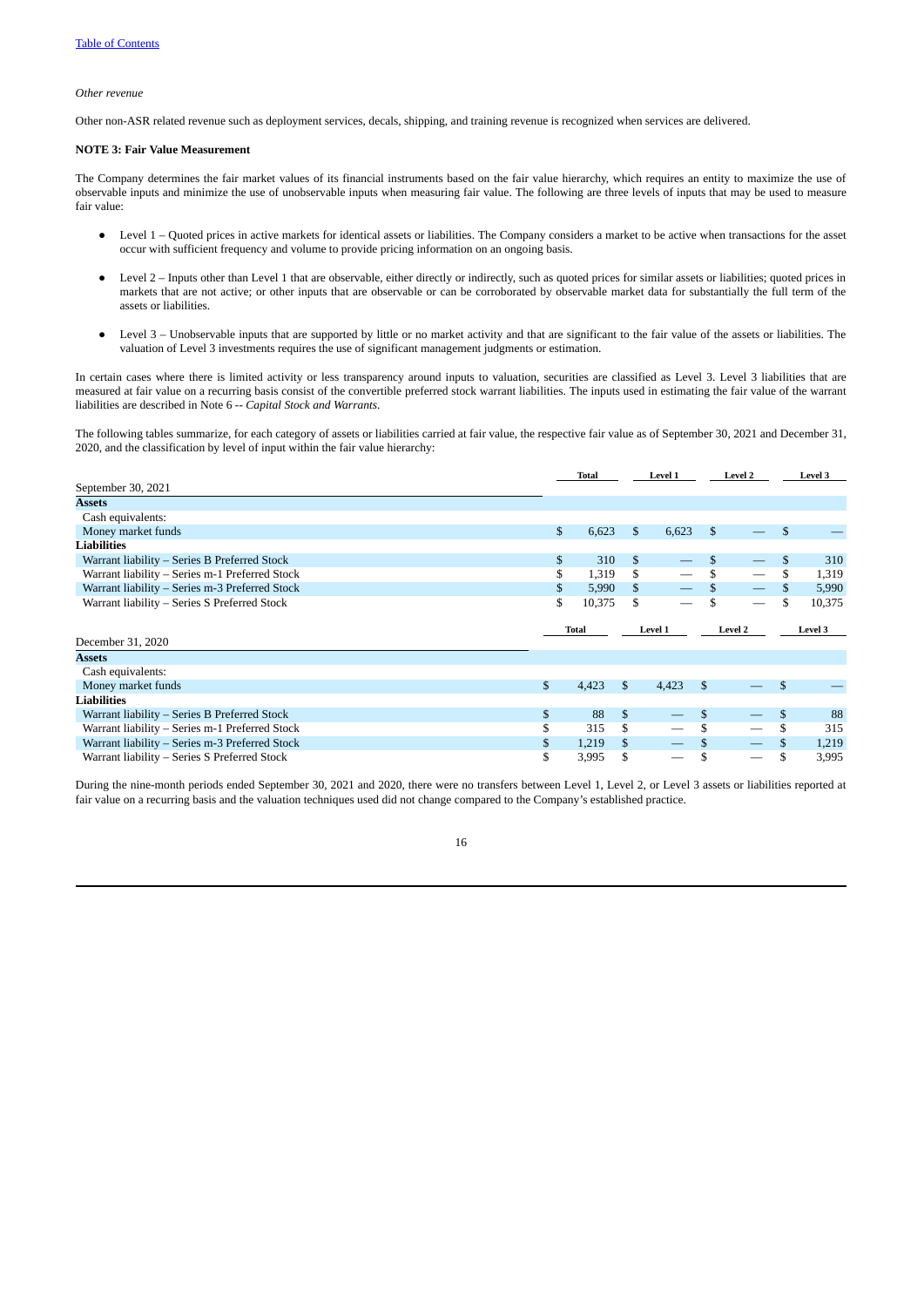The following table sets forth a summary of the changes in the fair value of Company's Level 3 financial liabilities during the nine-month periods ended September 30, 2021 and 2020, which were measured at fair value on a recurring basis:

| <b>Warrant liability</b>                                         | September 30,<br>2021 | September 30,<br>2020 |
|------------------------------------------------------------------|-----------------------|-----------------------|
| <b>Beginning Balance</b>                                         | 5.617                 | 2,247                 |
| Initial fair value of Series s Preferred Stock warrants issued   | 1,654                 | 455                   |
| Revaluation of Series B, m-1, m-3 and s Preferred Stock warrants | 10.737                | 2,424                 |
|                                                                  |                       |                       |
| <b>Expired warrants</b>                                          | (14)                  |                       |
| <b>Ending Balance</b>                                            | 17.994                | 5.126                 |

### **NOTE 4: Debt Obligations**

# *Term Loan Agreement*

In May 2018, the Company entered into a term loan agreement which allowed for individual term loans to be drawn in amounts totaling up to \$3,500 until January 10, 2019 (the "Loan Agreement"). Each individual term loan called for 18 equal monthly payments of principal plus accrued interest which would fully amortize the term loan. Outstanding borrowings under the term loan agreement bear interest at 1.75% above the prime rate per annum. Only one individual term loan in the amount of \$425 was drawn by the Company in May 2018. The loan was fully repaid in February 2019.

A warrant for 77,413 shares of Class B Common Stock was also issued to the lender in conjunction with the Loan Agreement and remains outstanding as of September 30, 2021.

# *Financing Arrangement*

On February 28, 2019, the Company entered into a financing arrangement with Farnam Street Financial ("Farnam") for \$3,000 ("Financing Arrangement"). Under the Financing Arrangement, the Company collateralized fifty (50) ASRs and had an initial repayment period of two years for a monthly payment of \$121 per month plus tax and an option to repurchase these ASRs for \$1,350 plus tax or, at the end of the two year period (March 2021) the Company could elect to extend the repayment period for one additional year at a monthly payment of \$67 per month plus tax with a final payment of \$600 plus tax at the end of the additional year. The Financing Arrangement was subsequently amended to defer certain monthly payments due in 2020. The effective interest rate under the two and three-year repayment periods was 35% and 31%, respectively. The Company accounted for this Financing Arrangement with Farnam by accreting the financing amount using the effective interest rate and assuming the repurchase option that would take place in March 2021. Interest expense on the Farnam Financing Arrangement during the nine months ended September 30, 2021 and 2020 was zero and \$326, respectively. The Financing Arrangement with Farnam was terminated and settled in November 2020, with no subsequent payments due to Farnam. The final payment to Farnam consisted of the aggregate amount of remaining payments due through March 2021 and a reduced equipment purchase amount of \$1,000 plus tax.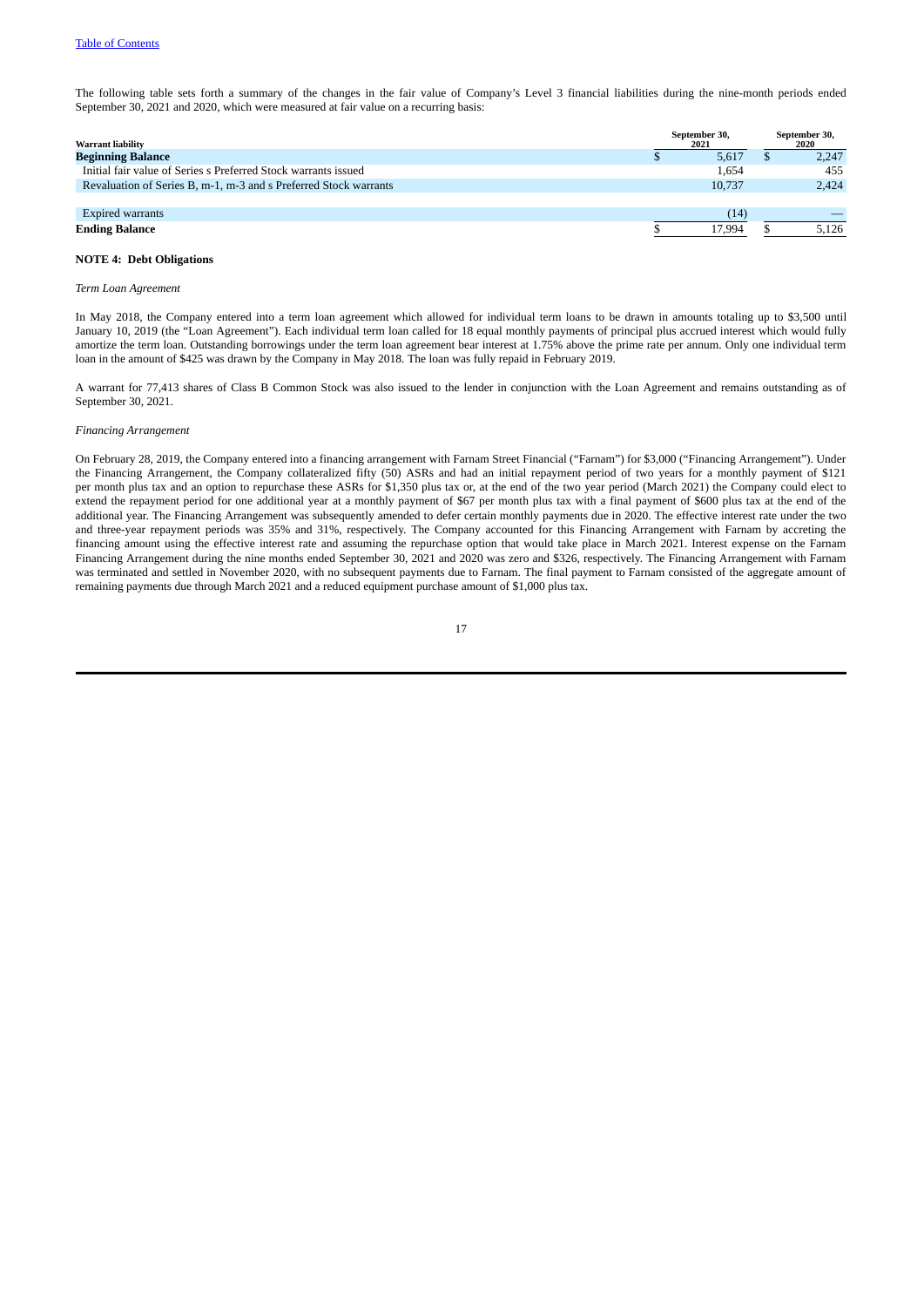# *Convertible Note Financing*

On April 30, 2019, the Company signed a Note and Warrant Purchase Agreement under the form of which the Company can issue up to \$15,000 of convertible promissory notes and warrants to purchase up to 3,000,000 shares of Series S Preferred Stock (the "Convertible Note Financing"). Pursuant to the terms of the Convertible Note Financing, the Company became obligated, to the same group of Convertible Note Financing investors, to exchange their outstanding shares of Series m-3 Preferred Stock for newly authorized shares of Series m-4 Preferred stock upon the closing of at least \$1,000 in aggregate principal amount of convertible promissory notes under the Convertible Note Financing. These warrants to purchase shares of Series S Preferred Stock of the Company were also issued to investors who invested in the Convertible Note Financing. The warrants to purchase shares of Series S Preferred Stock have an exercise price of \$4.50 per share and expire on the earlier of December 31, 2021 or 18 months after the closing of the Company's first firm commitment underwritten initial public offering of the Company's common stock pursuant to a registration statement filed under the Securities Act. The convertible promissory notes have a maturity date of January 1, 2022, provide for payment of accrued interest at a rate of 12% per annum upon the maturity date, are generally the most senior company security (subject to limited subordination carve-outs) and provide for significant discounts upon a qualified financing or an initial public offering, and for a premium upon a change of control. As of September 30, 2021, the Company had issued convertible notes in the aggregate principal amount of \$6,629. Interest expense on the Convertible Note Financing during the nine months ended September 30, 2021 was \$465. As of September 30, 2021, total convertible notes receipts of \$6,629 were offset by \$4,588 of convertible note financing issuance costs related to Series S Preferred Stock warrants of which \$2,515 has been amortized (\$1,349 in the nine months ended September 30, 2021), additionally offset by \$97 of convertible note legal fees of which \$30 (\$29 in the nine months ended September 30, 2021) has been amortized and accrued interest expense of \$1,100. The convertible note automatically converts under various scenarios including a qualified financing or IPO. As of January 1, 2020, the convertible notes became convertible at the investors' option at prices as follows: (i) on or before June 30, 2020, \$4.50 per share; (ii) after June 30, 2020, but on or before December 31, 2020, \$4.00 per share; (iii) after December 31, 2020, but on or before June 30, 2021, \$3.50 per share; and (iv) after June 30, 2021, \$2.50 per share.

On December 9, 2019, the Company entered into a Financing Arrangement with Reliant Funding ("December 2019 Financing Arrangement") to receive \$250 to be repaid in ninety-three (63) equal payments of a \$5 per business day over approximately three months. The annual effective interest rate of this December 2019 Financing Arrangement was 37%. The loan was repaid in March 2020.

On March 19, 2020, the Company entered into a Financing Agreement with Wall Street Funding ("March 2020 Financing Arrangement"). Under the March 2020 Financing Arrangement, the Company received \$300 which was repaid over one hundred (100) equal payments of \$4 payable each business day. The effective interest rate under this repayment period was 419%. The loan was repaid in August 2020.

On April 24, 2020, the Company, entered into a promissory note evidencing an unsecured loan in the aggregate amount of approximately \$823 made to Knightscope under the Paycheck Protection Program that was established under the Coronavirus Aid, Relief, and Economic Security Act and was administered by the U.S. Small Business Administration ("SBA") (the "PPP Loan"). The PPP Loan to Knightscope was being made through Fresno First Bank. The interest rate on the PPP Loan was 1.00% and the term was two years.

The Company submitted its PPP Loan forgiveness application to the SBA in January 2021. The PPP Loan of \$823 and the accrued interest of \$9 were forgiven by the SBA on May 20, 2021.

The amortized carrying amount of the Company's debt obligations consists of the following:

|                                             | September 30,<br>2021 | December 31.<br>2020 |
|---------------------------------------------|-----------------------|----------------------|
| Convertible notes, net of fees and discount | 5.598                 | 3,756                |
| PPP Loan                                    |                       | 823                  |
| Total debt                                  | 5,598                 | 4,579                |
| Less: current portion of debt obligations   | (5.598)               |                      |
| Non-current portion of debt obligations     | _                     | 4,579                |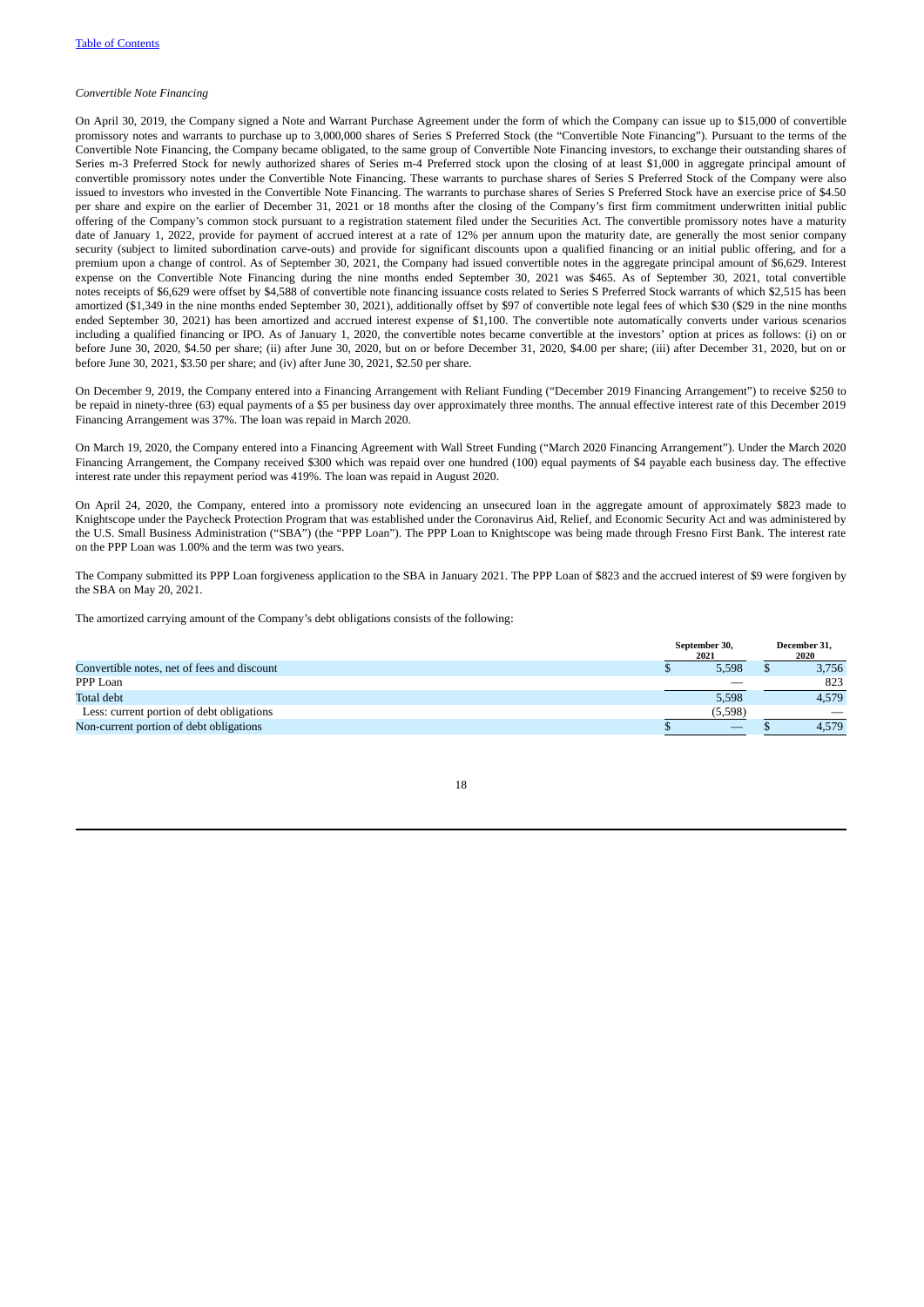# **NOTE 5: Stock-Based Compensation**

# *Equity Incentive Plans*

In April 2014, the Company adopted the 2014 Equity Incentive Plan (the "2014 Plan") allowing for the issuance of up to 2,000,000 shares of common stock through grants of options, stock appreciation rights, restricted stock or restricted stock units. In December 2016, the 2014 Plan was terminated, and the Company adopted a new equity incentive plan, the 2016 Equity Incentive Plan (the "2016 Plan") in which the remaining 1,936,014 shares available for issuance under the 2014 Plan at that time were transferred to the Company's 2016 Plan. Awards outstanding under the 2014 Plan at the time of the 2014 Plan's termination will continue to be governed by their existing terms. The shares underlying any awards that are forfeited, canceled, repurchased or are otherwise terminated by the Company under the 2014 Plan will be added back to the shares of common stock available for issuance under the Company's 2016 Plan. The 2016 Plan provides for the granting of stock awards such as incentive stock options, nonstatutory stock options, stock appreciation rights, restricted stock or restricted stock units to employees, directors and outside consultants as determined by the Board of Directors. As of September 30, 2021, 1,396,003 shares were available for future grants under the 2016 Plan.

The Board may grant stock options under the 2016 Plan at a price of not less than 100% of the fair market value of the Company's common stock on the date the option is granted. The option exercise price generally may not be less than the underlying stock's fair market value at the date of grant and generally have a term of ten years. Incentive stock options granted to employees who, on the date of grant, own stock representing more than 10% of the voting power of all of the Company's classes of stock, are granted at an exercise price of not less than 110% of the fair market value of the Company's common stock. The maximum term of incentive stock options granted to employees who, on the date of grant, own stock having more than 10% of the voting power of all the Company's classes of stock, may not exceed five years. The Board of Directors also determines the terms and conditions of awards, including the vesting schedule and any forfeiture provisions. Options granted under the 2016 Plan may vest upon the passage of time, generally four years, or upon the attainment of certain performance criteria established by the Board of Directors. The Company may from time-to-time grant options to purchase common stock to nonemployees for advisory and consulting services. At each measurement date, the Company will remeasure the fair value of these stock options using the Black-Scholes option pricing model and recognize the expense ratably over the vesting period of each stock option award. The amounts granted each calendar year to an employee or non-employee is limited depending on the type of award. Stock options comprise all of the awards granted since the Plan's inception.

Stock option activity under all of the Company's equity incentive plans for the nine-month period ended of September 30, 2021 is as follows:

|                                                    | <b>Shares</b><br><b>Available for</b><br>Grant | Number of<br><b>Shares</b><br>Outstanding |   | Weighted<br>Average<br><b>Exercise</b><br>Price | Weighted<br>Average<br>Remaining<br>Contractual<br>Life (Years) |   | Aggregate<br><b>Intrinsic</b><br>Value |
|----------------------------------------------------|------------------------------------------------|-------------------------------------------|---|-------------------------------------------------|-----------------------------------------------------------------|---|----------------------------------------|
| Available and outstanding at December 31, 2020     | 1,963,814                                      | 7,056,000                                 | S | 1.33                                            | 8.58                                                            |   | 7,116                                  |
| Granted                                            | (1,170,000)                                    | 1,170,000                                 |   | 5.36                                            |                                                                 |   |                                        |
| Forfeited                                          | 592,189                                        | (592, 189)                                |   | 2.31                                            |                                                                 |   |                                        |
| Expired                                            | 10,000                                         | (10,000)                                  |   | 0.91                                            |                                                                 |   |                                        |
| Available and outstanding as of September 30, 2021 | 1.396.003                                      | 7.623.811                                 |   | 1.94                                            | 8.08                                                            | S | 49,035                                 |
| Vested and exercisable as of September 30, 2021    |                                                | 3.017.202                                 |   | 1.01                                            | 6.88                                                            |   | 22.213                                 |

The weighted average grant date fair value of options granted during the nine-month period ended September 30, 2021 was \$3.10 per share. There were no option exercises during the nine-month period ended September 30, 2021 and 10,000 options exercised during the nine month period ended September 30, 2020. The fair value of the options that vested during the nine months ended September 30, 2021 and 2020 was \$489 and \$246, respectively.

As of September 30, 2021, the Company had unamortized stock-based compensation expense of \$5,309 that will be recognized over the average remaining vesting term of options of 2.71 years.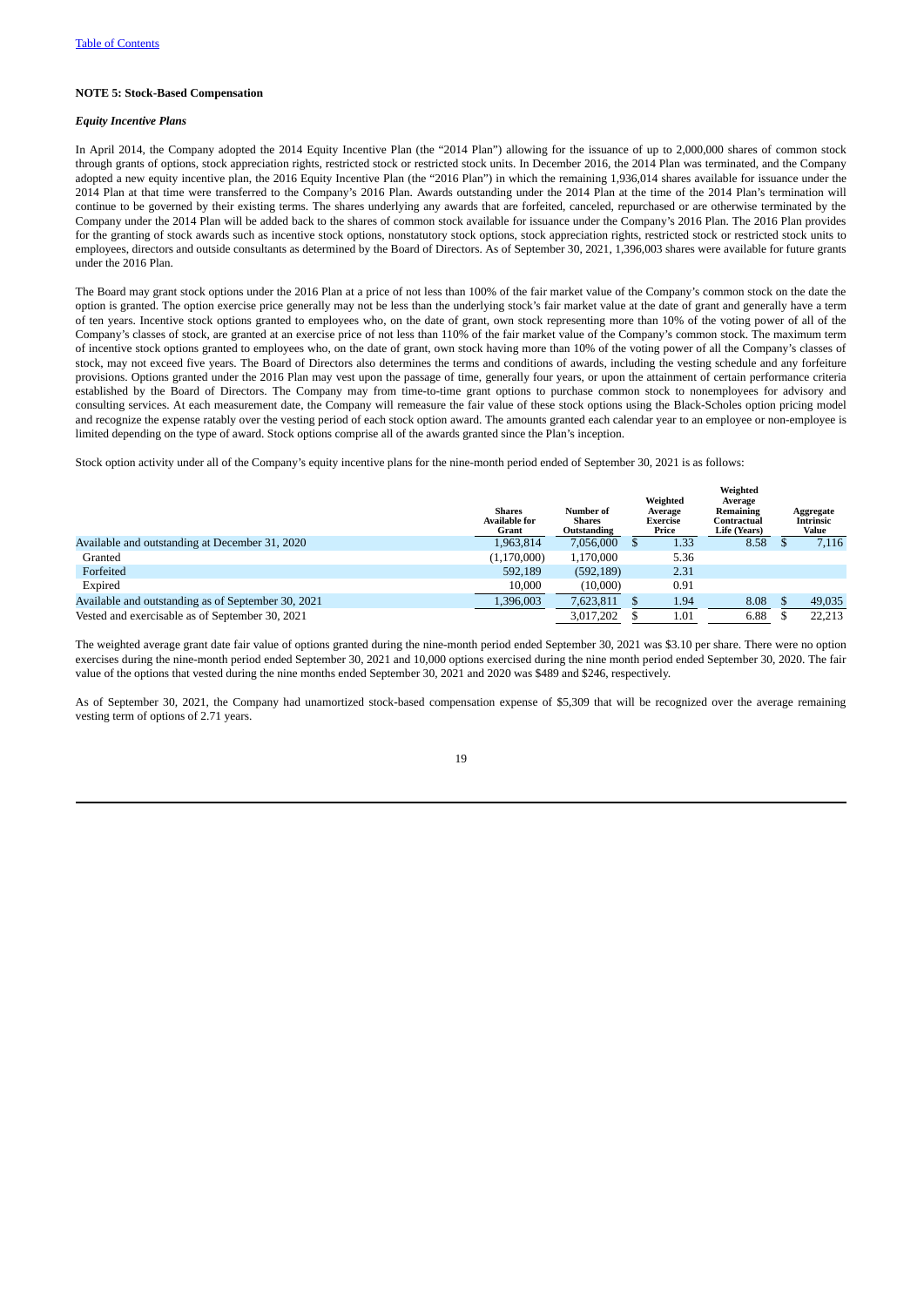The assumptions utilized for option grants during the three-and nine months ended September 30, 2021 and 2020 are as follows:

|                          |          | Three months ended<br>September 30. |          | Nine months ended<br>September 30. |
|--------------------------|----------|-------------------------------------|----------|------------------------------------|
|                          | 2021     | 2020                                | 2021     | 2020                               |
| Risk-free interest rate  | $0.77\%$ | 1.66%                               | $0.39\%$ | 0.84%                              |
| Expected dividend yield  | $-$ %    | $-$ %                               | $-$ %    | $-$ %                              |
| Expected volatility      | 51.84 %  | 50.58 %                             | 25.92 %  | 51.68 %                            |
| Expected term (in years) | 10       | 5.99                                | 5.05     | 6.07                               |

A summary of stock-based compensation expense recognized in the Company's statements of operations is as follows:

|                            | Three months ended<br>September 30, |  |      | Nine months ended<br>September 30, |      |  |      |
|----------------------------|-------------------------------------|--|------|------------------------------------|------|--|------|
|                            | 2021                                |  | 2020 |                                    | 2021 |  | 2020 |
| Cost of services           | 50                                  |  | 28   |                                    | 151  |  | 58   |
| Research and development   | 82                                  |  | 56   |                                    | 257  |  | 194  |
| Sales and marketing        | 53                                  |  | 21   |                                    | 114  |  | 54   |
| General and Administrative | 220                                 |  |      |                                    | 341  |  | (13) |
| Total                      | 405                                 |  | 105  |                                    | 863  |  | 293  |

### **NOTE 6: Capital Stock and Warrants**

In May 2019, the Company amended and restated its certificate of incorporation. As of September 30, 2019, the Company was authorized to issue three classes of \$0.001 par value stock consisting of Class A common stock, Class B common stock and preferred stock totaling 187,405,324 authorized shares. The total number of shares the Company has the authority to issue under each class consists of common stock designated as 114,000,000 shares of Class A common stock and 30,000,000 shares of Class B common stock, 43,405,324 shares of \$0.001 par value preferred stock, with preferred stock designated as 8,936,015 shares of Series A Preferred Stock, 4,707,501 shares of Series B Preferred Stock, 6,666,666 shares of Series m Preferred Stock, 333,334 shares of Series m-1 Preferred Stock, 1,660,756 shares of Series m-2 Preferred Stock, 3,490,658 shares of Series m-3 Preferred Stock, 13,108,333 shares of Series S Preferred Stock and 4,502,061 shares of Series m-4 Preferred Stock.

### Preferred Stock

Other than a change of control or in a liquidation, dissolution or winding up of the Company whether voluntary or involuntary or upon the occurrence of a deemed liquidation event, the preferred stock is non-redeemable. As a result of the liquidation preference, the preferred stock was not classified as part of stockholders' deficit in the accompanying balance sheets in accordance with ASC 480-10-S99, *SEC Materials*. The Company has excluded all series of preferred stock from being presented within stockholders' deficit in the accompanying balance sheets due to the nature of the liquidation preferences.

Effective December 23, 2016, the Company was qualified by the SEC to offer up to 6,666,666 shares of Series m Preferred Stock to accredited and non-accredited investors in an offering pursuant to Regulation A of the Securities Act of 1933, as amended (the "Securities Act"). The offering commenced in January 2017 for up to \$20 million of the Company's Series m Preferred Stock pursuant to Regulation A at a price of \$3.00 per share and closed at the end of 2017. The Company received net proceeds of approximately \$18.2 million from the sale of its Series m Preferred Stock through the Regulation A offering as well as from private placement transactions through December 31, 2017. The Company entered into Series m-3 Preferred Stock Purchase Agreements with certain purchasers pursuant to which the Company issued and sold directly to the purchasers an aggregate of 1,038,571 and 410,972 shares of the Company's Series m-3 Preferred Stock in December 2017 and year ended 2018, at a price of \$3.50 per share. The Company received net proceeds of approximately \$3.6 million and \$1.4 million in December 2017 and the year ended December 31, 2018, respectively.

In January and February 2018, the Company converted 1,327,423 shares of Series m Preferred Stock into shares of Series m-2 Preferred Stock at a 1:1 conversion ratio. In January 2018, the Company issued 333,333 shares of Series m-2 Preferred Stock, par value \$0.001 per share, at a price of \$3.00 per share.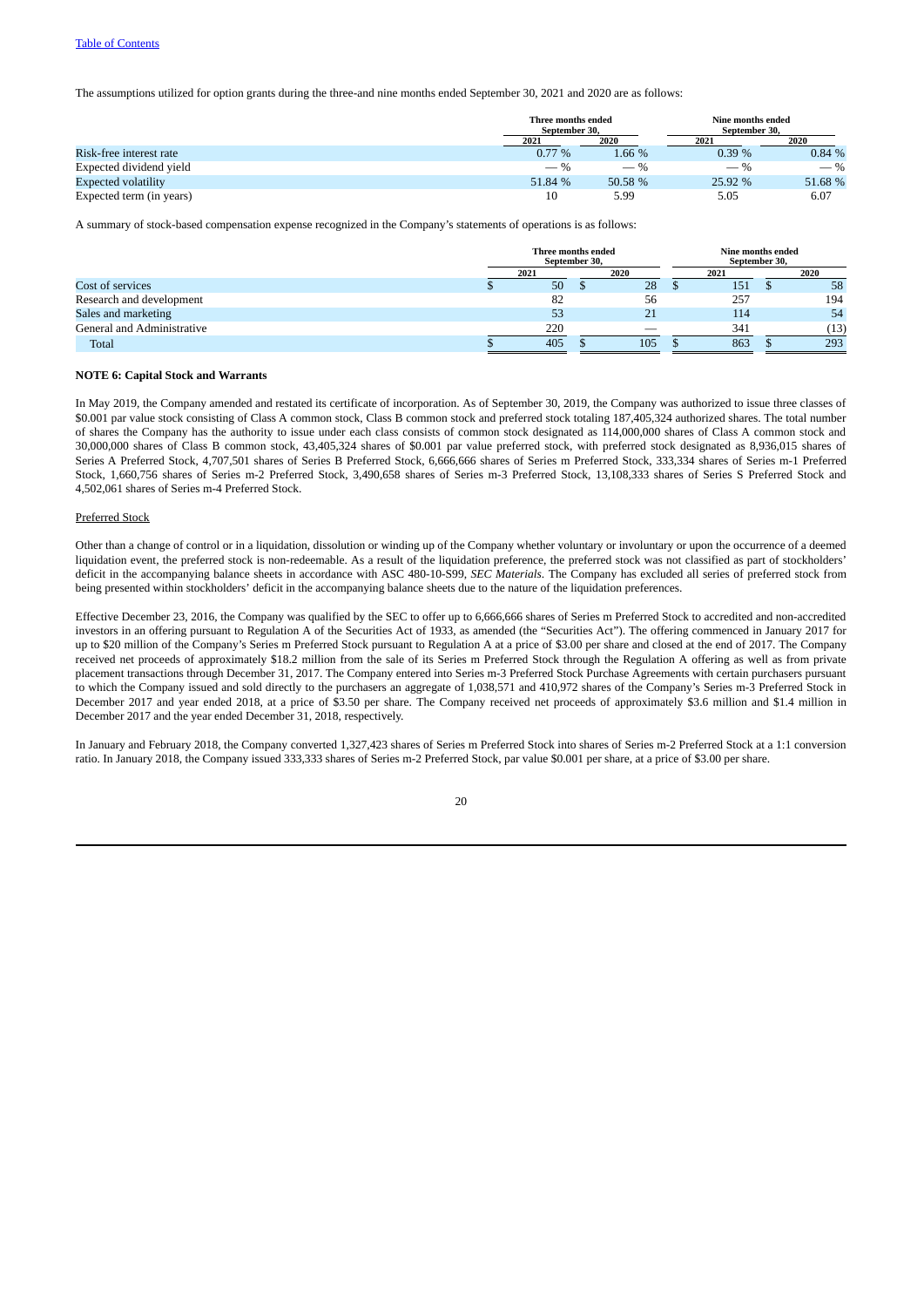On July 11, 2018, the Company commenced an offering of up to \$50 million of its Series S Preferred Stock pursuant to Regulation D and Regulation S to raise additional capital for operations (the "Regulation D Offering"). The Company offered to sell up to 6,250,000 shares of Series S Preferred Stock, which are convertible into shares of Class A Common Stock, at a price of \$8.00 per share. Consistent with prior financings by the Company, the Regulation D Offering was conducted with rolling closes, and such closes could continue for another 6 to 15 months. As of December 31, 2019, the Company raised approximately \$3.8 million through the Regulation D Offering, of which \$1.0 million was received during year ended December 31, 2019. Issuance costs related to Regulation D Offering were \$0.3 million as of December 31, 2019. The Company did not raise additional funds under the Regulation D Offering in 2020 or during the nine months ended September 30, 2021.

On May 21, 2019, the Company filed an offering statement in connection with a proposed offering of up to \$50 million of its Series S Preferred Stock pursuant to Regulation A of the Securities Act, to raise additional capital for operations (the "2019 Regulation A Offering"). The offering statement was qualified by the SEC on July 22, 2019, and the Company commenced the 2019 Regulation A Offering shortly thereafter. Consistent with prior financings by the Company, the 2019 Regulation A Offering was conducted as a continuous offering pursuant to Rule 251(d)(3) of Regulation A, meaning that while the offering of securities is continuous, active sales of securities may happen sporadically over the term of the offering. For clarity, the 2019 Regulation A Offering was conducted simultaneously with the Regulation D Offering for aggregate proceeds of \$50 million. As of September 30, 2021, the total amount raised pursuant to the 2019 Regulation A Offering was \$23.5 million.

In June 2019, the Company issued to investors in the Convertible Note Financing, 1,432,786 shares of its Series m-4 Preferred Stock in exchange for 1,432,786 shares of its shares of Series m-3 Preferred Stock. The Series m-4 Preferred Stock has a senior liquidation preference to all other Preferred Stock and Common Stock of the Company, has an accruing payment in kind dividend of 12%, in the form of Series m-4 Preferred Stock, and has certain other preferential rights, including voting rights. Due to higher seniority and different terms of Series m-4 Preferred Stock compared to Series m-3 Preferred Stock, this exchange resulted in an increase in fair value of Series m-4 Preferred Stock exchanged from Series m-3 Preferred Stock of \$900,002 that was recorded as interest expense on the exchange date.

On June 15, 2020, the Company filed an offering statement in connection with a proposed offering of up to \$25 million of its Series S Preferred Stock pursuant to Regulation A of the Securities Act, to raise additional capital for operations (the "2020 Regulation A Offering"). The offering statement was qualified by the SEC on October 21, 2020, and the Company commenced the 2020 Regulation A Offering shortly thereafter. Consistent with prior financings by the Company, the 2020 Regulation A Offering was conducted as a continuous offering pursuant to Rule 251(d)(3) of Regulation A, meaning that while the offering of securities is continuous, active sales of securities may happen sporadically over the term of the offering. For clarity, the 2020 Regulation A Offering was conducted simultaneously with the Regulation D Offering for aggregate proceeds of \$50 million. As of September 30, 2021, the Company had raised approximately \$21.1 million from the 2020 Regulation A Offering. The 2020 Regulation A Offering terminated on April 21, 2021. In aggregate, as of September 30, 2021, the Company has raised \$44.6 million from this Regulation A offering, offset by \$4.3 million issuance costs.

All classes of preferred stock have a par value of \$0.001 per share.

The following tables summarize convertible preferred stock authorized and issued and outstanding as of September 30, 2021:

| <b>September 30, 2021</b>  | <b>Shares</b><br><b>Authorized</b> | <b>Shares</b><br><b>Issued and</b><br>Outstanding | <b>Proceeds Net</b><br>of Issuance<br>Costs | Aggregate<br>Liquidation<br>Preference |
|----------------------------|------------------------------------|---------------------------------------------------|---------------------------------------------|----------------------------------------|
| Series A Preferred Stock   | 8,936,015                          | 8,936,015                                         | 3,865<br>æ,                                 | 7,982<br>ъ                             |
| Series B Preferred Stock   | 4.707.501                          | 4,653,583                                         | 9.442                                       | 9,494                                  |
| Series m Preferred Stock   | 6,666,666                          | 5,339,215                                         | 13,866                                      | 16,018                                 |
| Series m-1 Preferred Stock | 333.334                            |                                                   |                                             |                                        |
| Series m-2 Preferred Stock | 1,660,756                          | 1,660,756                                         | 4,982                                       | 4,982                                  |
| Series m-3 Preferred Stock | 3,490,658                          | 16.757                                            | 46                                          | 59                                     |
| Series m-4 Preferred Stock | 4.502.061                          | 1,432,786                                         | 4,828                                       | 10,029                                 |
| Series S Preferred Stock   | 13,108,333                         | 5,587,152                                         | 43,686                                      | 44,697                                 |
|                            | 43,405,324                         | 27.626.264                                        | 80,715                                      | 93,261                                 |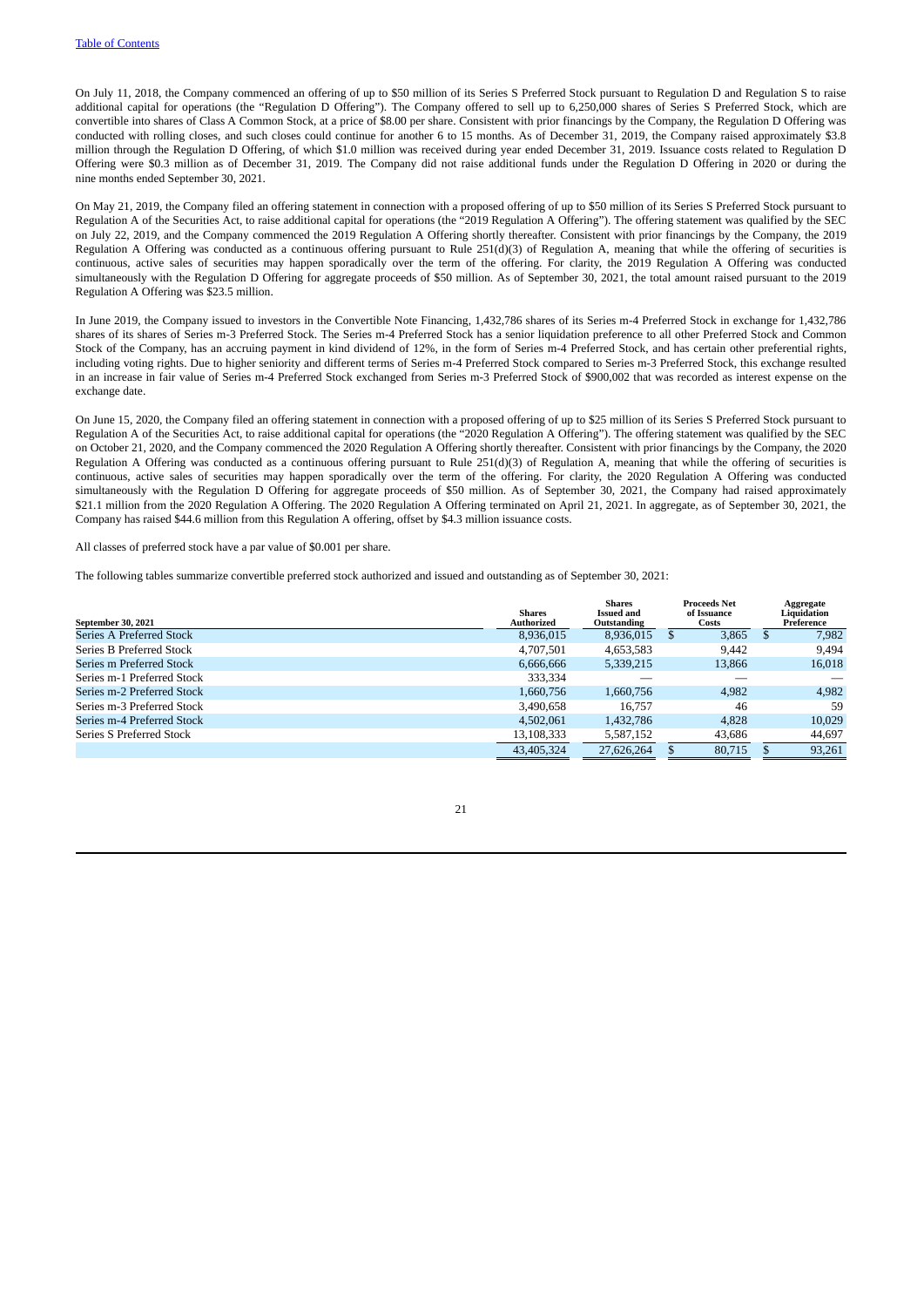# *Conversion Rights*

Each share of Series A Preferred Stock, Series B Preferred Stock and Series m-2 Preferred Stock (collectively known as "Super Voting Preferred Stock") is convertible at the option of the holder at any time after the date of issuance of those shares into fully paid non-assessable shares of Class B Common Stock at the then-applicable conversion rate. Each share of Series m, Series m-1, Series m-3, Series m-4 and Series S Preferred Stock (collectively known as "Ordinary Preferred Stock") is convertible at the option of the holder at any time after the date of issuance of such shares into fully paid non-assessable shares of Class A Common Stock at the then-applicable conversion rate. Both Super Voting Preferred Stock and Ordinary Preferred Stock will be automatically converted into fully paid non-assessable shares of Class A Common Stock (i) immediately prior to an IPO, or (ii) upon receipt by the Company of a written request for such conversion from the holders of a majority of the Preferred Stock then outstanding and voting as a single class on an as-converted basis other than the Series m-4 Preferred Stock then outstanding, or (iii) with respect to the Series m-4 Preferred Stock, upon the receipt by the Company of a written request for such conversion from the holders of a majority of the Series m-4 Preferred Stock then outstanding. The stock will convert in the same manner as a voluntary conversion.

#### *Voting Rights*

Super Voting Preferred stockholders vote on an as converted to Class B Common Stock basis and Class B Common Stock are entitled to ten votes for each share of Class B Common Stock held. Ordinary Preferred stockholders vote on an as converted to Class A Common Stock basis and Class A Common Stock are entitled to one vote for each share of Class A Common Stock held. Class A and Class B Common stockholders vote together as one class on all matters. The holders of the Preferred Stock, the Class A Common Stock and Class B Common Stock vote together and not as separate classes, except as otherwise expressly provided in the Company's certificate of incorporation or as required by law.

Holders of Preferred Stock are entitled to vote on all matters submitted to a vote of the stockholders, including the election of directors, as a single class with the holders of common stock.

William Santana Li, the Chief Executive Officer and director of the Company, holds the Voting Proxy to vote substantially all of the shares of the Company's Series m-4 Preferred Stock, the stock issued upon the conversion of warrants to purchase shares of the Company's Series m-3 Preferred Stock, the stock issued upon the conversion of warrants to purchase shares of the Company's Series S Preferred Stock, and the stock issued upon conversion of the convertible promissory notes issued as part of the Convertible Note Financing, in each case to the extent that such shares are held by participants in the Convertible Note Financing.

## *Dividends Rights*

In any calendar year, the holders of outstanding shares of Preferred Stock are entitled to receive dividends, when, as and if declared by the Board of Directors, out of any assets at the time legally available therefor, at the dividend rate specified for such shares of Preferred Stock payable in preference and priority to any declaration or payment of any distribution on Common Stock of the Company in such calendar year. Except for the PIK dividends described below, the right to receive dividends on shares of Preferred Stock is not cumulative, and no right to dividends shall accrue to holders of Preferred Stock by reason of the fact that dividends on said shares are not declared or paid.

Holders of Series m-4 Preferred Stock are entitled to receive cumulative dividends payable semi-annually in arrears with respect to each dividend period ending on and including the last calendar day of each nine-month period ending March 31 and September 30, respectively at an annual rate of \$0.42 per share in the form of Series m-4 Preferred Stock ("PIK Dividends).

The Company has no obligation to pay any dividends other than the PIK Dividends to the holders of Series m-4 Preferred Stock, except when, as and if declared by the Board of Directors out of any assets at the time legally available therefor or as otherwise specifically provided in its amended and restated certificate of incorporation. No distribution will be made with respect to the other series of Preferred Stock or Common Stock until all declared or accrued but unpaid dividends on the Series m-4 Preferred Stock have been paid or set aside for payment to the Series m-4 Preferred Stockholders.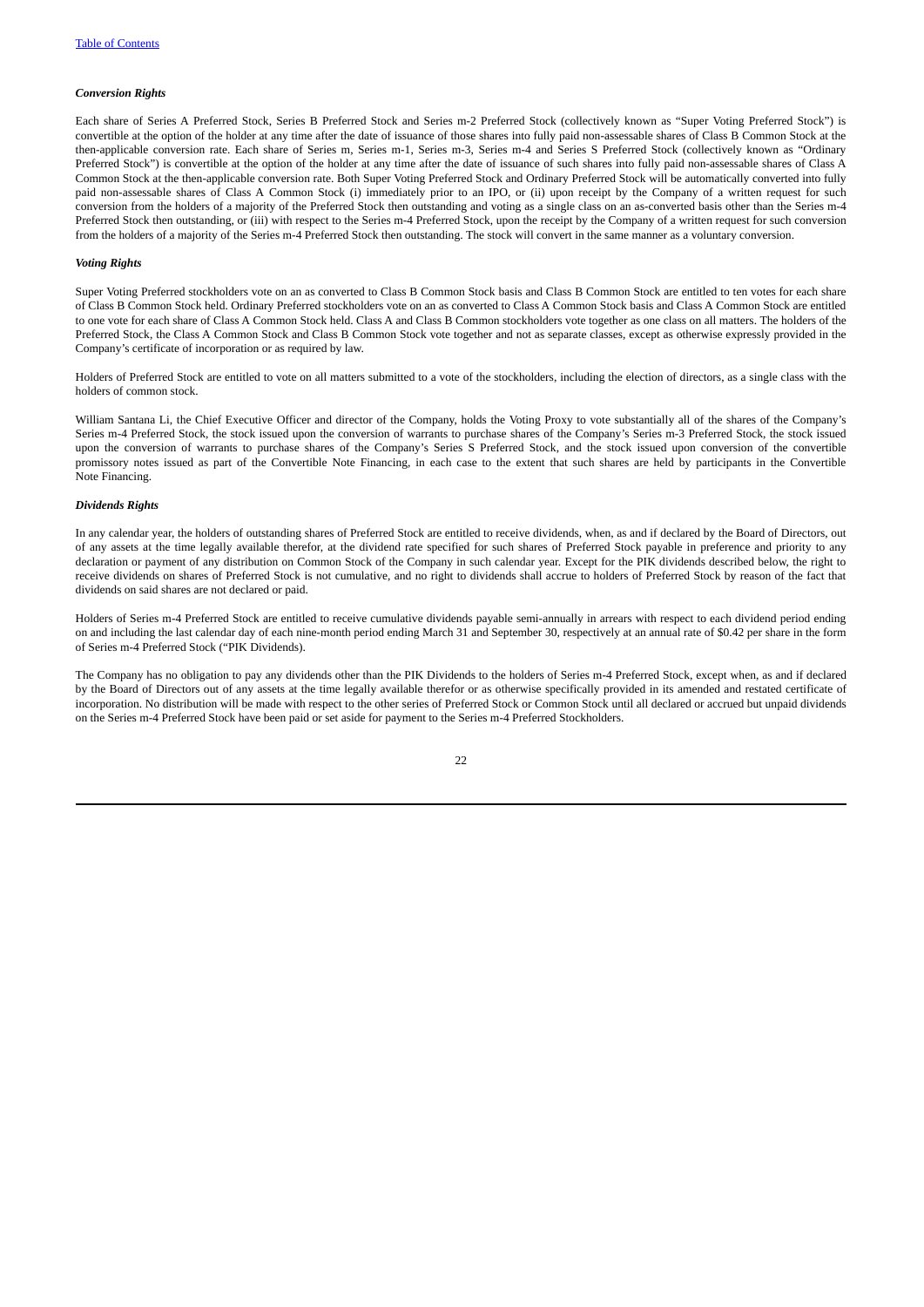No distributions will be made with respect to the Series B Preferred Stock, the Series m Preferred Stock, the Series m-1 Preferred Stock, the Series m-2 Preferred Stock, Series A Preferred Stock or Series m-3 Preferred Stock unless dividends on the Series S Preferred Stock have been declared in accordance with the preferences stated in the amended and restated certificate of incorporation and all declared dividends on the Series S Preferred Stock have been paid or set aside for payment to the Series S Preferred Stockholders.

No distributions will be made with respect to the Series A Preferred Stock or Series m-3 Preferred Stock unless dividends on the Series B Preferred Stock, the Series m Preferred Stock, the Series m-1 Preferred Stock and the Series m-2 Preferred Stock have been declared in accordance with the preferences stated in the amended and restated certificate of incorporation and all declared dividends on the Series B Preferred Stock, the Series m Preferred Stock, the Series m-1 Preferred Stock and the Series m-2 Preferred Stock have been paid or set aside for payment to the Series B Preferred Stockholders, the Series m Preferred Stockholders, the Series m-1 Preferred Stockholders and the Series m-2 Preferred Stockholders, as applicable.

No distributions will be made with respect to the Series m-3 Preferred Stock unless dividends on the Series A Preferred Stock have been declared in accordance with the preferences stated in the amended and restated certificate of incorporation and all declared dividends on the Series A Preferred Stock have been paid or set aside for payment to the Series A Preferred Stockholders.

No distributions will be made with respect to the Common Stock unless dividends on the Series m-3 Preferred Stock have been declared in accordance with the preferences stated in the amended and restated certificate of incorporation and all declared dividends on the Series m-3 Preferred Stock have been paid or set aside for payment to the Series m-3 Preferred Stockholders.

The Company has never declared or paid cash dividends on any of its capital stock and currently does not anticipate paying any cash dividends in the foreseeable future.

## *Right to receive Liquidation Distributions*

In the event of any Liquidation Event, as defined in the Company's amended and restated certificate of incorporation (which includes the liquidation, dissolution, merger, acquisition or winding up of the Company), the holders of the Series m-4 Preferred Stock are entitled to receive, prior and in preference to any distribution of any of the assets of the Company to the holders of the other series of preferred stock or common stock by reason of their ownership of such stock, an amount per share for each share of Series m-4 Preferred Stock held by them equal to the greater of (A): the sum of (i) the liquidation preference specified for such share of Series m-4 Preferred Stock, and (ii) all accrued but unpaid PIK Dividends (if any) on such share of Series m-4 Preferred Stock, whether or not declared, or (B) the consideration that such Holder would receive in the Liquidation Event if all shares of Series m-4 Preferred Stock were converted to Class A common stock immediately prior to such Liquidation Event, or (C) such lesser amount as may be approved by the holders of the majority of the outstanding shares of Series m-4 Preferred Stock, where for purposes of (B) such holder is deemed to hold, in addition to each of its shares of Series m-4 Preferred Stock, any additional shares of Series m-4 Preferred Stock that constitute all accrued but unpaid PIK Dividends, whether or not declared. If upon the Liquidation Event, the assets of the Company legally available for distribution to the holders of the Series m-4 Preferred Stock are insufficient to permit the payment to such holders of the full amounts specified in the Company's amended and restated certificate of incorporation, then the entire assets of the Company legally available for distribution will be distributed with equal priority and pro rata among the holders of the Series m-4 Preferred Stock in proportion to the full amounts they would otherwise be entitled to receive. The Series m-4 Preferred Stock has a \$7 per share liquidation preference, which is two times its original issue price.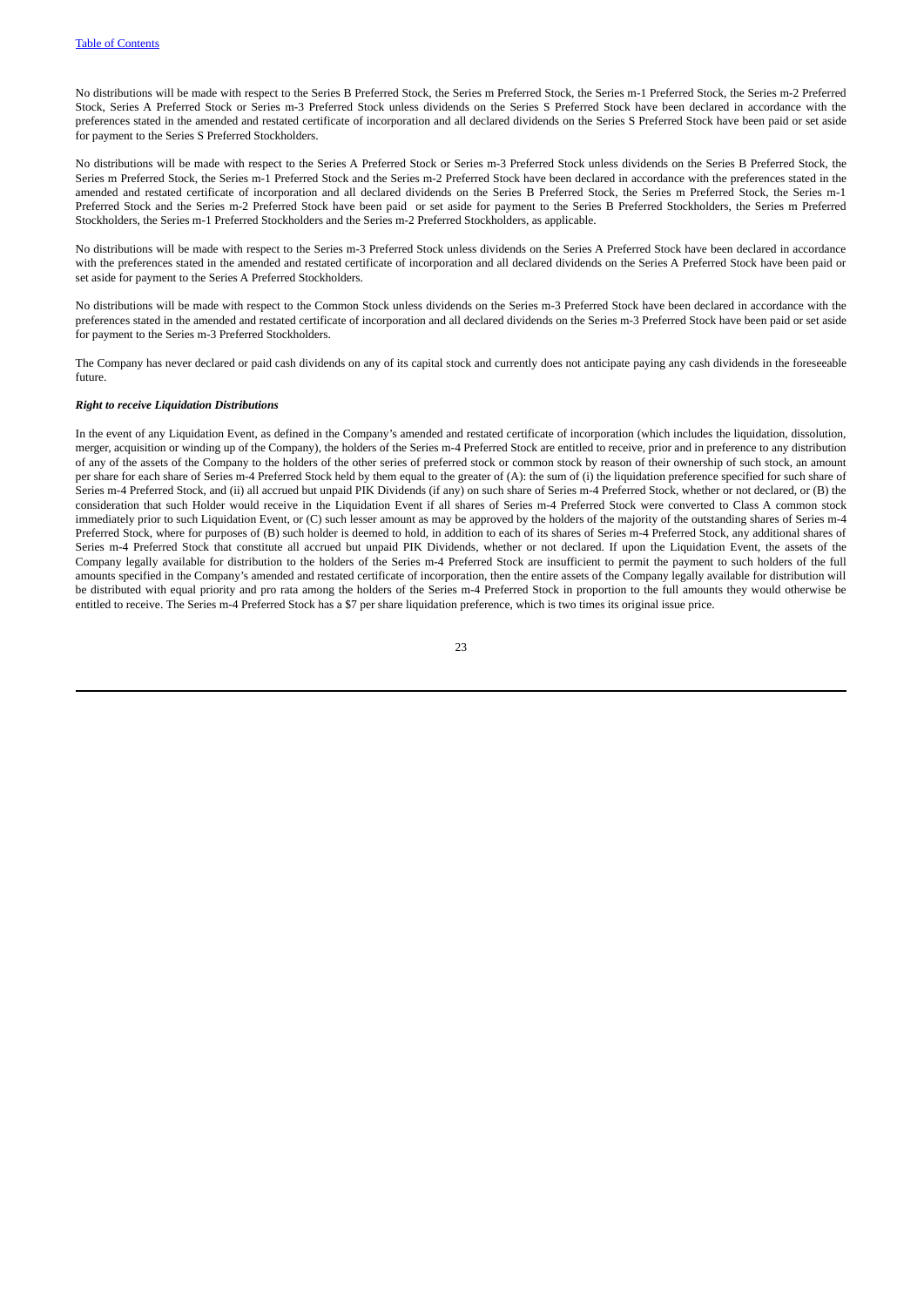The holders of the Series S Preferred Stock are entitled to receive, after distributions to holders of Series m-4 Preferred Stockholders and prior and in preference to any distribution of any of the assets of the Company to the holders of the Series A Preferred Stock, Series B Preferred Stock, Series m Preferred Stock, Series m-1 Preferred Stock, Series m-2 Preferred Stock, Series m-3 Preferred Stock or common stock by reason of their ownership of such stock, an amount per share for each share of Series S Preferred Stock held by them equal to the greater of (A): the sum of (i) \$8.00 per share of Series S Preferred Stock, and (ii) all declared but unpaid dividends (if any) on such share of Series S Preferred Stock, or (B) the amount such holder would receive if all shares of Series S Preferred Stock were converted to common stock immediately prior to such Liquidation Event, or (C) such lesser amount as may be approved by the holders of the majority of the outstanding shares of Series S Preferred Stock. If upon the Liquidation Event, the assets of the Company legally available for distribution to the holders of the Series S Preferred Stock are insufficient to permit the payment to such holders of the full amounts specified in the Company's our amended and restated certificate of incorporation, then the entire assets of the Company legally available for distribution will be distributed with equal priority and pro rata among the holders of the Series S Preferred Stock in proportion to the full amounts they would otherwise be entitled to receive.

The holders of the Series B Preferred Stock, the Series m Preferred Stock, the Series m-1 Preferred Stock and the Series m-2 Preferred Stock are entitled to receive, after distributions to Series m-4 and Series S Preferred stockholders and prior and in preference to any distribution of any of the assets of the Company to the holders of the Series A Preferred Stock, Series m-3 Preferred Stock or common stock by reason of their ownership of such stock, an amount per share for each share of Series B Preferred Stock, the Series m Preferred Stock, the Series m-1 Preferred Stock and the Series m-2 Preferred Stock held by them equal to the greater of (A): the sum of (i) \$2.0401 per share of Series B Preferred Stock, \$3.00 per share of Series m Preferred Stock, \$3.00 per share of Series m-1 Preferred Stock or \$3.00 per share of Series m-2 Preferred Stock, as applicable, and (ii) all declared but unpaid dividends (if any) on such share of Series B Preferred Stock, Series m Preferred Stock, Series m-1 Preferred Stock or Series m-2 Preferred Stock, as applicable, or (B) the amount such holder would receive if all shares of the applicable series of preferred stock were converted to common stock immediately prior to such Liquidation Event, or (C) such lesser amount as may be approved by the holders of the majority of the outstanding shares of Series B Preferred Stock, Series m Preferred Stock, Series m-1 Preferred Stock and Series m-2 Preferred Stock, voting together as a single class. If upon the Liquidation Event, the assets of the Company legally available for distribution to the holders of the Series B Preferred Stock, the Series m Preferred Stock, the Series m-1 Preferred Stock and the Series m-2 Preferred Stock are insufficient to permit the payment to such holders of the full amounts specified in the Company's amended and restated certificate of incorporation, then the entire assets of the Company legally available for distribution will be distributed with equal priority and pro rata among the holders of the Series B Preferred Stock, the Series m Preferred Stock, the Series m-1 Preferred Stock and the Series m-2 Preferred Stock in proportion to the full amounts they would otherwise be entitled to receive.

The holders of Series A Preferred Stock are entitled to receive, after distributions to the Series m-4 Preferred Stock, the Series S Preferred Stock, the Series B Preferred Stock, the Series m Preferred Stock, the Series m-1 Preferred Stock and the Series m-2 Preferred Stock and prior and in preference to any distribution of any of the assets of the Company to the holders of common stock or Series m-3 Preferred Stock by reason of their ownership of such stock, an amount per share for each share of Series A Preferred Stock held by them equal to the greater of: (A) the sum of (i) \$0.8932 per share of Series A Preferred Stock and (ii) all declared but unpaid dividends (if any) on such share of Series A Preferred Stock, or (B) the amount such holder would receive if all shares of Series A Preferred Stock were converted to common stock immediately prior to such Liquidation Event, or (C) such lesser amount as may be approved by the holders of the majority of the outstanding shares of Series A Preferred Stock. If upon a Liquidation Event, the assets of the Company legally available for distribution to the holders of the Series A Preferred Stock are insufficient to permit the payment to such holders of the full amounts specified in the Company's our amended and restated certificate of incorporation, then the entire assets of the Company legally available for distribution will be distributed with equal priority and pro rata among the holders of the Series A Preferred Stock in proportion to the full amounts they would otherwise be entitled to receive.

The holders of Series m-3 Preferred Stock are entitled to receive, after distributions to the Series m-4 Preferred Stock, the Series S Preferred Stock, the Series B Preferred Stock, the Series m Preferred Stock, the Series m-1 Preferred Stock and the Series m-2 Preferred Stock, and the Series A Preferred Stock and prior and in preference to any distribution of any of the assets of the Company to the holders of common stock by reason of their ownership of such stock, an amount per share for each share of Series m-3 Preferred Stock held by them equal to the greater of (A): the sum of (i) the \$3.50 per share of Series m-3 Preferred Stock and (ii) all declared but unpaid dividends (if any) on such share of Series m-3 Preferred Stock, or (B) the amount such holder would receive if all shares of Series m-3 Preferred Stock were converted to common stock immediately prior to such Liquidation Event, or (C) such lesser amount as may be approved by the holders of the majority of the outstanding shares of Series m-3 Preferred Stock. If upon a Liquidation Event, the assets of the Company legally available for distribution to the holders of the Series m-3 Preferred Stock are insufficient to permit the payment to such holders of the full amounts specified in the Company's amended and restated certificate of incorporation, then the entire assets of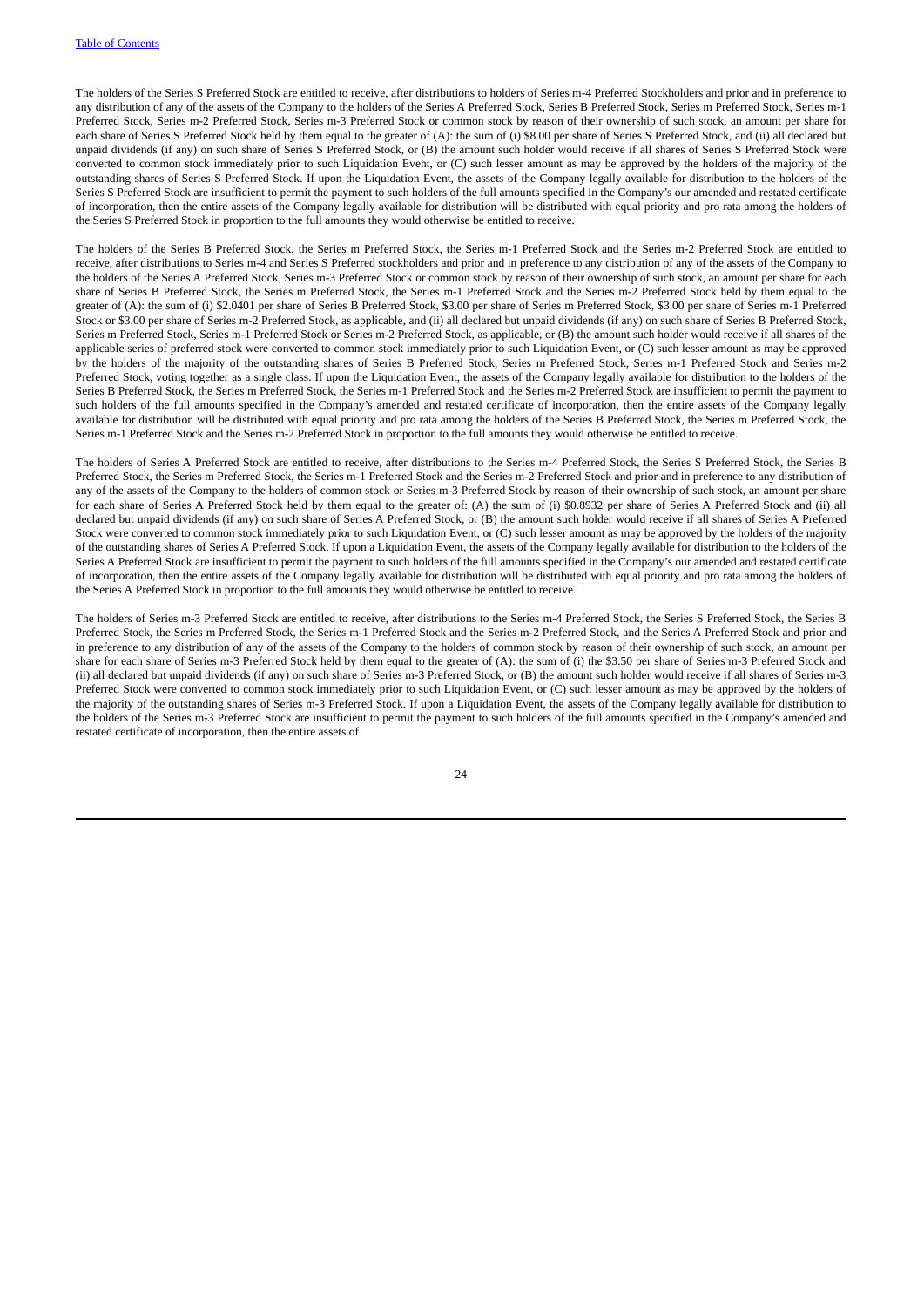the Corporation legally available for distribution will be distributed with equal priority and pro rata among the holders of the Series m-3 Preferred Stock in proportion to the full amounts they would otherwise be entitled to receive.

After payment of all liquidation preferences to the holders of the preferred stock, as outlined above, all remaining assets of the Company legally available for distribution will be distributed pro rata to the holders of the common stock, without any participation in such liquidation by the preferred stock. The Company's amended and restated certificate of incorporation requires that before any shares of preferred stock are converted into common stock, the relevant holder's right to liquidation preference be surrendered, in order to prevent treatment of shares as both preferred stock and common stock for the purpose of distributions of assets upon a Liquidation Event.

#### *Preemptive Rights*

The Company has granted one investor in its Series m Preferred Stock financing the right to invest up to its pro rata share on a fully diluted basis in the future offerings of securities of the Company. The combined pro-rata rights of such stockholder as of September 30, 2021 is less than 1% of the fully-diluted beneficial ownership of the Company.

#### **Common Stock**

Each share of Class B common stock is convertible into one fully paid and non-assessable share of Class A common stock at the option of the holder at any time. Each share of Class B common stock will automatically convert into one fully paid and non-assessable share of Class A common stock upon the sale, assignment, transfer or disposition of the share or any interest in the share, except for certain permitted transfers to related persons.

#### **Warrants**

On April 30, 2019, the Company entered into the "Convertible Note Financing". Pursuant to the terms of the Convertible Note Financing, the Company became obligated to exchange its outstanding shares of Series m-3 Preferred Stock for the newly authorized shares of Series m-4 Preferred stock upon the closing of at least \$1,000,000 in aggregate principal amount of convertible promissory notes under the Convertible Note Financing. Warrants to purchase shares of Series S Preferred Stock of the Company were also issued to investors who invested in the Convertible Note Financing. The warrants to purchase shares of Series S Preferred Stock have an exercise price of \$4.50 per share and expire on the earlier of December 31, 2021, or 18 months after the closing of the Company's first firm commitment underwritten initial public offering of the Company's common stock pursuant to a registration statement filed under the Securities Act. As of September 30, 2021, the Company had issued and accrued warrants to purchase up to 1,325,714 shares of Series S Preferred Stock. These warrants issued qualify as liability instruments as the warrants are exercisable into Series S Preferred Stock which are redeemable upon a change of control or any liquidation or winding up of the Company whether voluntary or involuntary. The warrants have been classified as a current liability on the Company's balance sheets and were recorded as a component of the issuance costs related to Convertible Note. The Series S warrant is valued at market at the end of every reporting period until the warrant is exercised or expires with the change in fair value being recorded in other income(expense) on the Company's statements of operations.

Pursuant to the terms of the Convertible Note Financing, the Company became obligated to exchange certain of its outstanding shares of Series m-3 Preferred Stock for the newly authorized shares of Series m-4 Preferred Stock. On September 10, 2019, the Company issued 1,432,786 shares of its Series m-4 Preferred Stock in exchange for 1,432,786 shares of its shares of Series m-3 Preferred Stock.

On July 23, 2019, the Company issued a warrant to purchase 1,500,000 shares of its Series S Preferred Stock, (the "Warrant"), to Proud Productions LLC ("Proud") pursuant to the terms of a Distribution Assignment and Warrant Purchase Agreement, dated as of July 22, 2019 (the "Purchase Agreement"). The Warrant is exercisable at \$8.00 per share beginning July 24, 2021 and expiring on July 31, 2024. The Warrant was issued in connection with an upcoming television series to be produced by Proud featuring the Company's products.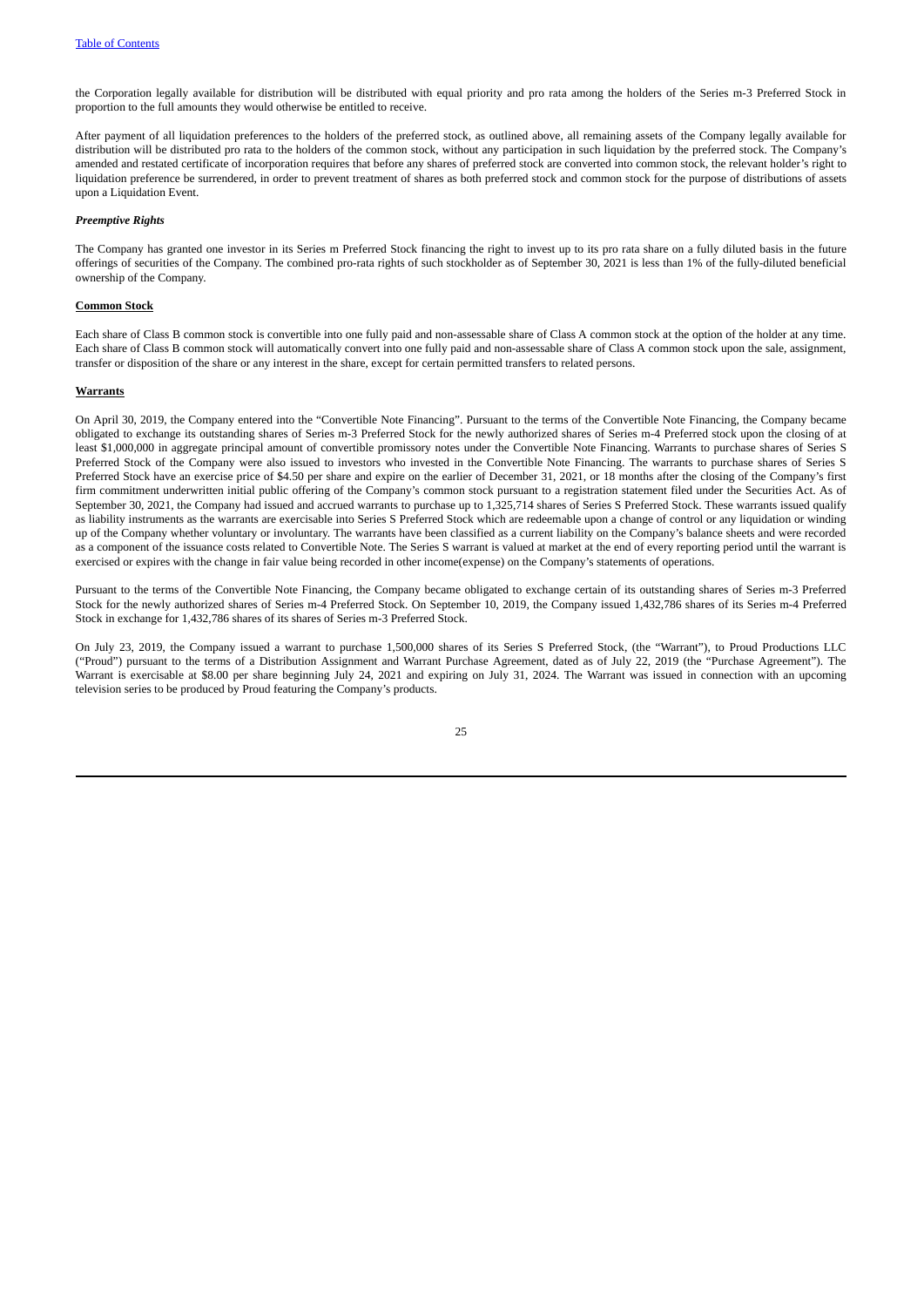A summary of the Company's outstanding warrants as of September 30, 2021 is as follows:

| <b>Class of shares</b>     | <b>Number of Warrants</b> | <b>Exercise Price</b> |        | <b>Expiration Date</b> |
|----------------------------|---------------------------|-----------------------|--------|------------------------|
| Common B Common Stock      | 44,500                    | <sup>S</sup>          | 0.2500 | April 10, 2025         |
| Common B Common Stock      | 77.413                    | S                     | 1.2600 | May 23, 2028           |
| Series B Preferred Stock   | 53,918                    | $\mathbf{s}$          | 2.0401 | November 7, 2026       |
| Series m-1 Preferred Stock | 266.961                   | S                     | 3.0000 | December 23, 2021      |
| Series m-3 Preferred Stock | 1,432,786                 | \$                    | 4.0000 | December 31, 2024      |
| Series S Preferred Stock   | 1,325,714                 | S                     | 4.5000 | December 31, 2024      |
| Series S Preferred Stock   | 1,500,000                 | S                     | 8.0000 | July 31, 2024          |

### *Common Stock Reserved for Future Issuance*

Shares of common stock reserved for future issuance relate to outstanding convertible notes, preferred stock, warrants and stock options as follows:

|                                                                                          | September 30,<br>2021 |
|------------------------------------------------------------------------------------------|-----------------------|
| <b>Series A Preferred Stock</b>                                                          | 8,936,015             |
| Series B Preferred Stock                                                                 | 4,653,583             |
| Series m Preferred Stock                                                                 | 5,339,215             |
| Series m-2 Preferred Stock                                                               | 1,660,756             |
| Series m-3 Preferred Stock                                                               | 16,757                |
| Series m-4 Preferred Stock                                                               | 1,432,786             |
| Series S Preferred Stock                                                                 | 5,587,152             |
| Stock options to purchase common stock                                                   | 7,623,811             |
| Warrants outstanding for future issuance of convertible preferred stock and common stock | 4,701,292             |
| <b>Convertible Notes</b>                                                                 | 2,651,428             |
| Stock options available for future issuance                                              | 1,396,003             |
| Total shares of common stock reserved                                                    | 43.998.798            |

# **NOTE 7: Income Taxes**

The Company's interim provision for income taxes is based on an estimated annual income tax rate. The Company's interim provision for income taxes also includes the tax impact of certain unusual or infrequently occurring items, if any, including changes in judgment about valuation allowances and effect of changes in tax laws or rates, in the interim period in which they occur. In the nine months ended September 30, 2021 and 2020, the Company recorded income tax expense of \$0 and \$4, respectively. The company has adopted ASU 2019-12 *Income Taxes – Simplifying the Accounting for Income Taxes* effective January 1, 2021. See Note 1 on ASU 2019-12.

The realization of tax benefits of net deferred tax assets is dependent upon future levels of taxable income, of an appropriate character, in the periods the items are expected to be deductible or taxable. Based on the available objective evidence, the Company does not believe it is more likely than not that the net deferred tax assets will be realizable. Accordingly, the Company has provided a full valuation allowance against net deferred tax assets as of September 30, 2021 and December 31, 2020. The Company intends to maintain the full valuation allowance on net deferred tax assets until sufficient positive evidence exists to support a reversal of, or decrease in, the valuation allowance.

## **NOTE 8: Related parties and related-party transactions**

One of the Company's vendors, Konica Minolta, Inc. ("Konica Minolta"), is a stockholder of the Company. Konica Minolta provides the Company with repair services to its ASRs. The Company paid Konica Minolta \$254 and \$193 in service fees for three and nine-month periods ended September 30, 2021 and 2020, respectively. The Company had payables of \$35 and \$20 owed to Konica Minolta as of September 30, 2021 and December 31, 2020, respectively.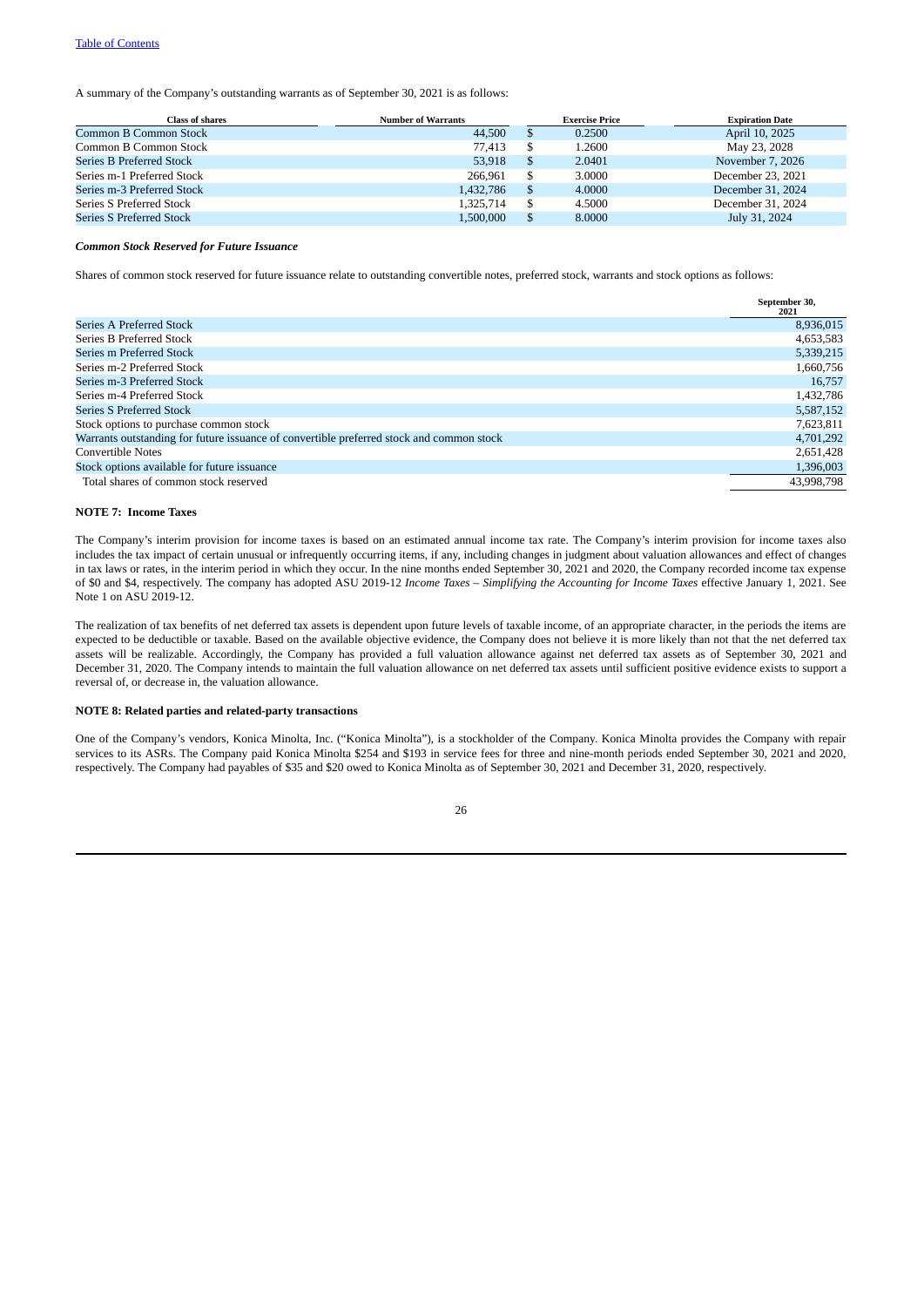# **NOTE 9: Commitments and contingencies**

#### *Leases*

The Company leases facilities for office space under non-cancelable operating lease agreements. The Company leases space for its corporate headquarters in Mountain View, California through August 2023.

As of September 30, 2021, the components of leases and lease costs are as follows:

| <b>September 30, 2021</b> |  | September 30, 2020 |
|---------------------------|--|--------------------|
|                           |  |                    |
| .220                      |  | 1.834              |
|                           |  |                    |
| 625                       |  | 527                |
| 657                       |  | 1.378              |
| .282                      |  | 1.905              |
|                           |  |                    |

As of September 30, 2021, future minimum operating lease payments for each of the next three years and thereafter is as follows:

| <b>Years ending December 31,</b>    | Amount |
|-------------------------------------|--------|
| 2021 (remaining)                    | 186    |
| 2022                                | 749    |
| 2023                                | 507    |
| Total future minimum lease payments | 1.442  |
| Less - Interest                     | (160)  |
| Present value of lease liabilities  | 1,282  |

Weighted average remaining lease term is 1.9 years and 2.9 years as of September 30, 2021 and 2020, respectively. Weighted average discount rate is "12.0" % for both years.

# *Legal Matters*

The Company may be subject to pending legal proceedings and regulatory actions in the ordinary course of business; however, no such claims have been identified as of September 30, 2021 that would have a material adverse effect on the Company's financial position, results of operations or cash flows.

The Company from time to time enters into contracts that contingently require the Company to indemnify parties against third party claims. These contracts primarily relate to: (i) arrangements with Clients which generally include certain provisions for indemnifying Clients against liabilities if the services infringe a third party's intellectual property rights, (ii) the Regulation A Issuer Agreement where the Company may be required to indemnify the placement agent for any loss, damage, expense or liability incurred by the other party in any claim arising out of a material breach (or alleged breach) as a result of any potential violation of any law or regulation, or any third party claim arising out of any investment or potential investment in the offering, and (iii) agreements with the Company's officers and directors, under which the Company may be required to indemnify such persons from certain liabilities arising out of such persons' relationships with the Company. The Company has not incurred any material costs as a result of such obligations and has not accrued any liabilities related to such obligations in the financial statements as of September 30, 2021 and December 31, 2020.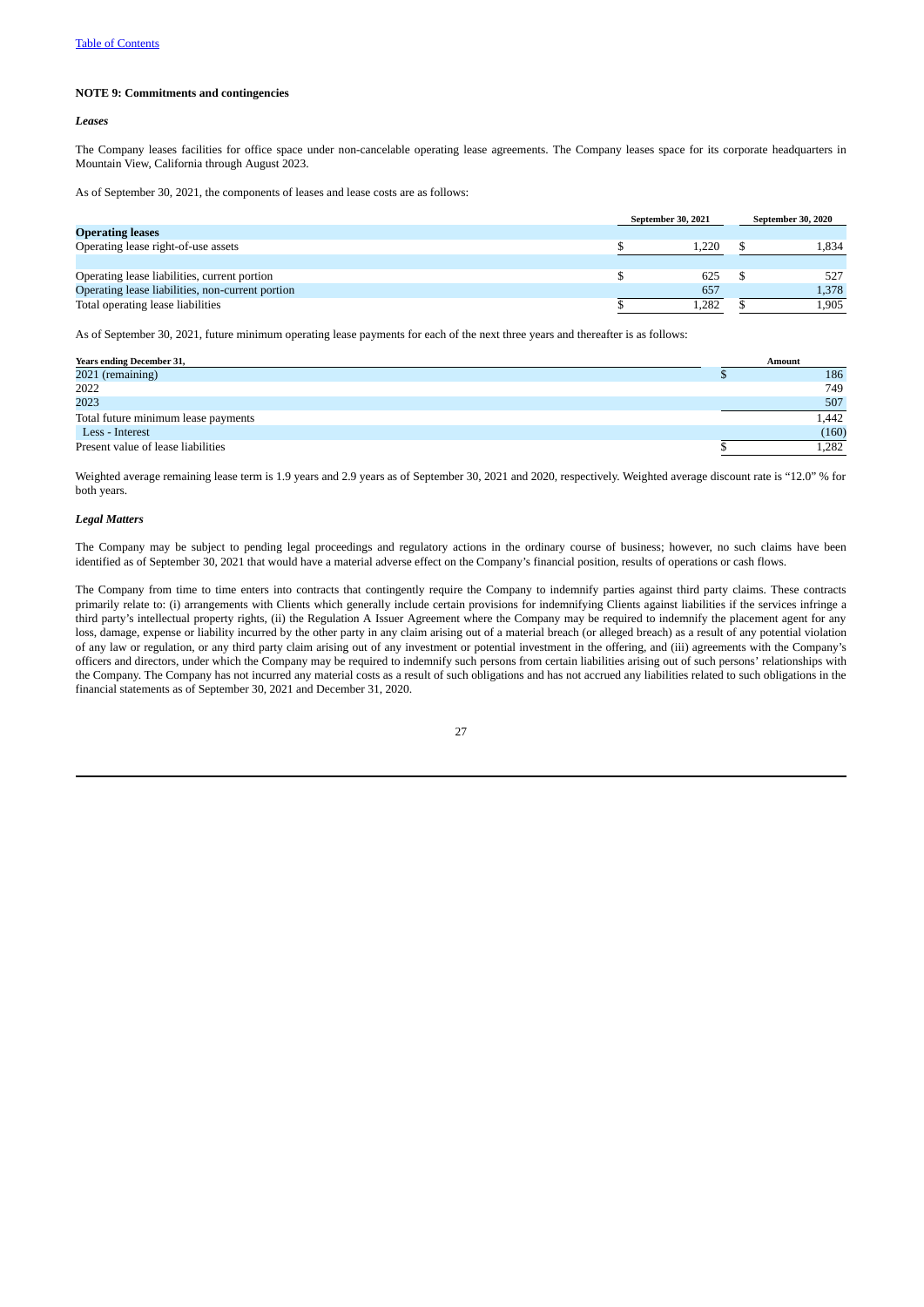# *Sales Tax Contingencies*

The Company has historically not collected state sales tax on the sale of its "MaaS" product offering but has paid sales tax and use tax on all purchases of raw materials and in conjunction with the Financing Arrangement of the Company's ASRs with Farnam. The Company's MaaS product offering may be subject to sales tax in certain jurisdictions. If a taxing authority were to successfully assert that the Company has not properly collected sales or other transaction taxes, or if sales or other transaction tax laws or the interpretation thereof were to change, and the Company was unable to enforce the terms of their contracts with Clients that give the right to reimbursement for the assessed sales taxes, tax liabilities in amounts that could be material may be incurred. Based on the Company's assessment, the Company has recorded a sales and use tax liability of \$435 and \$313 as of September 30, 2021 and December 31, 2020, respectively, which has been included on other current liabilities on the accompanying condensed balance sheets. The Company continues to analyze possible sales tax exposure but does not currently believe that any individual claim or aggregate claims that might arise will ultimately have a material effect on its results of operations, financial position or cash flows.

#### **NOTE 10: Subsequent Events**

Subsequent to September 30, 2021 and through November 18, 2021, the Company received \$8.1 million in the form of Convertible Notes containing the same terms and conditions as previously issued Convertible Notes and Warrants, as amended.

On November 18, 2021, the Company agreed to amend the Note and Warrant Purchase Agreement (see Note 3 -- Debt Obligation -- Convertible Note Financing) and the convertible notes and warrants to purchase Series S Preferred Stock issued thereunder principally as follows: (i) the scheduled maturity date of the convertible notes was extended from January 1, 2022 to January 1, 2024, (ii) the interest rate of the convertible notes was reduced from 12% per annum to 3% per annum starting on January 1, 2022, (iii) the conversion terms of the convertible notes were revised so that the convertible notes would automatically convert into Class A common stock upon the listing of the Company's Class A common stock for trading on a nationally recognized securities exchange (e.g., the New York Stock Exchange) or inter-dealer quotation system (e.g., Nasdaq), (iv) the exercise period of the warrants was extended from December 31, 2021 to December 31, 2024 and will commence on January 1, 2023, and (v) the cashless exercise feature was removed from the warrants. The conversion price of the convertible notes for conversion into Class A common stock was not changed and remains at \$2.50 per share and the exercise price of the warrants to purchase Series S Preferred Stock was not changed and remains at \$4.50 per share.

On December 1, 2021, the SEC qualified the Company's regulation A offering. The Company terminated the offering on January 26, 2022, issuing 2,236,619 shares of its Class A common stock and generating net proceeds of approximately \$20.2 million.

On January 5, 2022, all outstanding convertible notes and interest accrued through January 5, 2022 were converted to Class A common stock pursuant to the terms of the Note and Warrant Purchase Agreement. A portion of the shares issued are subject to Rule 144 holding requirements, and therefore, are currently restricted from trading.

On January 27, 2022, the Company's Class A common stock began trading on the Nasdaq Global Market.

| ۰, |              |
|----|--------------|
|    | I<br>w<br>۰, |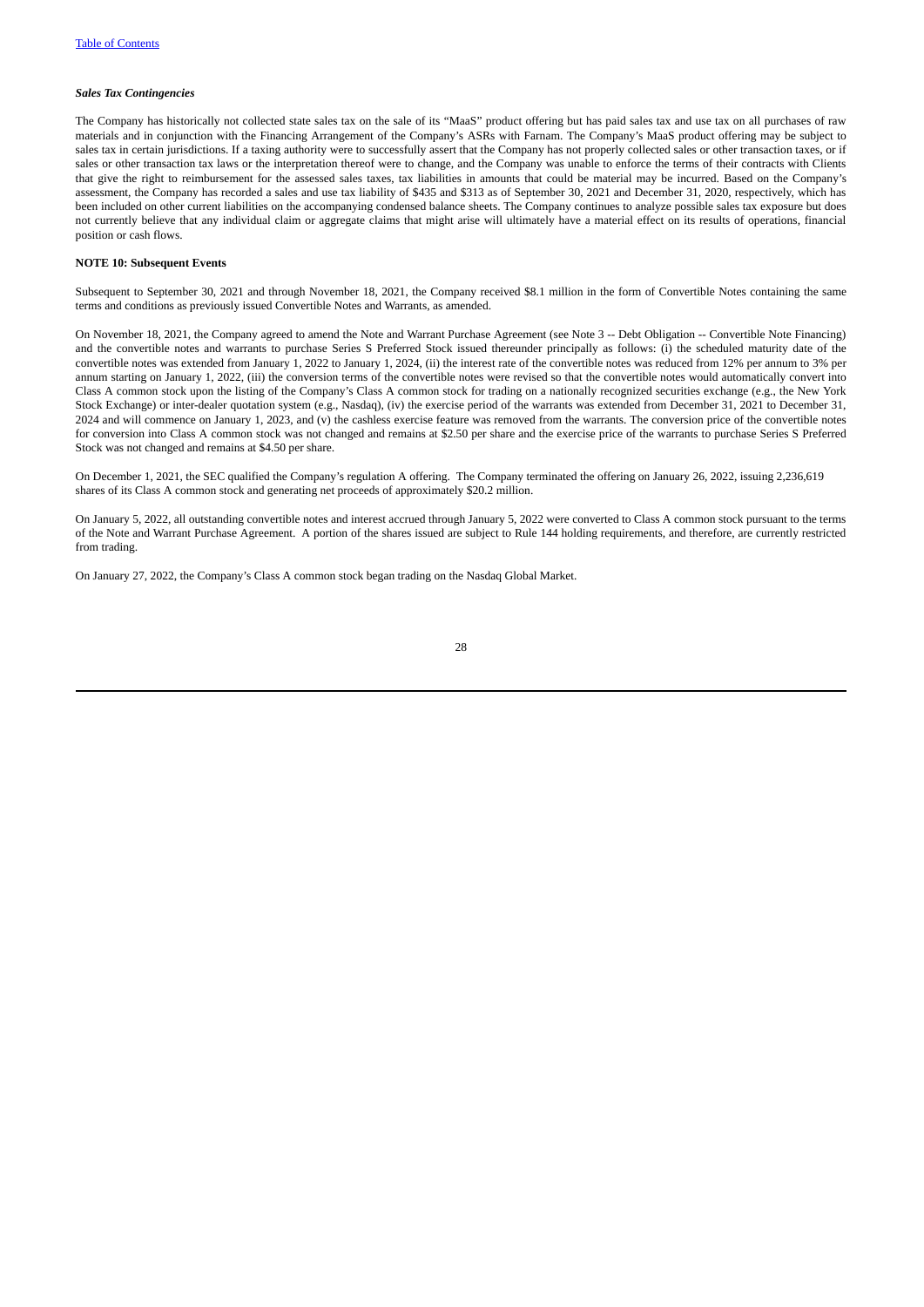# <span id="page-28-0"></span>**Item 2. Management's Discussion and Analysis of Financial Condition and Results of Operations**

The following discussion of our financial condition and results of operations should be read in conjunction with the (1) unaudited condensed financial statements and the related notes thereto included elsewhere in of this report, and (2) the audited financial statements and the related notes thereto and management's discussion and analysis of financial condition and results of operations for the year ended December 31, 2020 included in our 2020 Annual Report on Form 1-K. The historical results presented below are not necessarily indicative of the results that may be expected for any future period. **Overview**

Knightscope, Inc. was founded in Mountain View, California in April 2013 and has since developed revolutionary Autonomous Security Robots ("ASR") with real-time on-site data collection and analysis and an interface, primarily through funding from both strategic and private investors. Knightscope currently offers three products: (1) the K5 ASR ("K5") for outdoor usage, (2) the K3 ASR ("K3") for indoor usage, and (3) the K1 ASR ("K1") for stationary usage indoors or outdoors. The Company also provides access to the Knightscope Security Operations Center ("KSOC") to all its clients, a proprietary, browser-based interface that allows clients real-time data access. The Company works continuously to improve and upgrade the ASR and KSOC, and their precise specifications may change over time.

The Company operates on a Machine-as-a-Service ("MaaS") business model. Depending on the ASR model and/or selected offering package, we have recognized recurring monthly revenues ranging between \$3 and \$8 per ASR, which includes the ASR rental as well as maintenance, service, support, data transfer, KSOC access docking stations and unlimited software, firmware and select hardware upgrades. In 2021, the Company added "Knightscope+" remote monitoring services as an optional service that can be bundled into its MaaS subscriptions, primarily for clients that operate without a fully staffed 24/7 Security Operation Center ("SOC").

Our current primary focus is on the deployment and marketing of our core technologies. We continue to generate client orders for K1, K3 and K5 ASRs and our production of machines is expected to continue out of our primary corporate headquarters in Mountain View, California. Our ability to fulfill client orders is dependent on ongoing fundraising, including that from the 2020 Regulation A Offering (as defined below).

#### *ASRs*

The K3 and K5 are designed to roam a geo-fenced area autonomously by utilizing numerous sensors and lasers, either on a random basis or based on a particular patrolling algorithm. They can successfully navigate around people, vehicles and objects in dynamic indoor or outdoor environments. To do this, the ASRs employ several autonomous motion and self-driving technologies, including lasers, ultrasonic sensors, inertial measurement unit ("IMU"), and wheel encoders as well as a robust navigation software stack. Each ASR can generate 1 to 2 terabytes of data per week and over 90 terabytes of data per year, which is accessible for review and analysis via the KSOC. Clients can recall, review, and save the data for analysis, forensic or archival purposes. Each ASR can autonomously charge and recharge on a 24-hour basis, 7 days per week without human intervention. Clients may also utilize the patrol scheduler feature on the KSOC to schedule periodic or regular patrols during certain times for alternative patrol routes.

The dimensions of the K5 are as follows:

- Height: 5 feet
- $Width: 3$  feet
- Weight: 398 pounds

The K5 is designed to be used primarily outdoors in such environments as open air malls, corporate campuses, hospitals, stadiums, retailers, warehouses, logistics facilities, college campuses, airports, train stations and multi-level parking structures. The K5's advanced anomaly detection features include:

- 360-degree high-definition night and day video capture positioned at eye-level;
- Live streaming and recorded high-definition video capabilities;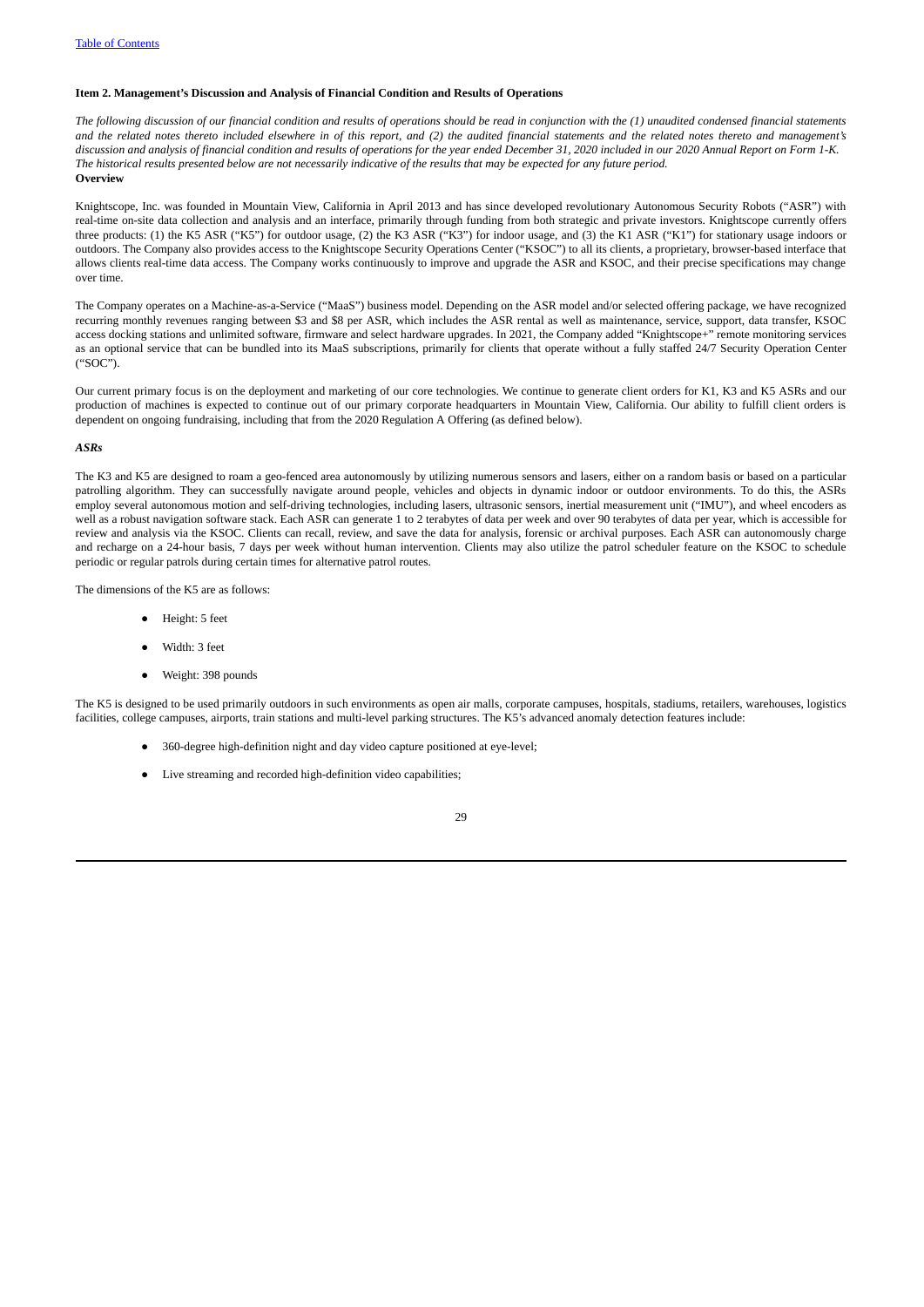- Automatic license plate recognition;
- Parking meter feature, which assesses the top 10 vehicles and their "dwell time" in a particular location. If a vehicle is parked for more than 24 hours in the same location, a user can receive an alert or have the data flagged. The parking meter feature can also track the top 10 stationary vehicles in an area and accurate parking meter readout for each such vehicle;
- People detection, which can alert a user in real-time of people detected on their premises, together with 360-degree recorded high-definition video. A user can use the timestamp of the recording to search through other data detected to assess and better understand other conditions in the area patrolled by the ASR;
- Thermal imaging, which allows for triggered alerts based on temperature. For example, assisting with alerts regarding increased risks of fires;
- Two-way communication feature may be utilized for both public announcements and avoidance of human physical confrontations with dangerous individuals; and
- Signal detection can be utilized as a rogue router detector for sensitive locations such as a data center.

The dimensions of the K3 are as follows:

- Height: 4 feet
- Width: 2 feet
- Weight: 340 pounds

The K3 is tailored for indoor usage, allowing it to autonomously navigate complex dynamic indoor environments such as an indoor mall, office building, manufacturing facility, hospital, stadium plaza, warehouse or school. It has the same suite of advanced anomaly detection capabilities as the K5, but the parking utilization, parking meter and license plate recognition features are turned off.

The ASRs include several communications features. The units can transfer data over both 4G LTE networks and Wi-Fi as well as future 5G capabilities. Each one has an available intercom that may be used for two-way communication with a security team. In addition, one or multiple units may be used as a live broadcast public address system or to deliver pre-recorded messages.

The ASRs run on rechargeable batteries. They are configured to patrol autonomously for approximately two to three hours, following which, without human intervention, the ASRs find and dock to a docking station, recharging for approximately 20 minutes or more before resuming patrol. The ASRs remain operational during the charging period, providing 24/7 uptime to clients.

The K1 carries all the relevant features from the K3 and K5 but in a stationary format. In 2020, the Company added elevated body temperature sensing capabilities to this model. The K1 can be used indoors or outdoors and especially at ingress/egress points for both people and vehicles.

The dimensions of the K1 are as follows:

- Height: 5.75 feet
- Width: 2.7 feet
- Weight: 150 pounds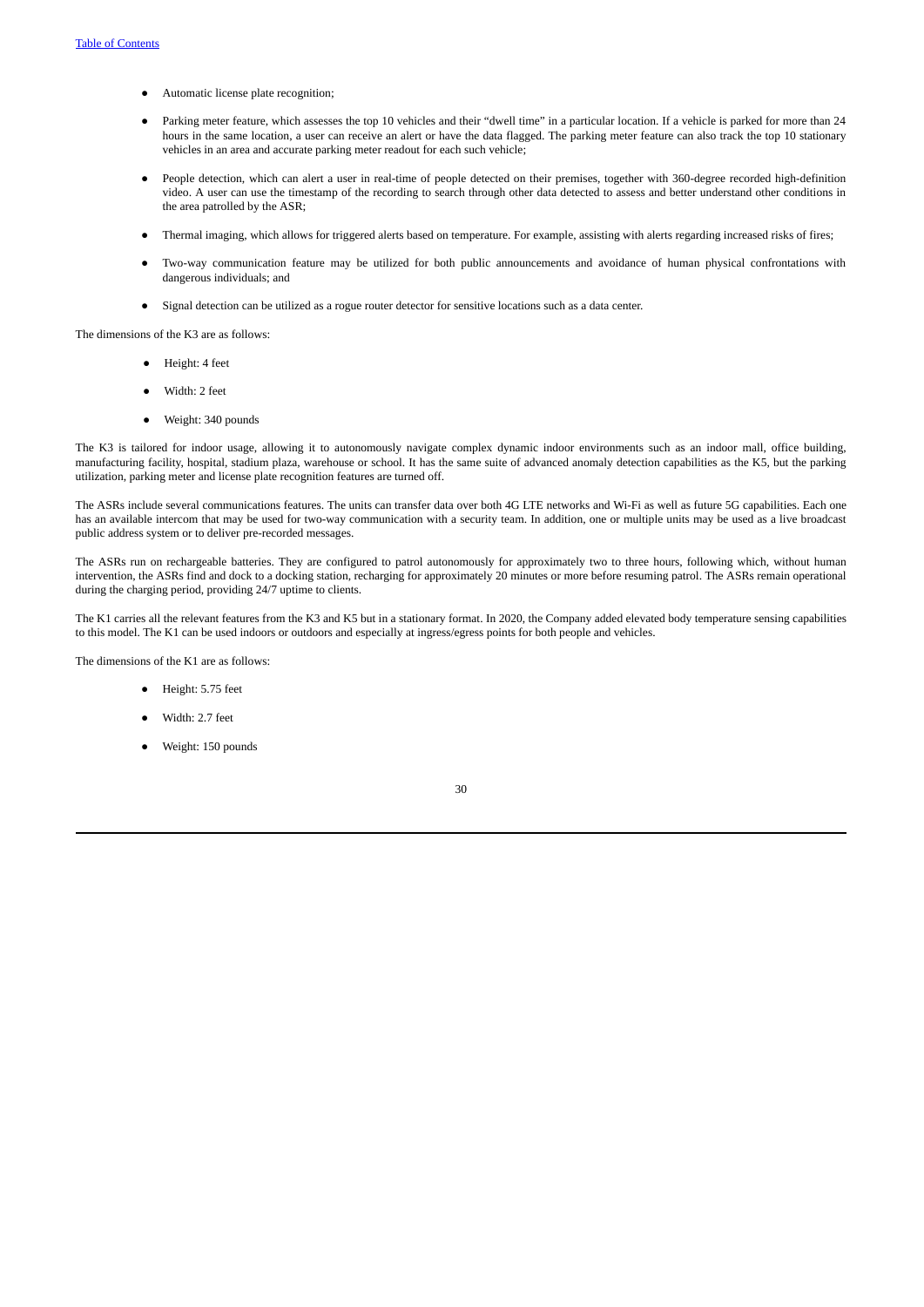# **Critical Accounting Estimates**

The discussion and analysis of our financial condition and results of operations is based upon our accompanying financial statements, which have been prepared in accordance with accounting principles generally accepted in the United States of America ("U.S. GAAP"). The preparation of these financial statements requires us to make estimates, assumptions and judgments that can have significant impact on the reported amounts of assets and liabilities, revenues and expenses, and related disclosure of assets and liabilities at the date of our financial statements. For the Company, these estimates include, but are not limited to: deriving the useful lives of ASRs, determination of the cost of ASRs, assessing assets for impairment, and the valuation of convertible preferred stock warrants and stock options. Actual results could differ from those estimates. We base our estimates, assumptions and judgments on historical experience and various other factors that we believe to be reasonable under the circumstances. Actual results may differ from these estimates under different assumptions or conditions. On a regular basis, we evaluate our estimates, assumptions and judgments and make changes accordingly.

#### **Known or Anticipated Trends**

Our primary goal remains meeting client demands for additional orders of our technology, attracting new client orders, and ensuring consistent performance in the field. The Company is focused on scaling its business to meet incoming orders. Increasing demand, along with media coverage in the United States, has driven and continues to drive an increase in orders and client inquiries.

Sales trends for the nine months ended September 30, 2021 showed demand across all of Knightscope's product service lines. The sales pipeline continues to grow and is strong, though similar to many business-to-business transactions, the enterprise sales cycle is lengthy. Although we have executed contracts in less than 30 days, notionally these negotiations can range up to several years, taking into account the client's budget, finance, legal, cyber security, human resources, facilities and other reviews. The sales process for this brand-new technology requires significant streamlining and improvements, and we are taking steps to ensure our sales processes are robust, repeatable, and can enable our products to move through the sales pipeline quicker.

During the third quarter of 2021, both limited resources, including supply chain delays, increased minimum order requirements for raw materials and components, and cash on-hand, as well as the COVID-19 pandemic had a negative impact on the Company's performance. The Company's cash position in the first nine months of 2021 significantly curtailed its ability to fund working capital requirements to meet demand as well as recruit the associated headcount to execute on the business plan. Additionally, a portion of clients hardest hit by COVID-19 restrictions have had to terminate or place their service on hold due to budget constraints, and numerous others have had to delay deployments due to accessibility to their premises during shelter-in-place orders. However, the Company has continued to sign on new clients during the pandemic and, with the recent influx of new capital, has begun to fund and build inventory, as well as recruit additional employees, which we believe will partially offset the negative impact on our performance.

Due to numerous geopolitical events, new safety requirements resulting from the COVID-19 pandemic, as well as various high-profile incidents of violence across the United States, we believe that the market for our technologies will continue to grow. At the same time, we expect that competing products may be introduced in the near future, creating pressure on us to improve on our production methods, cost, quality and product features.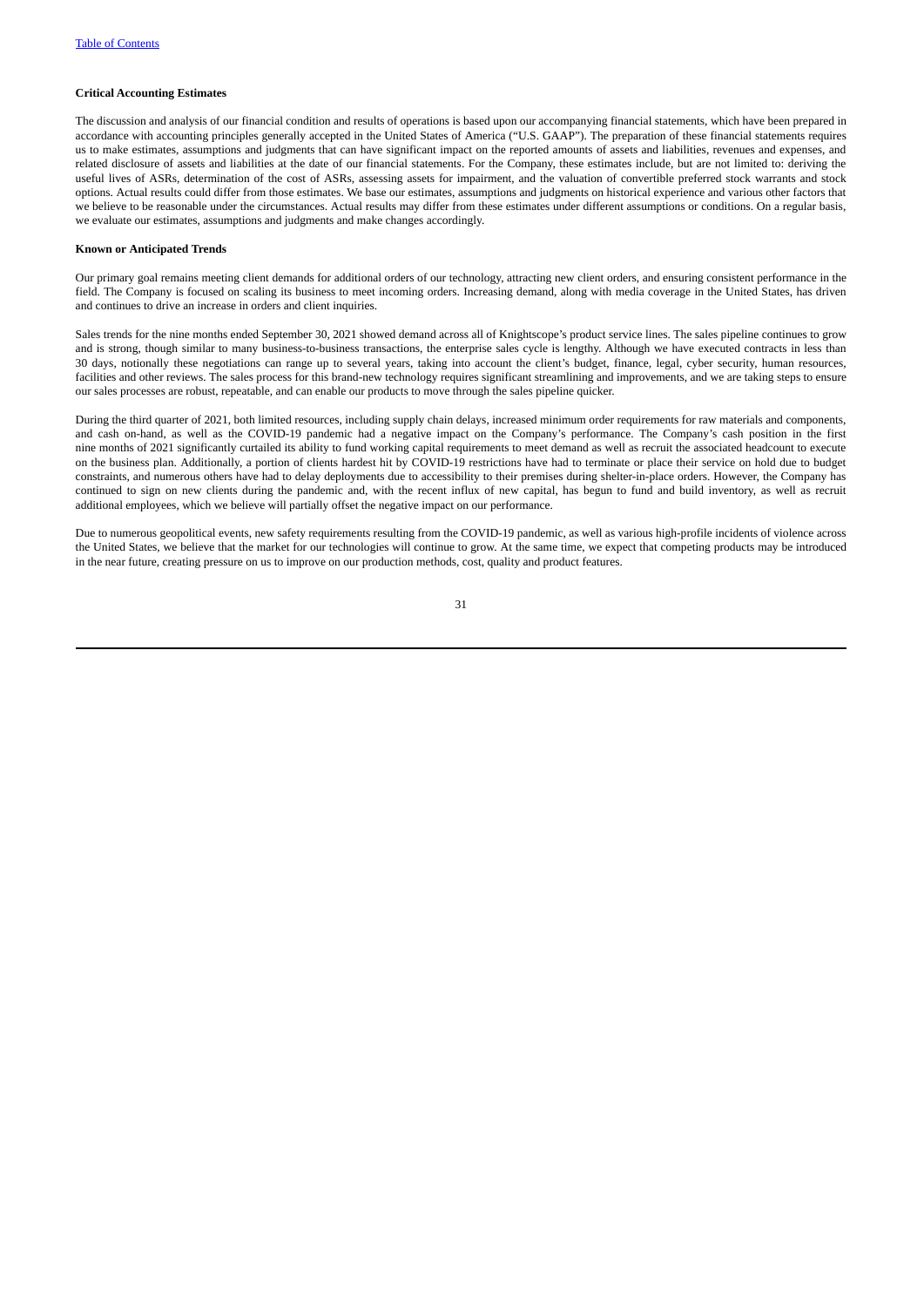# **Results of Operations**

# *Comparison of the Three Months Ended September 30, 2021 and 2020*

The following table sets forth selected statements of operations data (in thousands, other than share data) and such data as a percentage of total revenues.

|                                             |           | <b>Three Months Ended</b><br>September 30 |
|---------------------------------------------|-----------|-------------------------------------------|
|                                             | 2021      | 2020                                      |
| Revenue, net                                | 784<br>\$ | 720<br>$\mathbb{S}$                       |
| Cost of revenue, net                        | 1,309     | 1,299                                     |
| Gross loss                                  | (525)     | (579)                                     |
| Operating expenses:                         |           |                                           |
| Research and development                    | 1,238     | 986                                       |
| Sales and marketing                         | 697       | 1,718                                     |
| General and administrative                  | 1,534     | 628                                       |
| Total operating expenses                    | 3,469     | 3,332                                     |
| Loss from operations                        | (3,994)   | (3, 911)                                  |
| Other income (expense):                     |           |                                           |
| Interest expense, net                       | (858)     | (699)                                     |
| Change in fair value of warrant liabilities |           |                                           |
| Other income, net                           |           | 15<br>(43)                                |
| Total other income (expense)                | (901)     | (684)                                     |
| Net loss before income tax expense          | (4,741)   | (4,595)                                   |
| Income tax benefit (expense)                |           | (3)                                       |
| Net loss                                    | (4,895)   | (4,598)                                   |

#### *Revenue, net*

Revenue, net increased by approximately \$0.1 million to \$0.8 million, or by 9% in the three months ended September 30, 2021 from \$0.7 million for the three months ended September 30, 2020. The increase in revenue, net was primarily from contracts executed during the second half of 2020 with revenue continuing into 2021 and contracts executed in 2021 with deployments in the first nine months of 2021, resulting in additional revenue during the third quarter of 2021. As of September 30, 2020, we had 30 clients and 50 machines-in-network. As of September 30, 2021, our client base was 30 clients, and we had 52 machines-in-network. Despite the impact of COVID-19 on our existing client base during 2020 and through September 30, 2021, which caused some existing clients to place their contracts on hold until their businesses could safely reopen, the Company was able to offset some of that financial impact with the addition of new clients in 2020 and through September 30, 2021. As of the date of this report, the Company has a backlog of orders to deploy 28 ASRs, representing an aggregate annual subscription value of approximately \$1.6 million.

# *Cost of revenue, net*

Cost of revenue, net for the three months ended September 30, 2021 remained relatively unchanged at approximately \$1.3 million, compared to the three months ended September 30, 2020. The cost of revenue, net is primarily related to the average service cost per machine and stock-based compensation.

# *Gross Loss*

The revenue and cost of services described above resulted in a gross loss for the three months ended September 30, 2021 of approximately \$0.5 million compared to \$0.6 million for the three months ended September 30, 2020.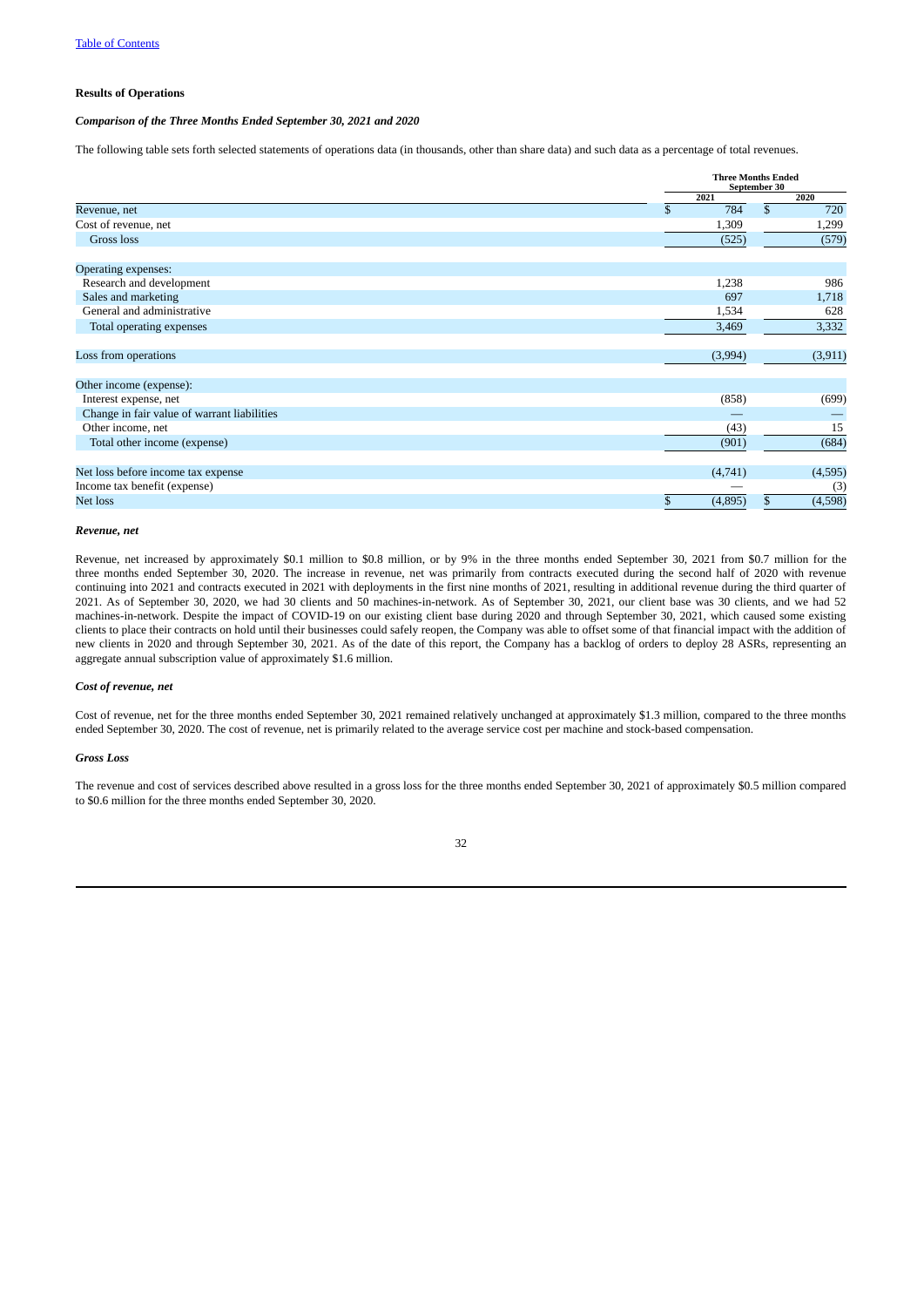As our business scales and becomes more streamlined, management expects gross loss to decrease once a critical mass has been achieved. We are focusing our resources on growing the business to be able to generate both a gross profit and overall net income. We are continually evaluating and taking a number of nearterm actions to facilitate this result, and expect that as the Company matures, we should obtain expertise, economies of scale and efficiency that would increase revenue and reduce costs over the medium to long-term. For example, we continued to refine our sales strategy in 2021, which is expected to increase and enhance our revenue streams. Our ASR materials sourcing, production, assembly and manufacturing are expected to become more efficient over time, and the costs associated with these processes reduced as we grow. However, with global supply chain constraints resulting from the COVID-19 pandemic, the Company experienced an increase in minimum order requirements during the first nine months of 2021 to secure certain parts for our products. The Company expects this to continue throughout 2021 and 2022. As operations scale, we believe we will be in a better position to negotiate volume-based pricing terms with suppliers as well as to optimize our designs for design-for-assembly and design-for-service. We are also focused on controlling general overhead costs, such as expenditures for real estate leases and optimizing team composition and size. We believe that with the building of new internal tools, the Company will be able to streamline procedures and manage deployments more efficiently, alleviating the need for a dramatic increase in headcount. Additionally, new service cost reduction initiatives are underway to further reduce our ongoing operating costs. Our overall strategy is to try to keep our fixed costs as low as possible while achieving our overall growth objectives.

#### *Research and Development*

|                             | <b>Three Months Ended</b><br>September 30. |      |        |          |
|-----------------------------|--------------------------------------------|------|--------|----------|
|                             | 2021                                       | 2020 | Change | % Change |
| Research and development    | 720                                        | 986  | 252    | 26 %     |
| Percentage of total revenue | 158 %                                      | 37 % |        |          |

Research and development expenses increased by \$0.3 million, or 26%, for the three months ended September 30, 2021 as compared to the prior year. The increase is primarily due to increase in headcount and third-party consulting services related to our Federal Risk and Authorization Management Program ("FedRamp") certification efforts in 2021 compared to the prior year. The Federal Government adopted the Cloud First Policy, which requires all cloud service providers that hold federal data to be FedRamp certified. FedRamp compliance will enable federal agencies to do business with Knightscope.

## *Sales and Marketing*

|                             |      | <b>Three Months Ended</b><br>September 30. |  |       |  |         |          |
|-----------------------------|------|--------------------------------------------|--|-------|--|---------|----------|
|                             | 2021 |                                            |  | 2020  |  | Change  | % Change |
| Sales and marketing         |      | 697                                        |  | 1.718 |  | (1.021) | (59)%    |
| Percentage of total revenue |      | 89 %                                       |  | 239 % |  |         |          |

Sales and marketing expenses decreased by \$1.0 million, or 59%, for the three months ended September 30, 2021 as compared to the respective period of the prior year. The decrease was primarily due to a significant increase in commercial advertising expenses in 2020 designed to increase public awareness of the Company and its products to potential customers and investors, virtual tradeshow space, offset by an increase in headcount in 2021 compared to the prior year.

#### *General and Administrative*

|                             | <b>Three Months Ended</b> | September 30. |      |        |          |
|-----------------------------|---------------------------|---------------|------|--------|----------|
|                             | 2021                      |               | 2020 | Change | % Change |
| General and administrative  | LJJJ                      |               | 628  | 907    | $144\%$  |
| Percentage of total revenue | 196 %                     |               | 87 % |        |          |

General and administrative expenses increased by \$0.9 million, or approximately 144%, for the three months ended September 30, 2021 as compared to the prior year. The increase was primarily driven by an increase in headcount in 2021 compared to the prior year and professional service fees associated with transitioning legal and accounting services to the in-house accounting team that joined the Company in the fourth quarter of 2020 and a General Counsel that joined the Company in the third quarter of 2021. In addition, the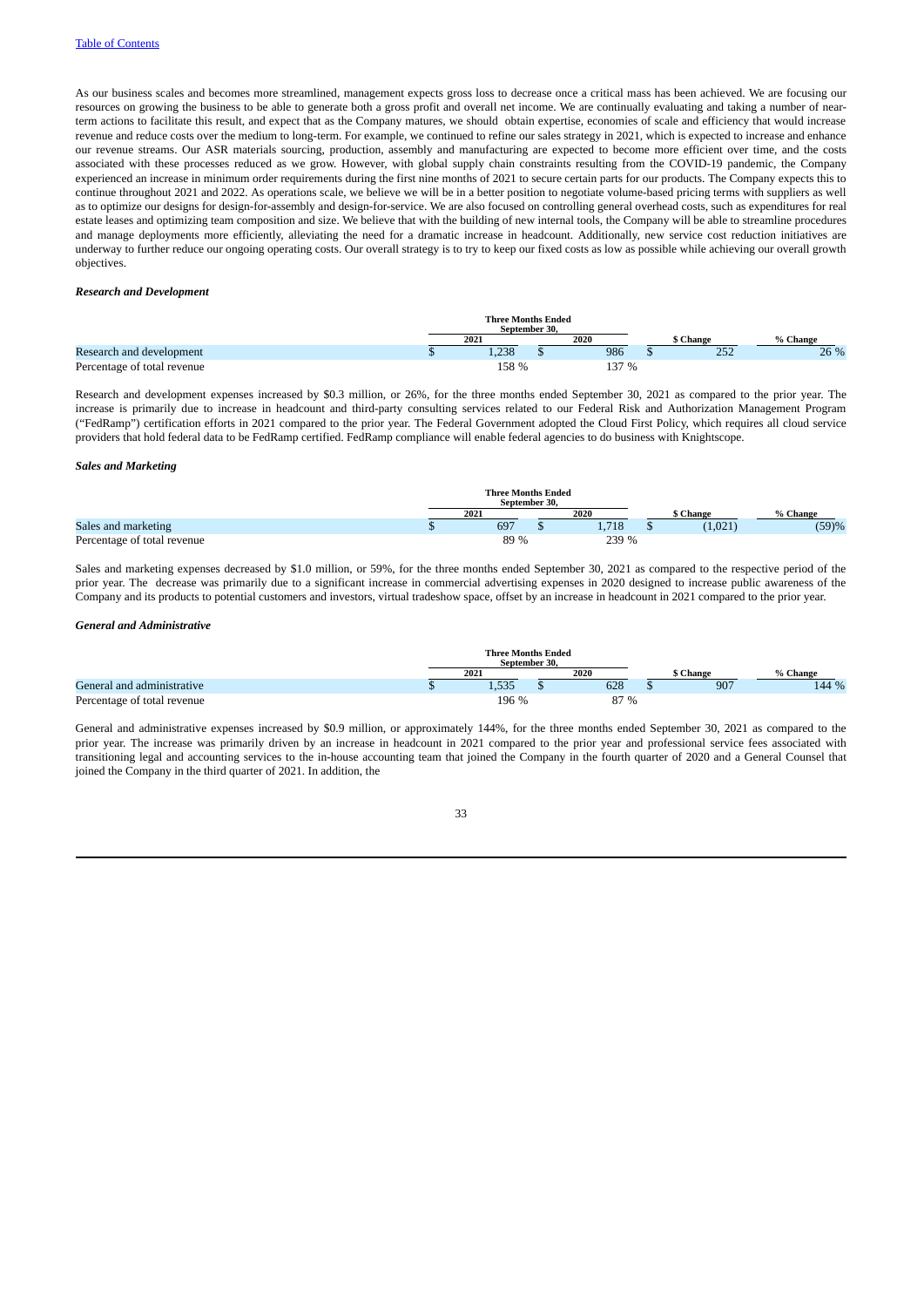Company paid accrued use taxes for the second and third quarters of 2021 and recorded a use tax liability as a result of a California use tax audit for the three-year audit period ended September 30, 2020.

# *Other Income/(Expense), Net*

|                              | <b>Three Months Ended</b><br><b>September 30</b> |       |          |          |
|------------------------------|--------------------------------------------------|-------|----------|----------|
|                              | 2021                                             | 2020  | s Change | % Change |
| Interest expense, net        | (858)                                            | (699) | (159)    | (23)%    |
| Other income, net            | (43                                              | 15    | (58)     | (387)%   |
| Total other income (expense) | (901)                                            | (684) | (217     | (32)%    |

Total other income (expense) increased by approximately \$0.2 million, or 32%, for the three months ended September 30, 2021 as compared to the respective period of the prior year. The increase is primarily due to financing fees and net interest expense.

# *Comparison of the Nine Months Ended September 30, 2021 and 2020*

The following table sets forth selected statements of operations data (in thousands) and such data as a percentage of total revenues:

|                                             |                | Nine Months Ended September 30, |
|---------------------------------------------|----------------|---------------------------------|
|                                             | 2021           | 2020                            |
| Revenue, net                                | \$             | 2,561<br>2,358<br>\$            |
| Cost of revenue, net                        |                | 3,826<br>3,485                  |
| Gross loss                                  |                | (1,265)<br>(1, 127)             |
| Operating expenses:                         |                |                                 |
| Research and development                    |                | 3,894<br>2,284                  |
| Sales and marketing                         |                | 7,327<br>4,557                  |
| General and administrative                  |                | 3,199<br>1,608                  |
| Total operating expenses                    | 14,420         | 8,449                           |
| Loss from operations                        | (15,685)       | (9,576)                         |
| Other income (expense):                     |                |                                 |
| Interest expense, net                       |                | (1,992)<br>(1,782)              |
| Change in fair value of warrant liabilities | (10, 737)      | (2, 424)                        |
| Other income, net                           |                | 778<br>47                       |
| Total other income (expense)                | (11, 951)      | (4, 159)                        |
| Net loss before income tax                  | (27, 636)      | (13, 735)                       |
| Income tax benefit (expense)                |                | (4)                             |
| Net loss                                    | (27, 636)<br>S | (13, 739)                       |

# *Revenue, net*

Revenue, net increased by \$0.2 million to \$2.6 million, or by 9% in the nine months ended September 30, 2021 from \$2.4 million for the nine months ended September 30, 2020. The increase in revenue was primarily from contracts executed during the second half of 2020 with revenue continuing into 2021 and contracts executed in 2021 with deployments in the first nine months of 2021, resulting in additional revenue during the first nine months of 2021.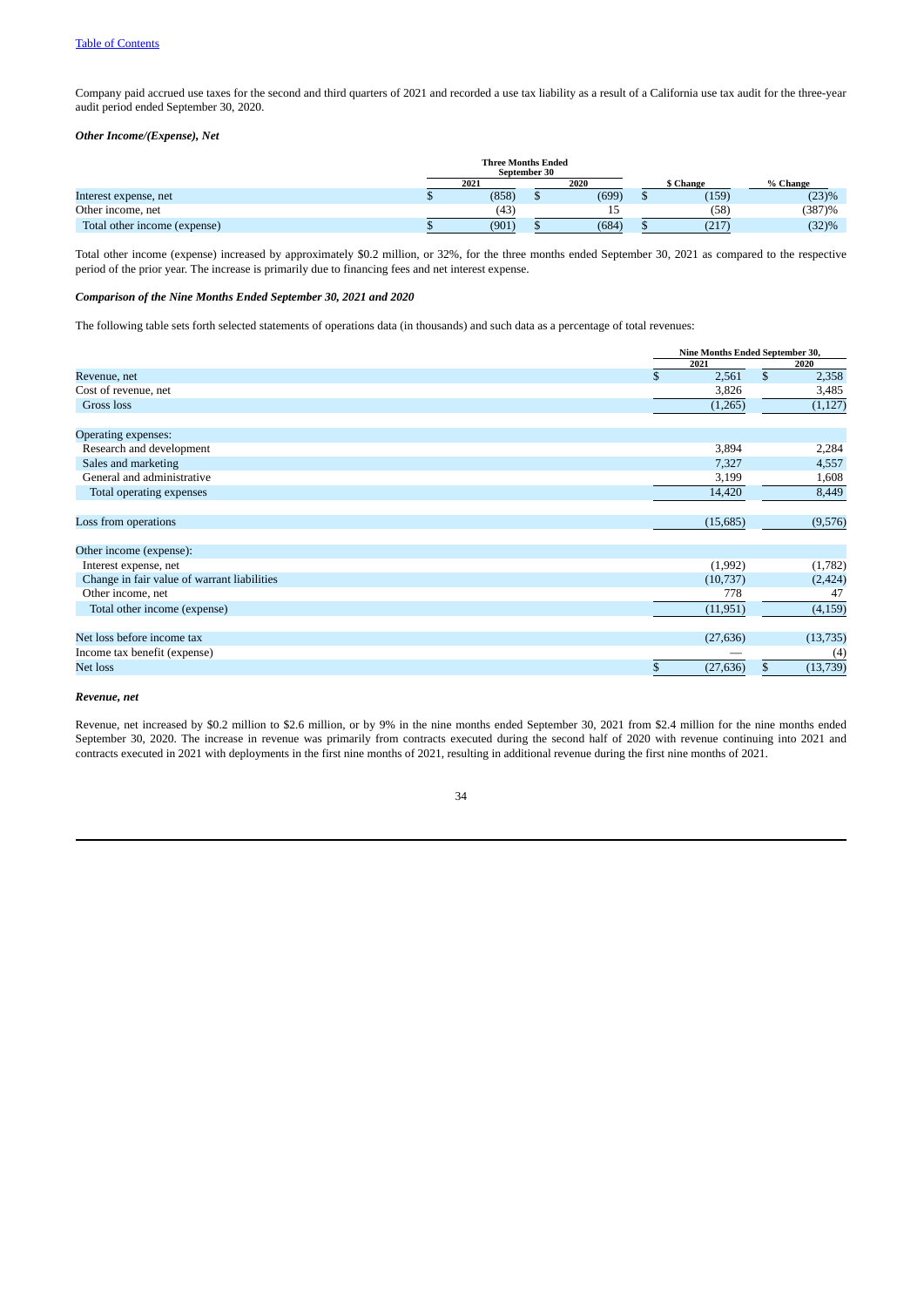# *Cost of revenue, net*

Cost of revenue, net for the nine months ended September 30, 2021 was \$3.8 million, compared to \$3.5 million for the nine months ended September 30, 2020, an increase of 10%. The increase in cost of revenue, net is primarily related to the average production and service costs per machine and personnel related costs due to increased headcount and depreciation.

# *Gross Loss*

The revenue and cost of services described above resulted in a gross loss for the nine months ended September 30, 2021 of approximately \$1.3 million compared to \$1.1 million for the nine months ended September 30, 2020.

### *Research and Development*

|                             | <b>Nine Months Ended</b><br>September 30. |       |        |          |
|-----------------------------|-------------------------------------------|-------|--------|----------|
|                             | 2021                                      | 2020  | Change | % Change |
| Research and development    | 3.894                                     | 2.284 | .610   | 70 %     |
| Percentage of total revenue | 152 %                                     | 97 %  |        |          |

Research and development expenses increased by \$1.6 million, or 70%, for the nine months ended September 30, 2021 as compared to the respective period of the prior year. The increase is primarily due to increase in headcount and third-party consulting services related to our "FedRamp" certification efforts in 2021 compared to the prior year.

## *Sales and Marketing*

|                             | <b>Nine Months Ended</b><br>September 30. |       |        |          |
|-----------------------------|-------------------------------------------|-------|--------|----------|
|                             | 2021                                      | 2020  | Change | % Change |
| Sales and marketing         | 7,327                                     | 4.557 | 2.770  | 61 %     |
| Percentage of total revenue | 286 %                                     | 193 % |        |          |

Sales and marketing expenses increased by \$2.8 million, or 61%, for the nine months ended September 30, 2021 as compared to the respective period of the prior year. The increase was primarily due to a significant increase in commercial advertising expenses designed to increase public awareness of the Company and its products to potential customers and investors, virtual tradeshow space, and an increase in headcount in 2021 compared to the prior year.

### *General and Administrative*

|                             | <b>Nine Months Ended</b><br>September 30. |      |        |          |
|-----------------------------|-------------------------------------------|------|--------|----------|
|                             | 2021                                      | 2020 | Change | % Change |
| General and administrative  | 3.200                                     | .608 | 1.592  | 99 %     |
| Percentage of total revenue | 125 %                                     | 68 % |        |          |

General and administrative expenses increased by \$1.6 million, or 99%, for the nine months ended September 30, 2021 as compared to the respective period of the prior year. The increase was primarily driven by an increase in headcount in 2021 compared to the prior year and professional service fees associated with transitioning legal and accounting services to the in-house accounting team that joined the Company in the fourth quarter of 2020 and a General Counsel that joined the Company in the third quarter of 2021. In addition, the Company paid use taxes for 2020, accrued use taxes for the second and third quarters of 2021 and recorded a use tax liability as a result of a California use tax audit for the three-year audit period ended September 30, 2020.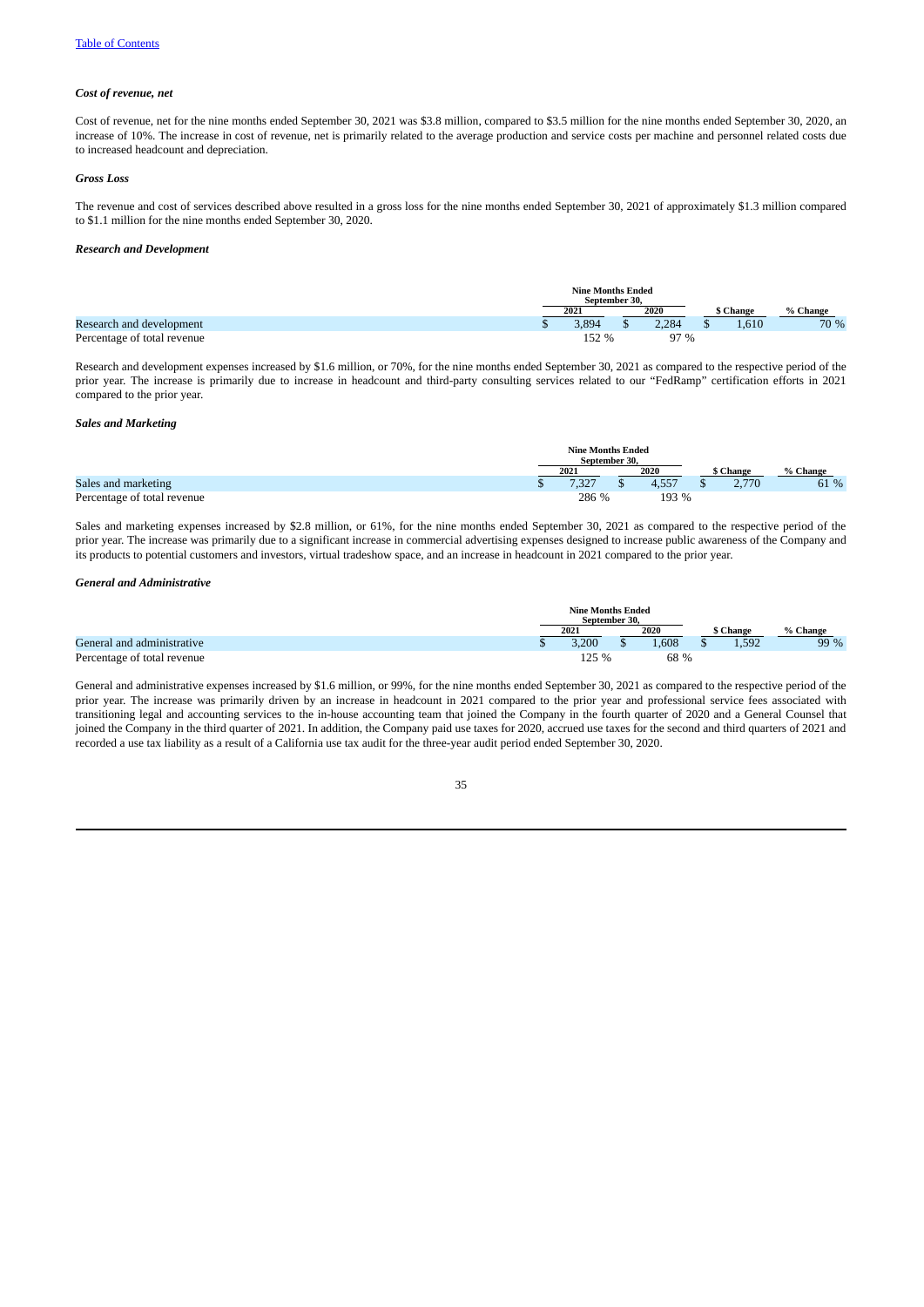# *Other Income/(Expense), Net*

|                                             | <b>Nine Months Ended</b><br>September 30 |          |           |           |  |  |
|---------------------------------------------|------------------------------------------|----------|-----------|-----------|--|--|
|                                             | 2021                                     | 2020     | \$ Change | % Change  |  |  |
| Interest expense, net                       | (1,992)                                  | (1,782)  | (210)     | (12)%     |  |  |
| Change in fair value of warrant liabilities | (10, 737)                                | (2, 424) | (8,313)   | $(343)\%$ |  |  |
| Other income, net                           | 778                                      | 47       | 731       | 1,555 %   |  |  |
| Total other income (expense)                | (11.951)                                 | (4, 159) | (7,792)   | 187 %     |  |  |

Total other income (expense) increased by \$7.8 million, or 187%, for the nine months ended September 30, 2021 as compared to the respective period of the prior year. The increase is primarily due to the revaluation of warrants in 2021 offset by the PPP Loan (as defined below) forgiveness in May 2021 that was recorded as other income, net.

# **Liquidity and Capital Resources**

As of September 30, 2021, and December 31, 2020, we had \$9.7 million and \$7.1 million, respectively, of cash and cash equivalents. As of September 30, 2021, the Company also had an accumulated deficit of approximately \$97.4 million, working capital of \$1.8 million and stockholders' deficit of \$93.5 million. On April 20, 2021, the Company entered into a Referral Agreement with Dimension Funding, LC ("Dimension"), whereby the Company can generate up to \$10 million of immediate cash flow by referring its clients to Dimension for financing of their annual fees over the MaaS subscription term. This agreement enables the Company to quickly offset the up-front costs associated with building and deploying ASR's by accelerating collection of its accounts receivable. In addition, As of March 14, 2022, the Company's cash balance was approximately \$22 million, which includes net proceeds from the Regulation A Offering terminated on January 26, 2022, as disclosed in Note 10 – Subsequent Events. The Company has projected operating losses and negative cash flows of approximately \$1.5 million per month for the next several months. As of the date of this report, the Company has sufficient working capital to fund at least twelve months of operations. There can be no assurance that the Company will be successful in acquiring additional funding at levels sufficient to fund its future operations beyond this period. If the Company is unable to raise additional capital in sufficient amounts or on terms acceptable to it, or at all, the Company may have to significantly reduce its operations, delay, scale back or discontinue the development of one or more of its platforms or discontinue operations completely.

#### *Cash Flow*

The table below, for the periods indicated, provides selected cash flow information:

|                                           | <b>Nine Months Ended</b><br>September 30. |          |
|-------------------------------------------|-------------------------------------------|----------|
|                                           | 2021                                      | 2020     |
| Net cash used in operating activities     | (13.619)                                  | (10,066) |
| Net cash used in investing activities     | (1, 819)                                  | (439)    |
| Net cash provided by financing activities | 18.051                                    | 20,244   |
| Net increase in cash and cash equivalents | 2.613                                     | 9.739    |

#### *Net Cash Used in Operating Activities*

Net cash used in operating activities is influenced by the amount of cash we invest in personnel, marketing, and infrastructure to support the anticipated growth of our business, the number of clients to whom we lease our ASRs, the amount and timing of accounts receivable collections, as well as the amount and timing of disbursements to our vendors.

Net cash used in operating activities was approximately \$13.6 million for the nine months ended September 30, 2021. Net cash used in operating activities resulted from a net loss of \$27.6 million, partially offset by changes in working capital and non-cash charges.

Net cash used in operating activities for the nine months ended September 30, 2021 increased by \$3.6 million as compared to the respective period of the prior year. The increase was primarily a result of an increase in the net loss of \$13.7 million due to operating activities and the PPP Loan and interest forgiveness of \$0.8 million, partially offset by an increase in the change in the fair value of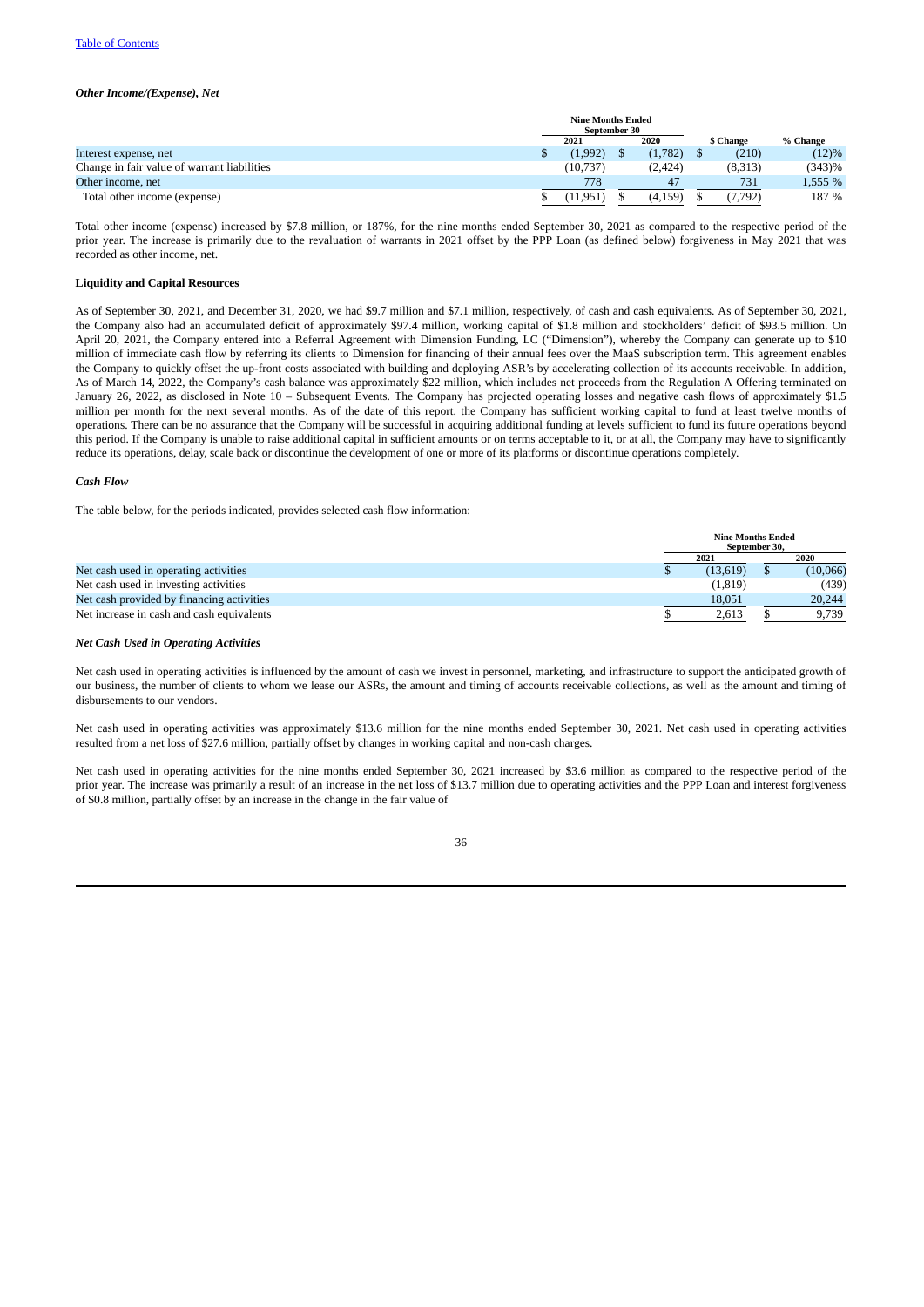warrant liabilities of \$8.3 million, an increase in amortization of debt discount \$0.7 million and stock compensation expense \$0.6 million and a change in working capital of \$1.5 million.

# *Net Cash Used in Investing Activities*

Our primary investing activities have consisted of capital expenditures and investment in ASRs. As our business grows, we expect our capital expenditures to continue to increase.

Net cash used in investing activities for the nine months ended September 30, 2021 was approximately \$1.8 million compared to \$0.4 million in the respective period last year, or \$1.4 million higher. The increase was primarily a result of higher investment in ASRs.

# *Net Cash Provided by Financing Activities*

Our financing activities for the nine months ended September 30, 2021, consisted primarily of raising proceeds through issuing stock in connection with the Company's 2020 Regulation A Offering.

Net cash provided by financing activities was approximately \$18.1 million for the nine months ended September 30, 2021, a decrease of approximately \$2.2 million as compared to the respective period of the prior year, due to the termination of the 2020 Regulation A Offering that terminated on April 21, 2021.

## *Series S Preferred Regulation D Offering*

On July 11, 2018, the Company commenced an offering of up to \$50 million of its Series S Preferred Stock pursuant to Regulation D ("Regulation D") and Regulation S of the Securities Act of 1933, as amended (the "Securities Act") to raise additional capital for operations (the "Regulation D Offering"). We offered to sell up to 6,250,000 shares of Series S Preferred Stock, which are convertible into shares of Class A Common Stock, at a price of \$10.00 per share. Consistent with prior financings by the Company, the Regulation D Offering has been conducted with rolling closes, and such closes may continue for another 3 months. As of December 31, 2019, the Company raised \$3.8 million through the Regulation D Offering, of which \$1.0 million was received during the year ended December 31, 2019. Issuance costs related to the Regulation D Offering were \$0.3 million as of December 31, 2019. The Company did not raise additional funds under the Regulation D Offering in 2020 or during the nine months ended September 30, 2021.

# *Series S Preferred Regulation A Offerings*

On May 21, 2019, the Company filed an offering statement in connection with a proposed offering of up to \$50 million of its Series S Preferred Stock pursuant to Regulation A of the Securities Act, to raise additional capital for operations (the "2019 Regulation A Offering"). The 2019 Regulation A Offering terminated on July 22, 2020. The Company raised approximately \$23.5 million from the 2019 Regulation A offering, offset by \$2.3 million in issuance costs.

On September 15, 2020, the Company filed an offering statement in connection with a proposed offering of up to \$25 million of its Series S Preferred Stock pursuant to Regulation A of the Securities Act, to raise additional capital for operations (the "2020 Regulation A Offering"). The 2020 Regulation A Offering terminated on April 21, 2021. As of September 30, 2021, the Company had raised approximately \$21.1 million from the 2020 Regulation A Offering. As of September 30, 2021, the Company issued 2,107,330 shares of Series S Preferred Stock and raised gross proceeds of approximately \$21.1 million from the 2020 Regulation A Offering.

### Convertible Promissory Notes and Series S Preferred Stock Warrants, and the Related Conversion of Certain Series m-3 Preferred Stock into Series m-4 *Preferred Stock*

On April 30, 2019 the Company signed a Note and Warrant Purchase Agreement under the form of which the Company can issue up to \$15 million of convertible promissory notes and warrants to purchase up to 3,000,000 shares of Series S Preferred Stock (the "Convertible Note Financing"). Pursuant to the terms of the Convertible Note Financing, the Company became obligated to exchange certain of its outstanding shares of Series m-3 Preferred Stock for the newly authorized shares of Series m-4 Preferred Stock upon the closing of at least \$1 million in aggregate principal amount of convertible promissory notes under the Convertible Note Financing. On September 10, 2019, the Company issued, to the same group of Convertible Note Financing investors, 1,432,786 shares of its Series m-4 Preferred Stock in exchange for 1,432,786 shares of its shares of Series m-3 Preferred Stock held by such investors. The Series m-4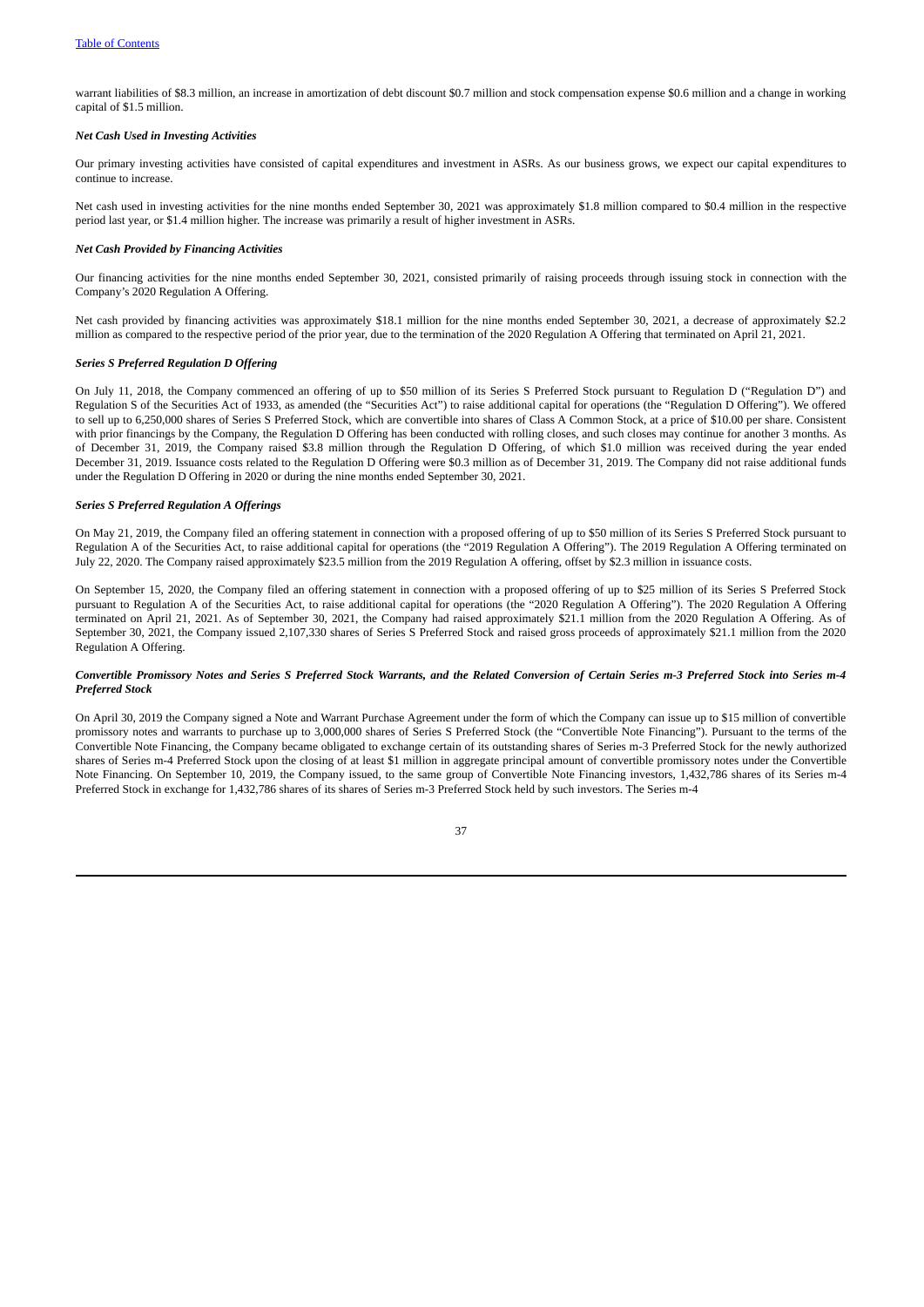Preferred Stock has a senior liquidation preference to all other Preferred Stock and Common Stock of the Company, has an accruing payment in kind dividend in the form of Series m-4 Preferred Stock of 12%, and has certain other preferential rights, including voting rights, as further explained in the Company's amended and restated certificate of incorporation. Exchange of Series m-3 Preferred Stock for Series m-4 Preferred Stock was inclusive of inducement expenses of \$0.9 million (see Note 4 to the audited financial statements for details). Warrants to purchase shares of Series S Preferred Stock of the Company were also issued to investors who invested in the Convertible Note Financing. These warrants to purchase shares of Series S Preferred Stock have an exercise price of \$4.50 per share and expire on the earlier of December 31, 2021 or 18 months after the closing of the Company's first firm commitment underwritten initial public offering of the Company's common stock pursuant to a registration statement filed under the Securities Act. The convertible promissory notes have a maturity date of January 1, 2022, provide for interest at a rate of 12% per annum payable upon the maturity date, are generally the most senior company security (subject to limited subordination carve-outs) and provide for significant discounts upon a qualified financing or an initial public offering, and for a premium upon a change of control. As of September 30, 2021, the Company had issued convertible notes in the aggregate principal amount of approximately \$6.6 million (out of \$15 million). Warrants for the purchase of up to 1,325,714 shares of Series S Preferred Stock were also issued and accrued for, respectively, to the same convertible note holders. The warrants have an exercise price of \$4.50 per share and expire on the earlier of December 31, 2021 or 18 months after the closing of the Company's first firm commitment underwritten initial public offering of the Company's common stock pursuant to a registration statement filed under the Securities Act (the "IPO").

In connection with the Convertible Note Financing, William Santana Li, the Chief Executive Officer and director of the Company, was granted a voting proxy to vote substantially all of the shares of the Company's Series m-4 Preferred Stock, the stock issued upon the conversion of warrants to purchase all of the shares of the Company's Series m-3 Preferred Stock, the stock issued upon the conversion of warrants to purchase shares of the Company's Series S Preferred Stock, and the stock issued upon conversion of the convertible promissory notes issued as part of the Convertible Note Financing, in each case to the extent that such shares are held by participants in the Convertible Note Financing (the "Voting Proxy"). The votes held by Mr. Li, as a result of the Voting Proxy, cannot be determined as of the date of this report, but the outstanding securities to which the Voting Proxy applies represents approximately 2.74% of the Company's aggregate voting power as of September 30, 2021.

The Series S Preferred Stock has a right to convert at any time into Class A Common Stock. The initial conversion rate was 1:1, which conversion rate will continue to be adjusted pursuant to the broad-based weighted average anti-dilution adjustment provisions provided for in the Company's amended and restated certificate of incorporation, including without limitation as a result of the issuance of warrants to purchase Series S Preferred Stock in connection with the Convertible Note Financing referenced in the paragraph above, which may continue to have closings simultaneously with the Regulation D Offering of Series S Preferred Stock. As of September 30, 2021, the conversion rate has been adjusted to approximately 1.0512 shares of Class A Common Stock for every 1 share of Series S Preferred Stock, and remains subject to further adjustment. In addition, as of September 30, 2021, the conversion rate has been adjusted to approximately 1.0073 shares of Class A Common Stock for every 1 share of Series m, m-1, and m-2 Preferred Stock, and remains subject to further adjustment.

In connection with the placement of the Series m-3 Preferred Stock during the year ended December 31, 2018, the Company issued to the purchasers warrants to purchase an aggregate of 410,972 shares of Series m-3 Preferred Stock, of which 16,757 shares expired on June 1, 2020. These warrants have an exercise price of \$4.00 per share. In connection with the exchange of the Company's Series m-3 Preferred Stock into Series m-4 Preferred Stock, the term of these warrants was extended such that the warrants would expire on the earlier of December 31, 2021, or 18 months after the closing of the Company's first firm commitment underwritten initial public offering of the Company's common stock pursuant to a registration statement filed under the Securities Act.

### *Credit Facilities*

In November 2016, the Company granted each of Structural Capital Investments II, LP and Structural Capital Investments II-C, LP a warrant to purchase an aggregate of 53,918 Series B Preferred Stock shares. The warrants have an exercise price of \$2.0401 per share and expire upon the later of November 7, 2026, or two years following the Company's firm commitment underwritten initial public offering of the Company's common stock pursuant to a registration statement filed under the Securities Act, provided that the aggregate gross proceeds to the Company are not less than \$50 million.

In May 2018, the Company entered into a Loan and Security Agreement with Silicon Valley Bank, which allowed for individual term loans to be drawn in amounts totaling up to \$3.5 million (the "SVB Loan Facility"). The Company had the ability to draw funds under the SVB Loan Facility until the earlier of January 10, 2019, or an event of default. Each individual term loan called for 18 equal monthly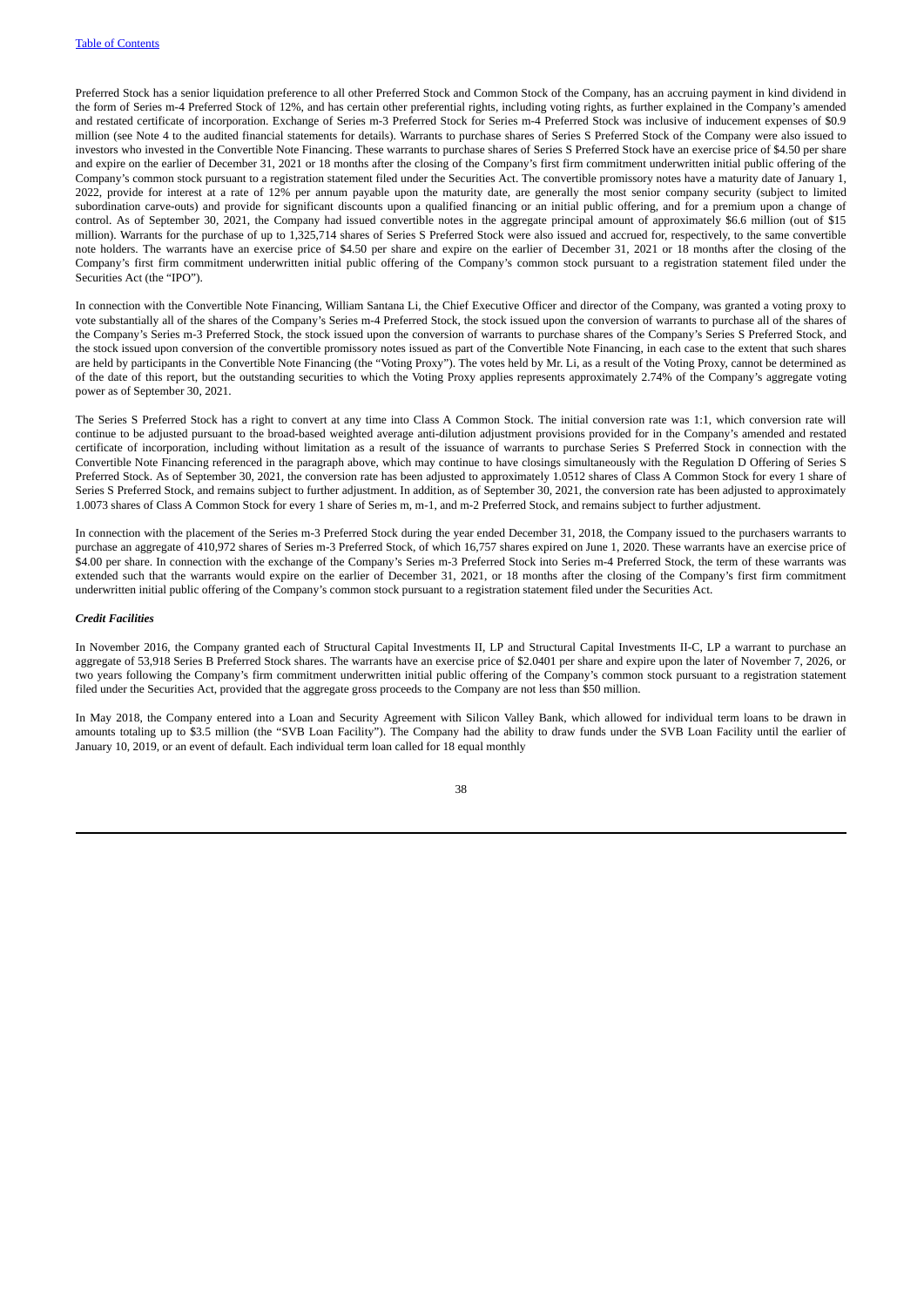payments of principal plus accrued interest which would fully amortize the term loan. Outstanding borrowings under the term loan agreement bore interest at a floating rate of 1.75% above the prime rate as published in the Wall Street Journal. Only one individual term loan in the amount of \$425 was drawn by the Company in May 2018. The loan was fully repaid in February 2019 in connection with a new \$3 million debt received from Farnam Street Financial ("Farnam").

In connection with the SVB Loan Facility, the Company granted Silicon Valley Bank a warrant to purchase up to 77,413 shares of the Company's Class B Common Stock at an exercise price of \$1.26 per share and which expires on the earlier of ten years from the date of the warrant or a change in control of the Company.

In order to obtain capital to finance our operations, in February 2019 the Company entered into a financing arrangement with Farnam for \$3 million (the "Farnam Financing Arrangement"). Under the Farnam Financing Arrangement, we collateralized fifty (50) ASRs and had an initial repayment period of two years for a monthly payment of \$121 plus tax and an option to repurchase these ASRs for \$1.350 million plus tax or, at the end of the two-year period (March 2021) we could elect to extend the repayment period for one additional year at a monthly payment of \$67 plus tax with a final payment of \$600 plus tax at the end of the additional year. The effective interest rate under the two and three-year repayment periods was 35% and 31%, respectively. On April 24, 2020, we amended the Farnam Financing Arrangement with Farnam by deferring the March and April 2020 payments due to Farnam to the end of the Farnam Financing Arrangement and by extending the term of the agreement by two months and forgoing security deposit of \$242 paid to Farnam. The Farnam Financing Arrangement with Farnam was terminated and settled in November 2020, with no subsequent payments due to Farnam. The final payment to Farnam consisted of the aggregate amount of remaining payments due through March 2021 and a reduced equipment purchase amount of \$1 million plus tax.

On April 24, 2020, the Company, entered into a promissory note evidencing an unsecured loan in the aggregate amount of approximately \$823 made to Knightscope under the Paycheck Protection Program that was established under the Coronavirus Aid, Relief, and Economic Security Act and was administered by the U.S. Small Business Administration ("SBA") (the "PPP Loan"). The PPP Loan to Knightscope was made through Fresno First Bank. The interest rate on the PPP Loan was 1.00% and the term is two years.

The Company submitted its PPP Loan forgiveness application to the SBA in January 2021. The PPP Loan of \$823 and the accrued interest of \$9 were forgiven by the SBA on May 20, 2021.

### <span id="page-38-0"></span>**Item 3. Quantitative and Qualitative Disclosures About Market Risk**

As a smaller reporting company, we are not required to provide this information.

# <span id="page-38-1"></span>**Item 4. Controls and Procedures**

As required by Rule 13a-15 under the Exchange Act, our management has carried out an evaluation, with the participation and under the supervision of our chief executive officer and chief financial officer, of the effectiveness of the design and operation of our disclosure controls and procedures as of September 30, 2021. Disclosure controls and procedures refer to controls and other procedures designed to ensure that information required to be disclosed in the reports we file or submit under the Exchange Act is recorded, processed, summarized and reported within the time periods specified in the rules and forms of the SEC and that such information is accumulated and communicated to our management, including our chief executive officer and chief financial officer, as appropriate, to allow timely decisions regarding required disclosure. In designing and evaluating our disclosure controls and procedures, management recognizes that any controls and procedures, no matter how well designed and operated, can provide only reasonable assurance of achieving the desired control objectives, and management is required to apply its judgment in evaluating and implementing possible controls and procedures.

### *Material Weakness in Internal Control Over Financial Reporting*

In connection with the audit of our financial statements for the year ended December 31, 2020, our independent auditor identified material weaknesses in our internal control over financial reporting. A "material weakness" is a deficiency, or a combination of deficiencies, in internal control over financial reporting such that there is a reasonable possibility that a material misstatement of our annual or interim financial statements will not be prevented or detected on a timely basis. The material weaknesses related to certain corporate finance and accounting oversight functions within certain account areas and supporting records and the timely completion of the accounting records and review of the Company's Annual Report on Form 1-K, which were primarily the result of the lack of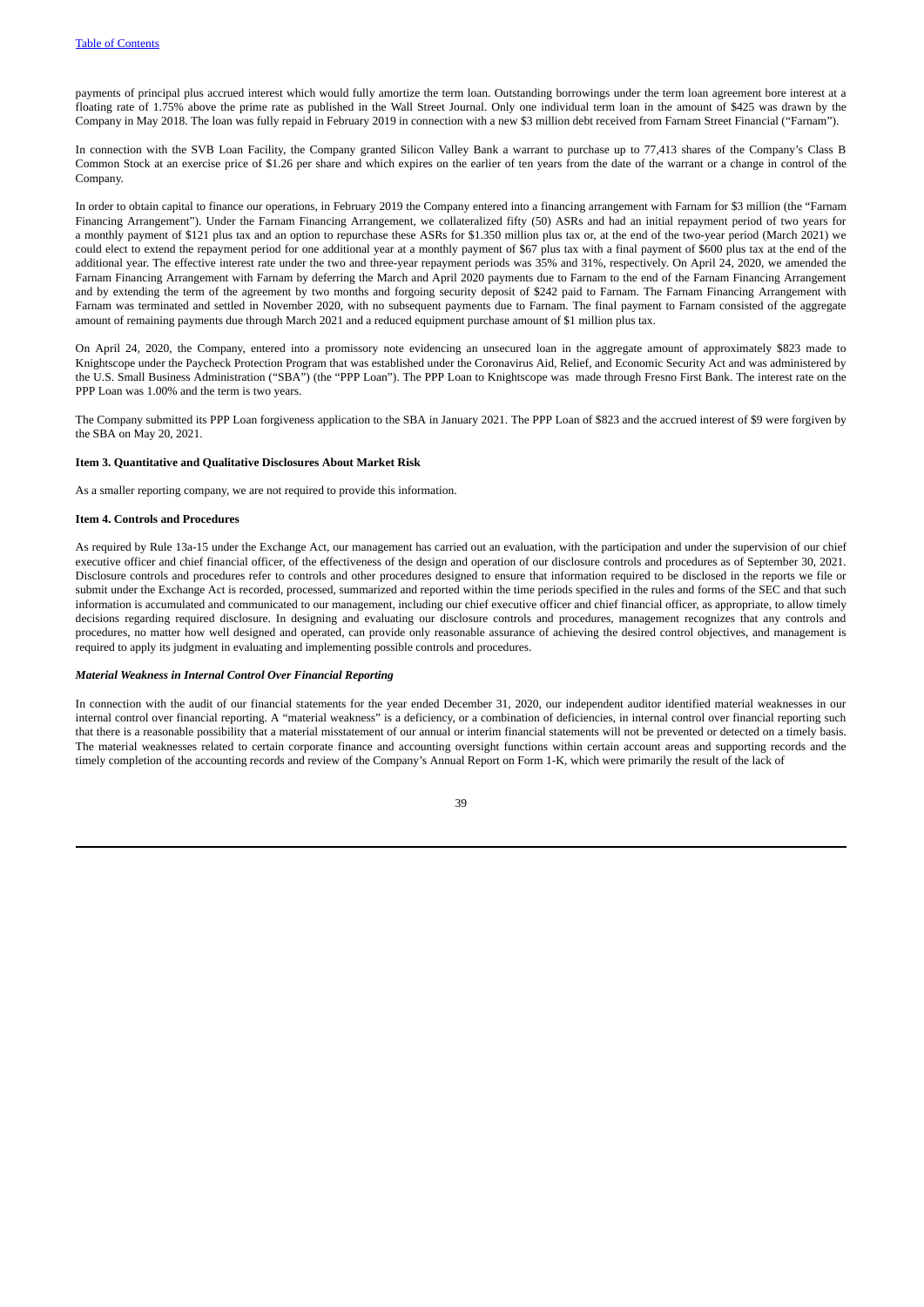sufficient and competent accounting and finance resources. In the quarter ended December 31, 2020, the Company hired a full-time, in-house accounting team to address these weaknesses and to implement new controls and procedures to address these weaknesses in 2021.

# **Evaluation of Changes in Internal Control over Financial Reporting**

Management is responsible for establishing and maintaining adequate internal control over financial reporting (as defined in Rules 13a-15(f) and 15d-15(f) under the Exchange Act). Internal control over financial reporting is a process designed by, or under the supervision of, our president (our principal executive officer and our principal accounting officer and principal financial officer), to provide reasonable assurance regarding the reliability of financial reporting and the preparation of financial statements in accordance with GAAP. Internal control over financial reporting includes those policies and procedures that (1) pertain to the maintenance of records that, in reasonable detail, accurately and fairly reflect the transactions and dispositions of the assets of our company; (2) provide reasonable assurance that transactions are recorded as necessary to permit preparation of financial statements in accordance with GAAP, and that receipts and expenditures of our company are being made only in accordance with authorizations of management and directors of our company; and (3) provide reasonable assurance regarding prevention or timely detection of unauthorized acquisition, use, or disposition of our company's assets that could have a material effect on the financial statements. Because of its inherent limitations, internal control over financial reporting may not provide absolute assurance that a misstatement of our financial statements would be prevented or detected.

Further, the evaluation of the effectiveness of internal control over financial reporting was made as of a specific date, and continued effectiveness in future periods is subject to the risks that controls may become inadequate because of changes in conditions, or that the degree of compliance with the policies or procedures may deteriorate.

### **Changes in Internal Control over Financial Reporting**

As noted above, the Company hired a full-time, in-house accounting team and continues to address the controls related to the material weakness, including corporate finance and accounting oversight functions. Except for these continued actions, there were no changes in our internal control over financial reporting during the quarter ended September 30, 2021 that have materially affected, or reasonably likely to materially affect, our internal control over financial reporting.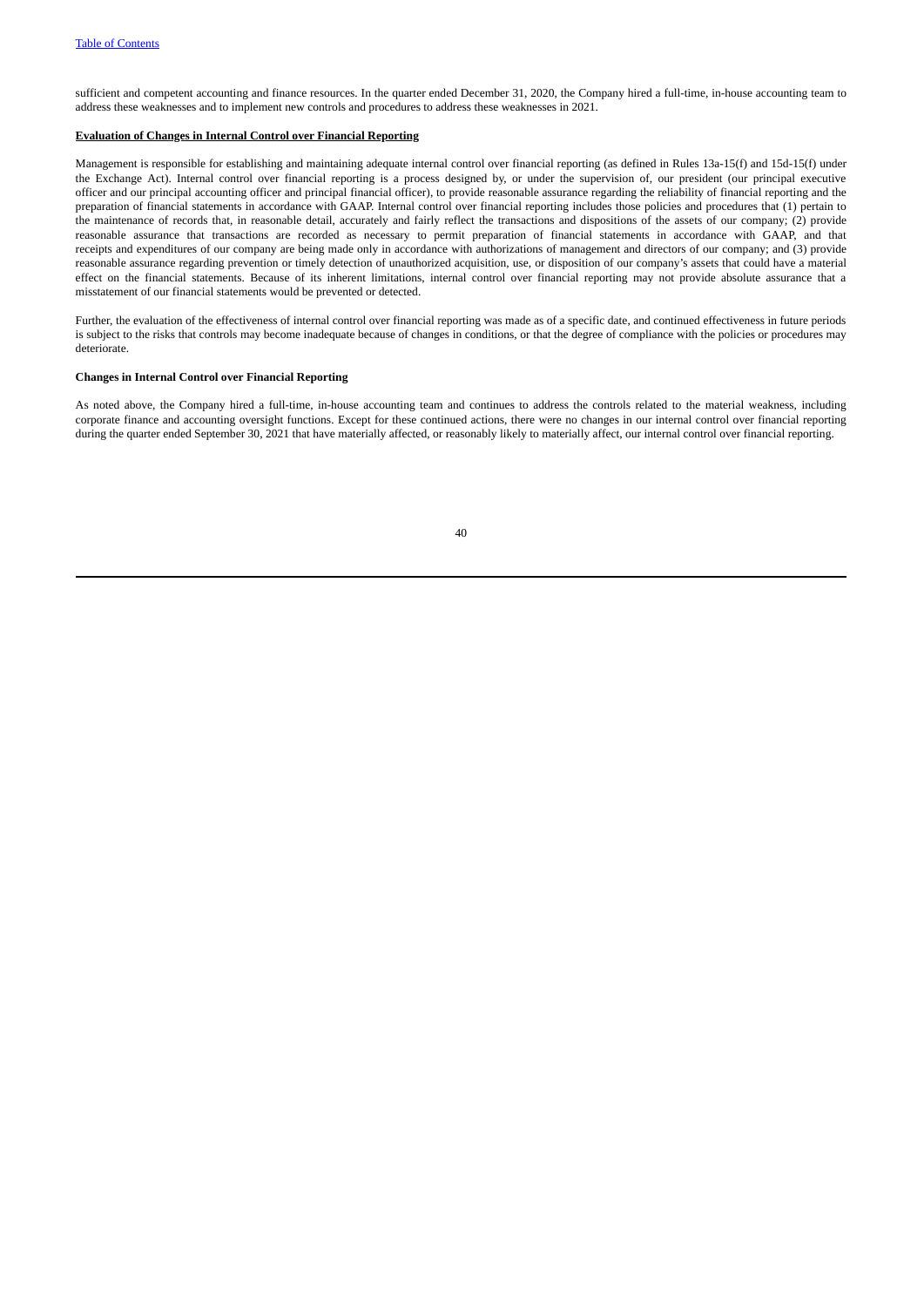# **PART II — OTHER INFORMATION**

### <span id="page-40-1"></span><span id="page-40-0"></span>**Item 1. Legal Proceedings**

None.

# <span id="page-40-2"></span>**Item 1A. Risk Factors**

#### *Selected Risks Related to the Business*

## **We are an early-stage company and have not yet generated any profits or significant revenues.**

The Company was formed in 2013 and made its first pilot sales in 2015. Accordingly, the Company has a limited history upon which to evaluate its performance and future prospects. Our current and proposed operations are subject to all the business risks associated with new enterprises. These include likely fluctuations in operating results as the Company makes significant investments in research, development and product opportunities, and reacts to developments in its market, including purchasing patterns of clients, and the entry of competitors into the market. We will only be able to pay dividends on any shares once our board of directors determines that we are financially able to do so. The Company has incurred a net loss and generated limited revenues since inception. In 2021, the Company's revenues were concentrated with a small number of key clients. Changes in our relationships with these parties or changes in the economic environments in which they operate could have a material adverse effect on our business, financial condition, results of operations and cash flows*.* See Note 1 to the Company's audited financial statements. We cannot assure you that we will be profitable in the next several years or generate sufficient revenues to pay dividends to the holders of the shares or meet our debt servicing and payment obligations.

### We may not be able to continue to operate the business if we are not successful in securing additional fundraising and, as a result, we may not be able to **continue as a going concern.**

We are dependent on additional fundraising in order to sustain our ongoing operations. The Company has a history of losses and has projected operating losses and negative cash flows for the next several months. As a result of our recurring losses from operations, negative cash flows from operating activities and the need to raise additional capital there is substantial doubt of our ability to continue as a going concern. Therefore, our independent registered public accounting firm included an emphasis of a matter paragraph expressing substantial doubt about the Company's ability to continue as a going concern in its report on our audited financial statements for the year ended December 31, 2020. Our financial statements have been prepared in accordance with accounting principles generally accepted in the United States ("U.S. GAAP"), which contemplate that we will continue to operate as a going concern. Our financial statements do not contain any adjustments that might result if we are unable to continue as a going concern. We cannot assure you that the Company will be successful in acquiring additional funding at levels sufficient to fund our future operations beyond its current cash runway. If the Company is unable to raise additional capital in sufficient amounts or on terms acceptable to it, the Company may have to significantly reduce its operations or delay, scale back or discontinue the development of one or more of its platforms, seek alternative financing arrangements, declare bankruptcy or terminate its operations entirely.

# The Company expects to experience future losses as it implements its business strategy and will need to generate significant revenues to achieve **profitability, which may not occur.**

We have incurred net losses since our inception, and we expect to continue to incur net losses in the future. To date, we have funded our operations from the sale of equity and debt securities and by means of credit facilities and other financing arrangements. We expect to continue to increase operating expenses as we implement our business strategy, which include development, sales and marketing, and general and administrative expenses and, as a result, we expect to incur additional losses and continued negative cash flow from operations for the foreseeable future. We will need to generate significant revenues to achieve profitability. We cannot assure you that we will ever generate sufficient revenues to achieve profitability. If we do achieve profitability in some future period, we cannot assure you that we can sustain profitability on a quarterly or annual basis in the future. If our revenues grow more slowly than we anticipate or if our operating expenses exceed our expectations or cannot be adjusted accordingly, our business, operating results and financial condition will be materially and adversely affected.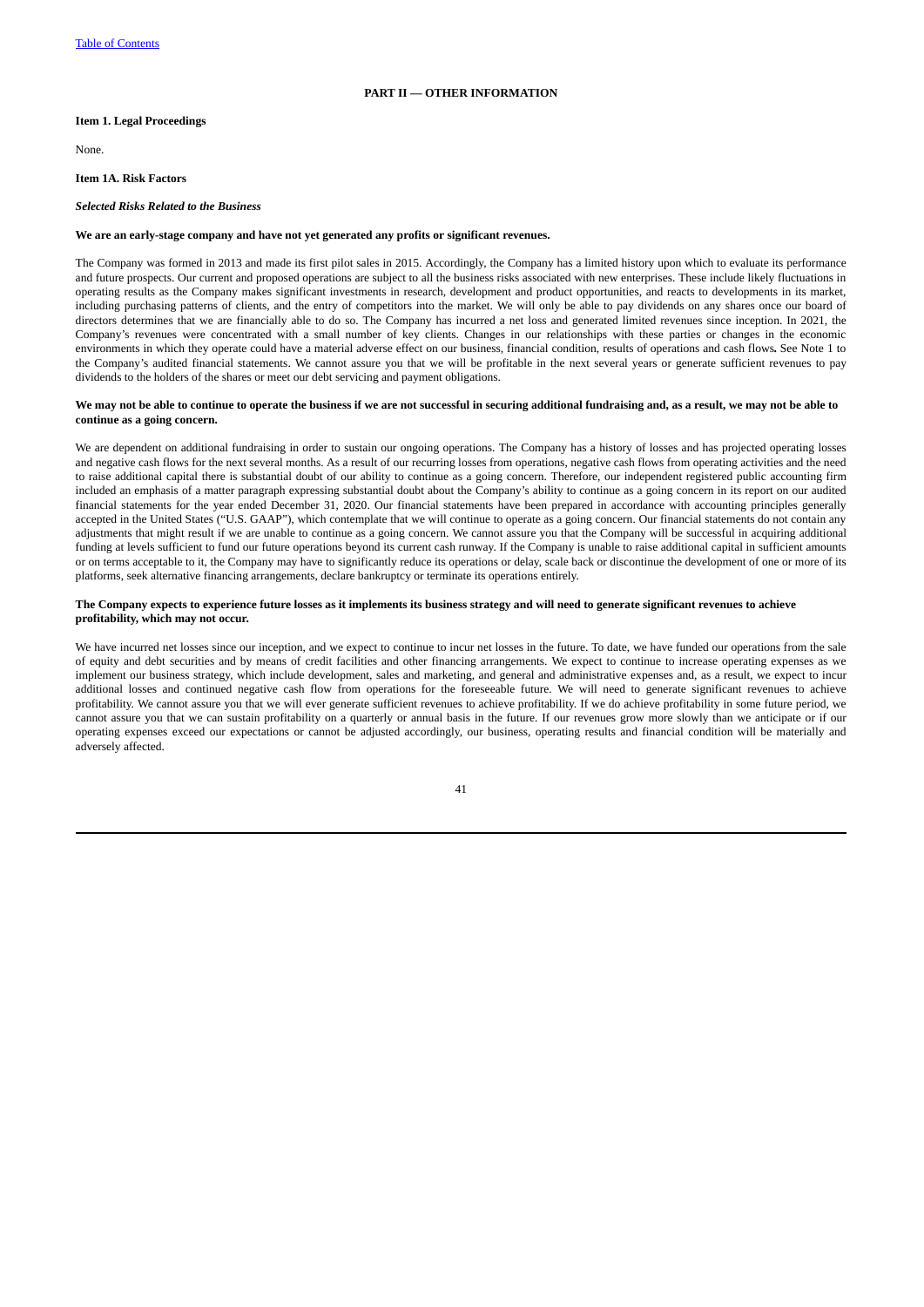# **The Company has a limited operating history by which performance can be gauged.**

Any evaluation of our business and our prospects must be considered in light of our limited operating history and the risks and uncertainties encountered by companies in our stage of development. Further, our industry is characterized by rapid technological change, changing client needs, evolving industry standards and frequent introduction of new products and services. We have encountered and will continue to encounter risks and difficulties frequently experienced by growing companies in rapidly changing industries. If we do not address these risks successfully, our operating results will be harmed.

# **The Company is subject to potential fluctuations in operating results.**

Our sales cycles can be long and unpredictable, and our sales efforts require considerable time and expense. As a result, our sales are difficult to predict and may vary substantially from quarter to quarter, which may cause our operating results to fluctuate significantly. We spend a substantial amount of time, effort and money in our sales efforts without any assurance that our efforts will produce any revenue and the timing of our revenue is difficult to predict. Our sales efforts involve educating our clients about the use and benefit of our new products and technology, including their technical capabilities and potential cost savings to the clients. Clients typically undertake a significant evaluation process that has in the past resulted in a lengthy sales cycle. In addition, product purchases are frequently subject to budget constraints, regulatory and administrative approvals, and other delays. If sales expected from a specific client for a particular quarter are not realized in that quarter or at all, our business, operating results and financial condition could be materially and adversely affected.

# The Company's future operating results are difficult to predict and may be affected by a number of factors, many of which are outside of the Company's **control.**

The market for advanced physical security technology is relatively new and unproven and is subject to a number of risks and uncertainties. The industry is characterized by rapid change, new and complex technology and intense competition. Our ability to gain market share depends upon our ability to satisfy client demands, enhance existing products and services and develop and introduce new products and services. Our ability to gain market share also depends on a number of factors beyond our control, including the perceived value associated with our products and services, the public's perception of the use of robots to perform tasks traditionally reserved for humans, and our clients' acceptance that security services can be performed more efficiently and cost-effectively through the use of our products and ancillary services. If any of these factors turns against us, our future operating results could be materially and adversely affected.

### **Unanticipated obstacles may hinder the execution of the Company's business plan.**

Because of the number and range of the assumptions underlying our projections and forward-looking statements, many of which are subject to significant uncertainties and contingencies that are beyond our reasonable control, some of the assumptions inevitably will not materialize and unanticipated obstacles may occur subsequent to the date of this report, including:

- Our failure to maintain and grow the client base;
- · Our clients may suffer downturns, financial instability or be subject to mergers or acquisitions;
- Our failure to develop and introduce new products;
- Adverse changes affecting our suppliers and other third-party service providers;
- · Adverse litigation judgments, settlements, or other litigation-related costs; and
- Adverse changes in business or macroeconomic conditions including regulatory changes.

The occurrence of any of these unanticipated obstacles will hinder the execution of our business plan and adversely affect our operating results.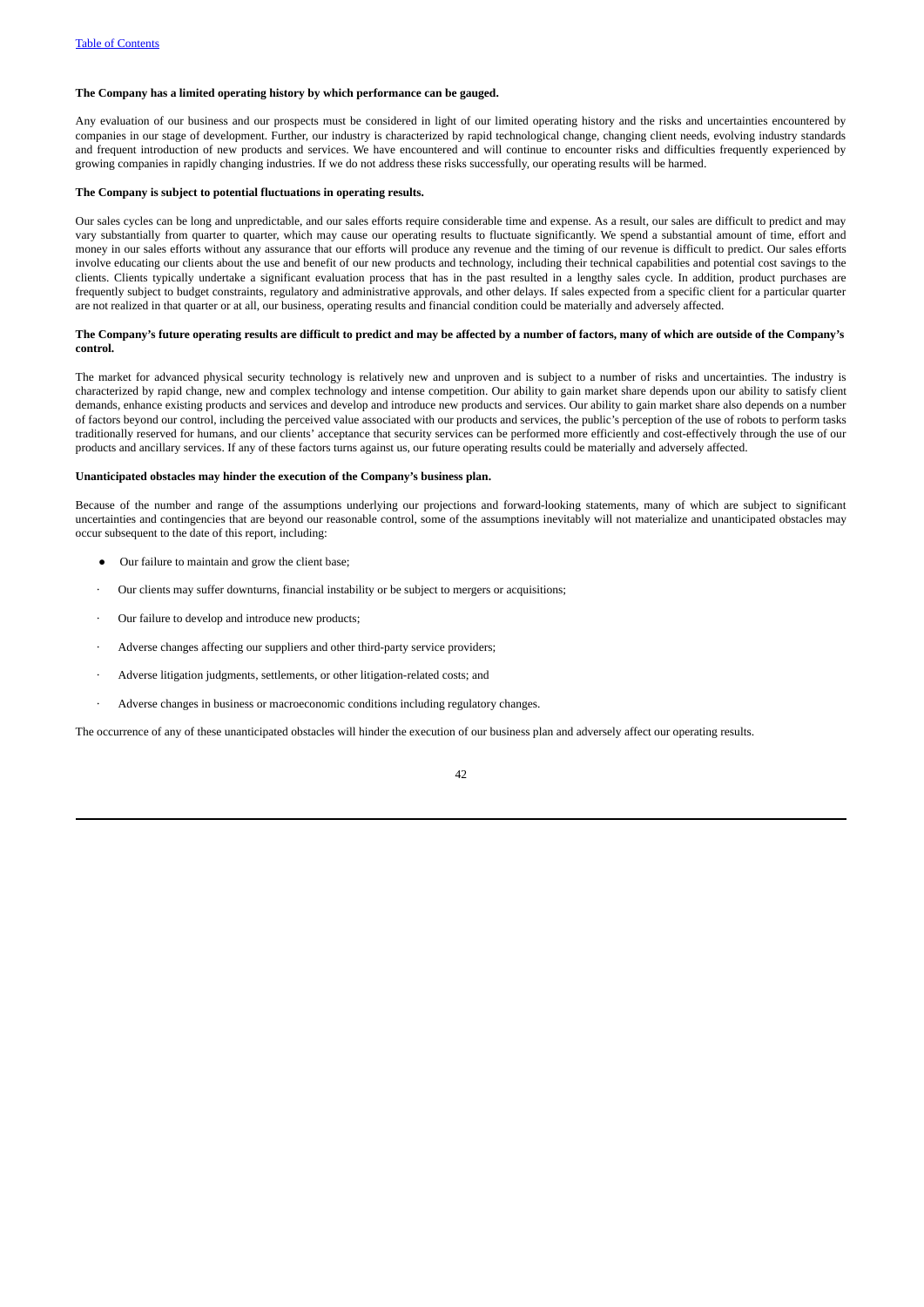# We have a limited number of deployments, and limited market acceptance of our products could harm our business.

The market for advanced physical security technology is relatively new and unproven and is subject to a number of risks and uncertainties. The numbers, types and locations of ASRs in service vary depending on the duration of each client contract, client demand and similar factors. As a result, the numbers, types and locations of ASRs in service that are currently deployed may not be representative of client contracts and client demand in the future. In order to grow our business and extend our market position, we will need to place into service more ASRs, expand our service offerings, including by developing a new generation of our K5 ASR and the K7 ASR, and expand our presence nationwide. Our ability to expand the market for our products depends on a number of factors, including the cost, performance and perceived value associated with our products and services. Furthermore, the public's perception of the use of robots to perform certain tasks traditionally reserved for humans may negatively affect demand for our products and services. Ultimately, our success will depend largely on our clients' acceptance that security services can be performed more efficiently and cost effectively through the use of our ASRs and ancillary services.

# **We cannot assure you that we will effectively manage our growth.**

Knightscope's employee headcount and the scope and complexity of our business have increased significantly since we were first formed, and Knightscope expects to continue hiring additional employees. The growth and expansion of our business and products create significant challenges for our management, operational, and financial resources, including managing multiple relationships and interactions with users, distributors, vendors, and other third parties. As the Company continues to grow, our information technology systems, internal management processes, internal controls and procedures and production processes may not be adequate to support our operations. To ensure success, we must continue to improve our operational, financial, and management processes and systems and to effectively expand, train, and manage our employee base. As we continue to grow, and implement more complex organizational and management structures, we may find it increasingly difficult to maintain the benefits of our corporate culture, including our current team's efficiency and expertise, which could negatively affect our business performance.

### **Our costs may grow more quickly than our revenues, harming our business and profitability.**

Providing Knightscope's products is costly because of our research and development expenses, production costs, operating costs and need for employees with specialized skills. We expect our expenses to continue to increase in the future as we expand our product offerings beyond the K1, K3 and K5, expand production capabilities and hire additional employees. Historically, Knightscope's costs have increased each year due to these factors and the Company expects to continue to incur increasing costs, in particular for working capital to purchase inventory, marketing and product deployments as well as costs of client support in the field. Our expenses may be greater than we anticipate, which would have a negative impact on our financial position, assets and ability to invest further in the growth and expansion of the business. In addition, expansion across the country will require increased marketing, sales, promotion and other operating expenses. Further, as additional competitors enter our market, we expect an increased pressure on production costs and margins.

#### All of our assets, possibly including our intellectual property, may be pledged as collateral to a lender.

From time to time, the Company may utilize a variety of forms of debt or other financing arrangements, for example the financing arrangement that we entered into in February 2019 under which we collateralized fifty (50) ASRs (which has since been terminated), and credit facilities that may contain covenants that limit our ability to engage in specified types of transactions. These covenants would likely limit our ability to, among other things:

- · Incur certain additional indebtedness;
- Pay dividends on, repurchase or make distributions in respect our capital stock;
- · Make certain investments;
- Sell or dispose of certain assets;
- Grant liens: and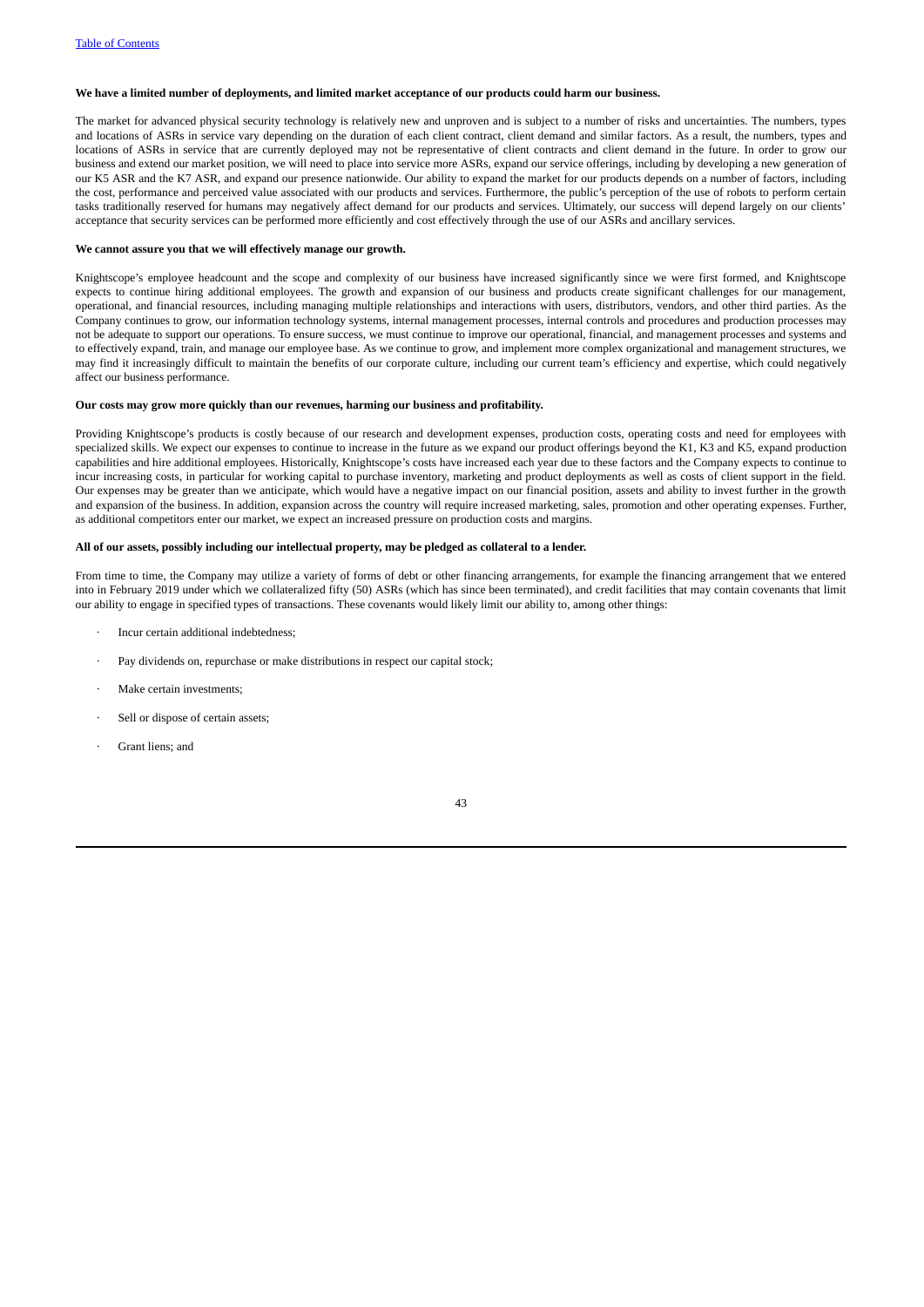· Consolidate, merge, sell or otherwise dispose of all or substantially all of our assets.

A breach of any of these covenants could result in a default under a credit facility and permit the lender to cease making loans to us. Upon the occurrence of an event of default under a loan agreement, the lender could elect to declare all amounts outstanding thereunder to be immediately due and payable. We may pledge a significant portion of our assets, inclusive of our intellectual property, as collateral to support a new loan agreement. If the lender accelerates the repayment of borrowings, we may not have sufficient assets to repay them and we could experience a material adverse effect on our financial condition and results of operations, including bankruptcy. In the event of a bankruptcy or other reorganization of our debt, our creditors would have priority over our stockholders in this offering, and the value of your shares could be eliminated.

#### The loss of one or more of our key personnel, or our failure to attract and retain other highly qualified personnel in the future, could harm our business.

Knightscope currently depends on the continued services and performance of key members of its management team, in particular, its founders, William Santana Li and Stacy Dean Stephens. If we cannot call upon them or other key management personnel for any reason, our operations and development could be harmed. The Company has not yet developed a succession plan nor does it carry any key man life insurance on any members of its management team. Furthermore, as the Company grows, it will be required to hire and attract additional qualified professionals such as accounting, legal, finance, production, service and engineering experts. The Company may not be able to locate or attract qualified individuals for such positions, which will affect the Company's ability to grow and expand its business.

### If we are unable to protect our intellectual property, the value of our brand and other intangible assets may be diminished and our business may be **adversely affected.**

Knightscope relies and expects to continue to rely on a combination of confidentiality agreements with its employees, consultants, and third parties with whom it has relationships, as well as trademark, copyright, patent, trade secret, and domain name protection laws, to protect its proprietary rights. The Company has filed in the United States various applications for protection of certain aspects of its intellectual property, and currently holds nine patents. However, third parties may knowingly or unknowingly infringe our proprietary rights, third parties may challenge proprietary rights held by Knightscope, and pending and future trademark and patent applications may not be approved. In addition, effective intellectual property protection may not be available in every country in which we intend to operate in the future. In any or all of these cases, we may be required to expend significant time and expense in order to prevent infringement or to enforce our rights. Although we have taken measures to protect our proprietary rights, we cannot assure you that others will not offer products or concepts that are substantially similar to those of Knightscope and compete with our business. In addition, as a company we may not have the financial or human resources to devote to adequately defending our intellectual property rights. If the protection of our proprietary rights is inadequate to prevent unauthorized use or appropriation by third parties, the value of our brand and other intangible assets may be diminished and competitors may be able to more effectively mimic our service and methods of operations. Any of these events could have an adverse effect on our business and financial results.

### **Our financial results will fluctuate in the future, which makes them difficult to predict.**

Knightscope's financial results have fluctuated in the past and will fluctuate in the future. Additionally, we have a limited operating history with the current scale of our business, which makes it difficult to forecast future results. As a result, you should not rely upon the Company's past financial results as indicators of future performance. You should take into account the risks and uncertainties frequently encountered by rapidly growing companies in evolving markets. Our financial results in any given quarter can be influenced by numerous factors, many of which we are unable to predict or are outside of our control, including:

- Knightscope's ability to maintain and grow its client base;
- Our clients may suffer downturns, financial instability or be subject to mergers or acquisitions;
- The development and introduction of new products by Knightscope or its competitors;
- Increases in marketing, sales, service and other operating expenses that we may incur to grow and expand our operations and to remain competitive;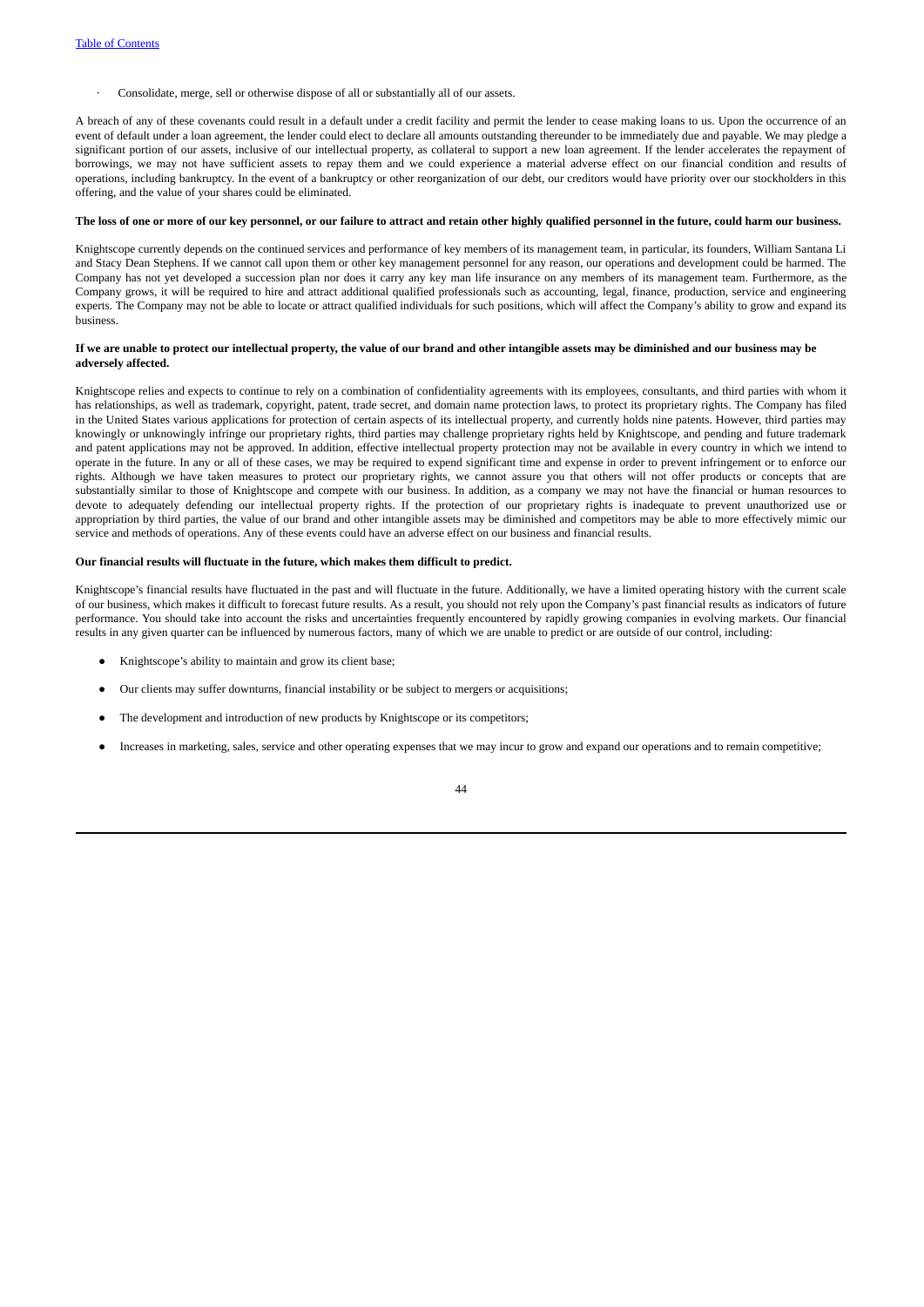- Knightscope's ability to achieve gross margins and operating margins;
- Changes affecting our suppliers and other third-party service providers;
- Adverse litigation judgments, settlements, or other litigation-related costs; and
- Changes in business or macroeconomic conditions including regulatory changes.

#### **We may face additional competition.**

We are aware of a number of other companies that are developing physical security technology in the United States and abroad that may potentially compete with our technology and services. These or new competitors may have more resources than us or may be better capitalized, which may give them a significant advantage, for example, in offering better pricing than the Company, surviving an economic downturn or in reaching profitability. We cannot assure you that we will be able to compete successfully against existing or emerging competitors. Additionally, existing private security firms may also compete on price by lowering their operating costs, developing new business models or providing other incentives.

### Our ability to operate and collect digital information on behalf of our clients is dependent on the privacy laws of jurisdictions in which our ASRs operate, as well as the corporate policies of our clients, which may limit our ability to fully deploy our technologies in various markets.

Our ASRs collect, store and may analyze certain types of personal or identifying information regarding individuals that interact with the ASRs. While we maintain stringent data security procedures, the regulatory framework for privacy and security issues is rapidly evolving worldwide and is likely to remain uncertain for the foreseeable future. Federal and state government bodies and agencies have in the past adopted, and may in the future adopt, laws and regulations affecting data privacy, which in turn affect the breadth and type of features that we can offer to our clients. In addition, our clients have separate internal policies, procedures and controls regarding privacy and data security with which we may be required to comply. Because the interpretation and application of many privacy and data protection laws are uncertain, it is possible that these laws may be interpreted or applied in a manner that is inconsistent with our current data management practices or the features of our products. If so, in addition to the possibility of fines, lawsuits and other claims and penalties, we could be required to fundamentally change our business activities and practices or modify our products, which could have an adverse effect on our business. Additionally, we may become a target of information-focused or data collection attacks and any inability to adequately address privacy and security concerns, even if unfounded, or comply with applicable privacy and data security laws, regulations, and policies, could result in additional cost and liability to us, damage our reputation, inhibit sales, and adversely affect our business. Furthermore, the costs of compliance with, and other burdens imposed by, the laws, regulations, and policies that are applicable to the businesses of our clients may limit the use and adoption of, and reduce the overall demand for, our products. Privacy and data security concerns, whether valid or not valid, may inhibit market adoption of our products, particularly in certain industries and foreign countries. If we are not able to adjust to changing laws, regulations, our business may be harmed.

## We have limited experience in operating our ASRs in a variety of environments and increased interactions may lead to collisions, possible liability and **negative publicity.**

Our ASRs operate autonomously in environments, such as shopping malls, parking lots and stadiums, that are surrounded by various moving and stationary physical obstacles and by humans and vehicles. Such environments are prone to collisions, unintended interactions and various other incidents, regardless of our technology. Therefore, there is a possibility that our ASRs may be involved in a collision with any number of such obstacles. Our ASRs contain a number of advanced sensors that are designed to effectively prevent any such incidents and are intended to stop any motion at the detection of intervening objects. Nonetheless, real-life environments, especially those in crowded areas, are unpredictable and situations may arise in which the ASRs may not perform as intended. Infrequent, but highly publicized incidents of autonomous vehicle and human interactions have focused consumer attention on the safety of such systems. We continuously test the ASRs in a number of unpredictable environments and continue to improve each model's obstacle-sensing and crash-prevention technology. Furthermore, the maximum speed of the ASRs typically does not exceed 3 mph, which is not different from normal human walking pace and is unlikely to lead to any significant damage. However, we cannot assure you that a collision, with property or with humans, will not occur, which could damage the ASR, or lead to personal injury or property damage and may subject us to lawsuits. Moreover, any such incident, even without damage, may lead to adverse publicity for

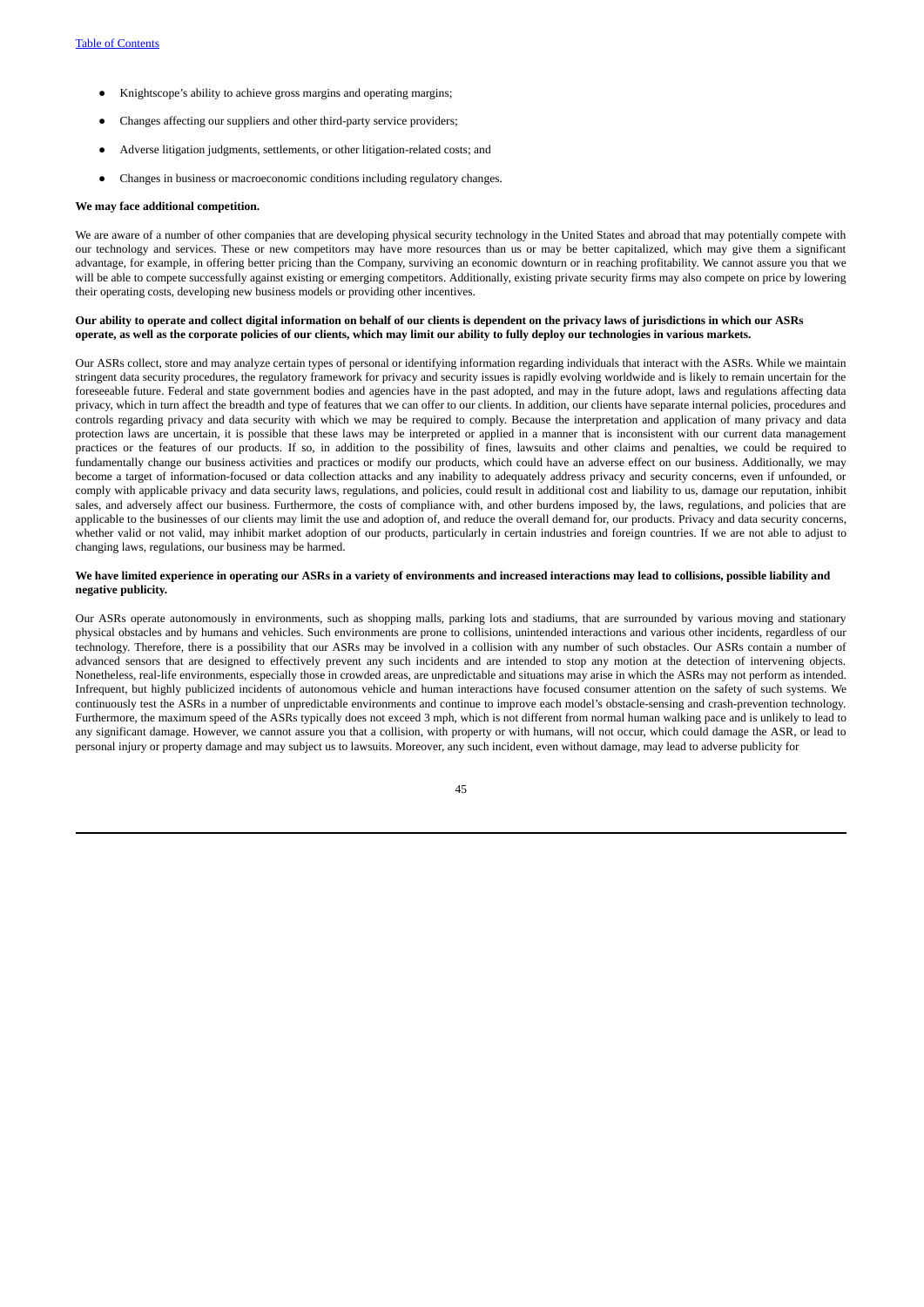us. Such lawsuits or adverse publicity would negatively affect our brand and harm our business, prospects, financial condition and operating results.

#### Our failure to implement and maintain effective internal control over financial reporting may result in material misstatements in our financial statements, which has and could in the future require us to restate financial statements, cause investors to lose confidence in our reported financial **information and could have an adverse effect on our ability to fundraise.**

In connection with the audit of our financial statements for the year ended December 31, 2020, we and our independent registered public accounting firm identified a material weakness in our internal control over financial reporting. A "material weakness" is a deficiency, or a combination of deficiencies, in internal control over financial reporting such that there is a reasonable possibility that a material misstatement of our annual or interim financial statements will not be prevented or detected and corrected on a timely basis. The material weakness related to certain corporate finance and accounting oversight functions within certain account areas and supporting records and the timely completion of the accounting records and review of the Company's Annual Report on Form 1-K for the year ended December 31, 2020, which was primarily the result of the lack of sufficient and competent accounting and finance resources. Commencing in the quarter ended December 31, 2020, we hired a full-time, in-house accounting team, including a chief financial officer ("CFO") who has the requisite U.S. GAAP and SEC Commission reporting expertise, to address this material weakness and to implement new controls and procedures to address this material weakness in 2021. Additional material weaknesses in our internal control over financial reporting may be identified in the future. Any failure to maintain existing or implement required new or improved controls, or any difficulties we encounter in their implementation, could result in additional material weaknesses, cause us to fail to meet our periodic reporting obligations or result in material misstatements in our financial statements. The existence of a material weakness could result in errors in our financial statements that could result in a restatement of financial statements and cause us to fail to meet our reporting obligations. If we are unable to effectively remediate material weaknesses in a timely manner, investors could lose confidence in the accuracy and completeness of our financial reports, which could have an adverse effect on our ability to sell our securities and to conduct future fundraising.

#### **The private security industry is undergoing structural changes in technology and services.**

The private security industry is undergoing structural changes, consolidation, changing client needs, evolving industry standards and introduction of new products and services. We have encountered and will continue to encounter risks and difficulties frequently experienced by growing companies in such industries. If we do not address these risks successfully, our business will be harmed. Our ability to gain market share depends upon our ability to satisfy client requirements, enhance existing products and develop and introduce new products. Further, we expect the intensity of competition to increase in the future. Increased competitiveness may result in reductions in the prices of our products and services, lower-than-expected gross margins or loss of market share, any of which would harm our business.

# The Company may fail in its efforts to secure a material amount of business from the U.S. federal government.

The Company has significantly increased resources dedicated to achieving Authority-to-Operate ("ATO") from the "FedRamp", targeted for the end 2022. The federal government adopted the Cloud First Policy, which requires all cloud service providers that hold federal data to be FedRamp certified. FedRamp compliance will enable federal agencies to do business with Knightscope. The Company may not achieve ATO during 2022, may never achieve ATO, or, if achieved, may never garner new business contracts from the effort.

## The Company is controlled by certain of its officers and early-stage investors (who hold super voting securities), and they may make decisions that may **not reflect the interests of other stockholders.**

The holders of our Class B Common Stock and Super Voting Preferred Stock currently control a significant majority of the voting rights of the Company. See Item 1: Note 6 "Capital Stock" for additional information on the capital stock and voting rights of the Company. Holders of our Class B Common Stock (including Mr. Li, our Chairman and Chief Executive Officer, and Stacy Dean Stephens, our EVP and Chief Client Officer) and the holders of the Super Voting Preferred Stock (collectively, the "Super Voting Stock"), are entitled to ten votes for each such share held at meetings of stockholders, subject to the provisions of the Delaware General Corporate Law and relevant provisions of the Company's certificate of incorporation. Holders of Class A Common Stock are entitled to one vote for each share held. Holders of Class B Common Stock may convert their shares of Class B Common Stock into shares of Class A Common Stock on a 1:1 basis.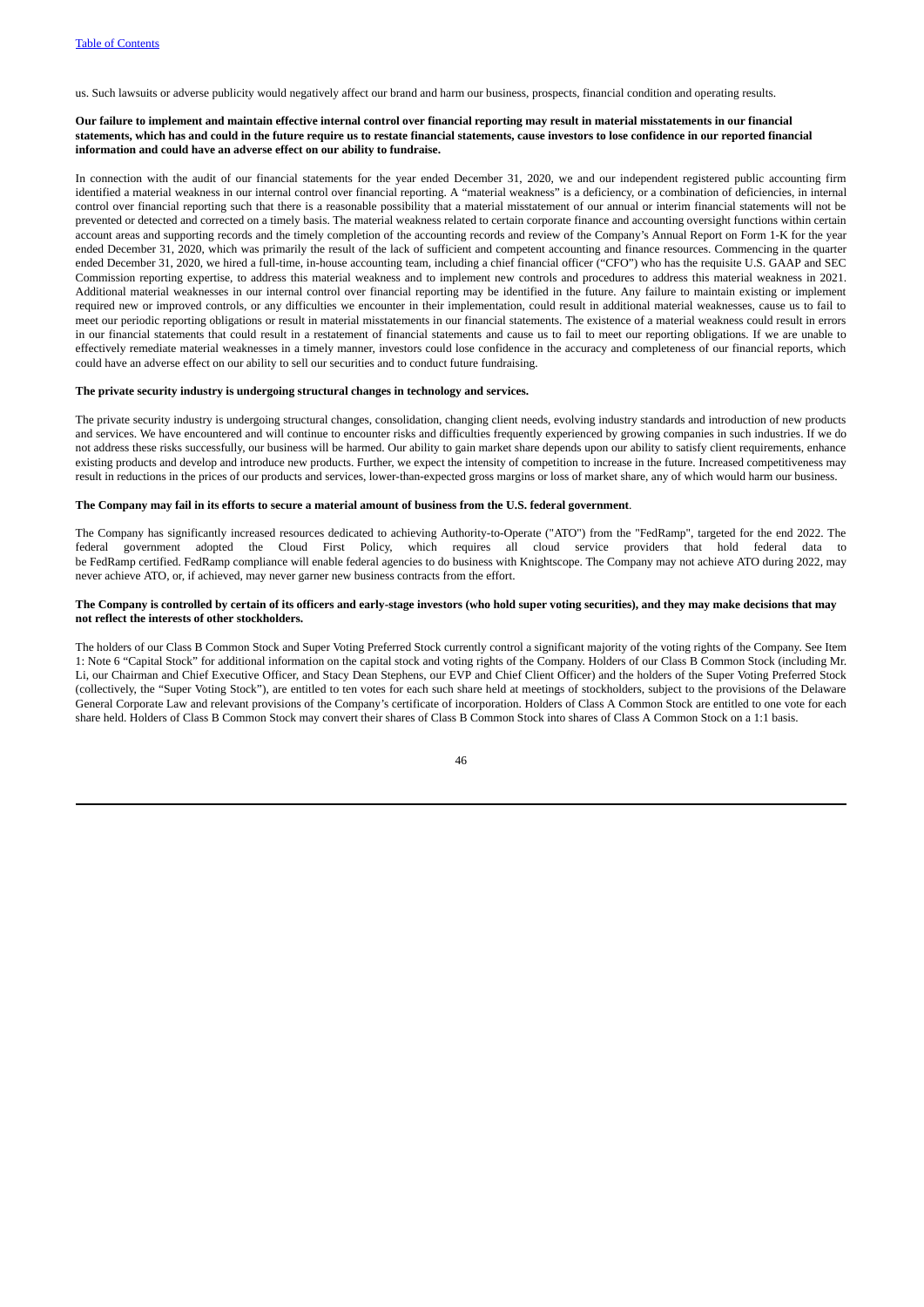As of February 28, 2022, the holders of the Super Voting Stock beneficially held approximately 86.8% of the Company's total voting rights, with Mr. Li and Mr. Stephens beneficially holding approximately 31.8% and 13.62%. respectively, of the Company's voting rights. As a result, holders of the Super Voting Stock (including certain officers of the Company) will be able to exert a significant degree of influence over our management and affairs and control over matters requiring stockholder approval, including the election of our directors and approval of significant corporate transactions. In addition, this concentration of ownership may delay or prevent a change in control of us and might affect the market price of our securities. The interests of these stockholders may not always coincide with the interests of other securityholders of the Company.

### **Our results of operations may be negatively impacted by the coronavirus pandemic.**

The COVID-19 pandemic has led to disruption and volatility in the global capital markets, which could increase our cost of capital and adversely affect our ability to access the capital markets in the future. It is possible that the COVID-19 pandemic could cause a further economic slowdown or recession or cause other unpredictable events, each of which could adversely affect our business, results of operations or financial condition.

The extent to which COVID-19 continues to affect our financial results will depend on future developments, which are highly uncertain and cannot be predicted, including new information which may emerge concerning the severity of the COVID-19 pandemic related variants, vaccination efforts and the actions to contain COVID-19 and related variants or treat its impact, among others. Moreover, the COVID-19 pandemic has had and may continue to have indeterminable adverse effects on general commercial activity and the world economy, and our business and results of operations have been and could continue to be adversely affected to the extent that COVID-19 or any other pandemic harms the global economy generally.

During 2021, approximately 20% of the Company's employees, on strict pre-approvals, have been authorized to work from the Company's headquarters in staggered time slots, while the remainder continue to work from home. As of the date of this report, these procedures remain in place. A significant portion of the Company's clients are classified as essential service providers, including law enforcement agencies, hospitals, and security teams. While canceled client contracts due to pandemic-related financial hardship has had an effect on the Company's revenue, some deployments for executed contracts have been delayed simply due to inability to access the facilities during the pandemic and shelter-in-place orders.

## The Company is dependent on the global supply chain and has experienced supply chain constraints, as well as increased costs on components and **shipping resulting from the COVID-19 pandemic.**

The Company has experienced supply chain constraints resulting from the COVID-19 pandemic, which has slowed down production and will negatively impact the timing of deploying ASRs to our clients. These supply constraints include, but are not limited to, semiconductor shortages as well as shortages of certain commodities. Extended lead times on certain parts as well as a lack of immediate availability may delay our ability to deploy ASRs, and consequently, may delay our ability to recognize revenue. In addition, the Company has also faced increased costs of components and freight resulting from COVID-19. Further, current or future governmental policies may increase the risk of inflation, which could further increase the costs of raw materials and components for our business. Similarly, if costs of goods continue to increase, our suppliers may seek price increases from us. If we are unable to mitigate the impact of supply chain constraints and inflationary pressure through price increases or other measures, our results of operations and financial condition could be negatively impacted. Even if we are able to raise the prices of our products, consumers might react negatively to such price increases, which could have a material adverse effect on, among other things, our brand, reputation, and sales. If our competitors substantially lower their prices, we may lose customers and mark down prices. Our profitability may be impacted by lower prices, which may negatively impact gross margins. Even though we are working to alleviate supply chain constraints through various measures, we are unable to predict the impact of these constraints on the timing of revenue and operating costs of our business in the near future. Raw material supply shortages and supply chain constraints, including cost inflation, have impacted and could continue to negatively impact our ability to meet increased demand, which in turn could impact our net sales revenues and market share. The increased cost of components and freight as well as ongoing delays in production are likely to have an impact on sales and profitability throughout 2021 as well as 2022 and 2023.

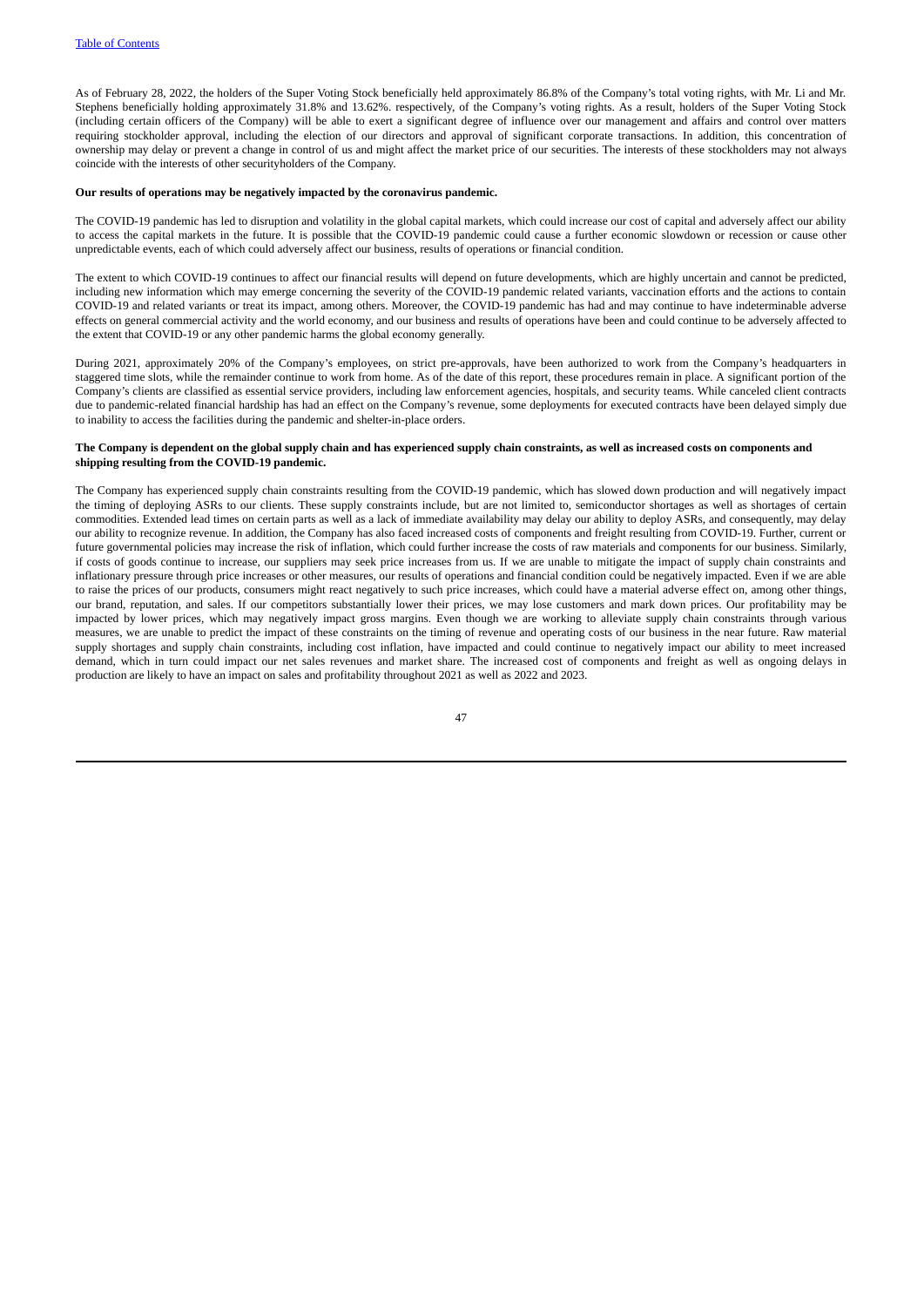# *Risks related to Ownership of our Class A Common Stock*

### **The Company may need to seek additional funds in the future.**

The Company has projected operating losses and negative cash flows for the foreseeable future. We believe that the proceeds of the offering that closed on January 26, 2022, together with our cash and cash equivalent balances, cash generated through our agreement with Dimension Funding, and borrowings will be adequate to meet our liquidity needs and capital expenditure requirements for at least the next 12 months. Since the maximum offering amount was not raised, we may require additional funds to maintain our operations and respond to business challenges and opportunities, including the need to develop new products or enhance our existing products, enhance our operating infrastructure or acquire complementary businesses and technologies. Accordingly, we may need to engage in subsequent equity or debt financings to secure additional funds. If we raise additional funds through further issuances of equity or convertible debt securities, our existing stockholders could suffer significant dilution, and any new equity securities we issue could have rights, preferences and privileges superior to those of holders of our existing capital stock. Any debt financing secured by us in the future could involve restrictive covenants relating to our capital raising activities and other financial and operational matters, which may make it more difficult for us to obtain additional capital and to pursue business opportunities. Such financing could also require us to pledge assets as security for borrowings. If we were to leverage our business by incurring significant debt, we may be required to devote a substantial portion of our cash flow to service that indebtedness. This could require us to modify our business plan, for example, by delaying the expansion of our business. If we are unable to obtain adequate financing or financing on terms satisfactory to us, the Company may have to significantly reduce its operations or delay, scale back or discontinue the development of one or more of its platforms, seek alternative financing arrangements, declare bankruptcy or terminate its operations entirely.

# We listed our Class A Common Stock on Nasdaq Global Market (Nasdaq) but may not succeed or be able to satisfy continued listing requirements of **Nasdaq to maintain a listing of our Class A Common Stock.**

While our Class A Common Stock was listed on Nasdaq, we must meet certain financial and liquidity criteria to maintain such a listing. If we fail to meet any of Nasdaq's listing standards, our Class A Common Stock may be delisted. In addition, our board of directors may determine that the cost of maintaining our listing on a national securities exchange outweighs the benefits of such a listing. A delisting of our Class A Common Stock from Nasdaq may materially impair our stockholders' ability to buy and sell our Class A Common Stock and could have an adverse effect on the market price of, and the efficiency of the trading market for, our common stock. In addition, the delisting of our common stock could significantly impair our ability to raise capital.

#### **Our stock price may be volatile.**

The market price of our Class A Common Stock is likely to be thinly traded, highly volatile and could fluctuate widely in price in response to various factors, many of which are beyond our control, including the following:

- Changes to the physical security and technology industries;
- We may not be able to compete successfully against current and future competitors;
- Competitive pricing pressures;
- Additions or departures of key personnel;
- Additional sales of our Class A Common Stock and other securities;
- Our ability to execute our business plan:
- Operating results that fall below expectations:
- Loss of any strategic relationship;
- Continued access to working capital funds; and
- Economic and other external factors; and
- The threat of terrorism, geopolitical tensions, and general disruptions in the global economy, including the impacts of military action, financial and economic sanctions, and increasing geopolitical tensions related to the ongoing conflict between Russia and Ukraine.

In addition, the securities markets have from time to time experienced significant price and volume fluctuations that are unrelated to the operating performance of particular companies. These market fluctuations may also materially and adversely affect the market price of our Class A Common Stock. As a result, you may be unable to resell your shares at a desired price.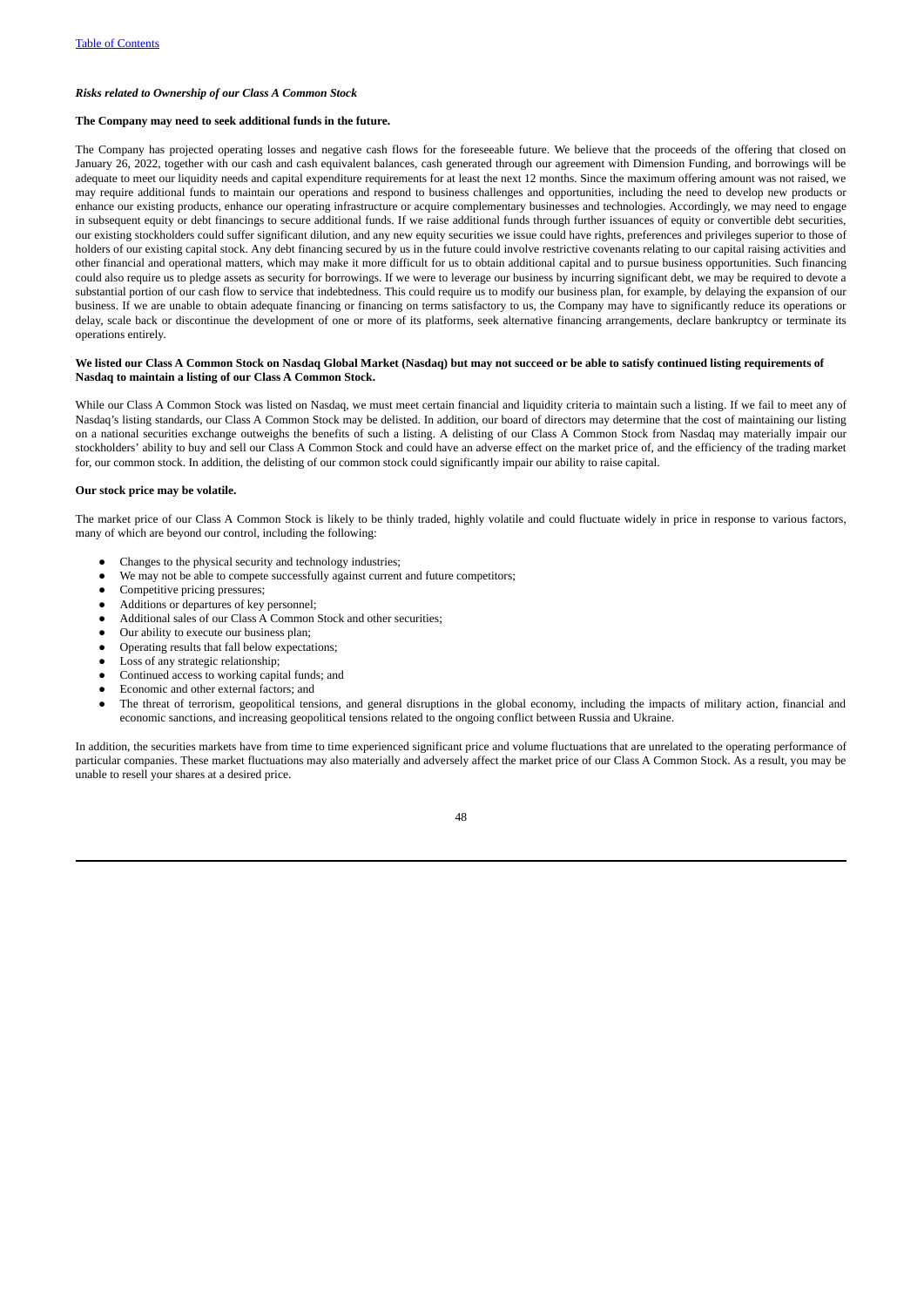# We have not paid cash dividends in the past and do not expect to pay dividends in the future. Any return on investment may be limited to the value of **our Class A Common Stock.**

We have never paid cash dividends on our equity securities and do not anticipate doing so in the foreseeable future. The payment of any dividends on our Class A Common Stock will depend on earnings, financial condition and other business and economic factors affecting us at such time as our board of directors may consider relevant. If we do not pay dividends, our Class A Common Stock may be less valuable because a return on your investment will only occur if our stock price appreciates.

### If financial securities industry analysts do not publish research reports on us, or publish unfavorable reports on us, then the market price and market **trading volume of our common stock could be negatively affected.**

Any trading market for our Class A Common Stock will be influenced in part by any research reports that financial securities industry analysts publish about us or our business. We do not currently have and may not obtain any future research coverage by securities industry analysts. In the event we are covered by analysts, and one or more of such analysts downgrade our securities, or otherwise reports on us unfavorably, or discontinues coverage on us, the market price and market trading volume of our common stock could be negatively affected.

### We expect to raise additional capital through equity and/or debt offerings and to provide our employees with equity incentives. Therefore, your **ownership interest in the Company is likely to continue to be diluted and subordinated.**

In order to fund future growth and development, the Company will likely need to raise additional funds in the future by offering shares of its preferred stock and/or other classes of equity or debt that convert into shares of preferred or common stock, any of which offerings would dilute the ownership percentage of our current stockholders. Furthermore, if and when the Company raises debt or issues preferred stock, the holders of the debt will have priority over holders of common and preferred stock, and holders of preferred stock will have priority over holders of common stock, and the Company may accept terms that restrict its ability to incur more debt.

## Future issuances of debt securities, which would rank senior to our common stock upon our bankruptcy or liquidation, and future issuances of preferred stock, which would rank senior to our common stock for the purposes of dividends and liquidating distributions, may adversely affect the level of return **you may be able to achieve from an investment in our common stock***.*

In the future, we may attempt to increase our capital resources by offering debt securities. Upon bankruptcy or liquidation, holders of our debt securities, and lenders with respect to other borrowings we may make, would receive distributions of our available assets prior to any distributions being made to holders of our common stock. Moreover, if we issue additional preferred stock, the holders of such preferred stock, together with current holders of Preferred Stock who choose not to convert their shares to common stock, could be entitled to preferences over holders of common stock in respect of the payment of dividends and the payment of liquidating distributions. Because our decision to issue debt or preferred securities in any future offering, or borrow money from lenders, will depend in part on market conditions and other factors beyond our control, we cannot predict or estimate the amount, timing or nature of any such future offerings or borrowings. Holders of our Class A Common Stock must bear the risk that any future offerings we conduct or borrowings we make may adversely affect the level of return they may be able to achieve from an investment in our common stock.

### Because of our status as an emerging growth company, you will not be able to depend on any attestation from our independent registered public **accounting firm as to our internal control over financial reporting for the foreseeable future.**

Our independent registered public accounting firm will not be required to attest to the effectiveness of our internal control over financial reporting pursuant to Section 404 of the Sarbanes-Oxley Act until the later of the year following our first annual report required to be filed with the Commission or the date we are no longer an "emerging growth company" as defined in the JOBS Act. Accordingly, you will not be able to depend on any attestation concerning our internal control over financial reporting from our independent registered public accounting firm for the foreseeable future.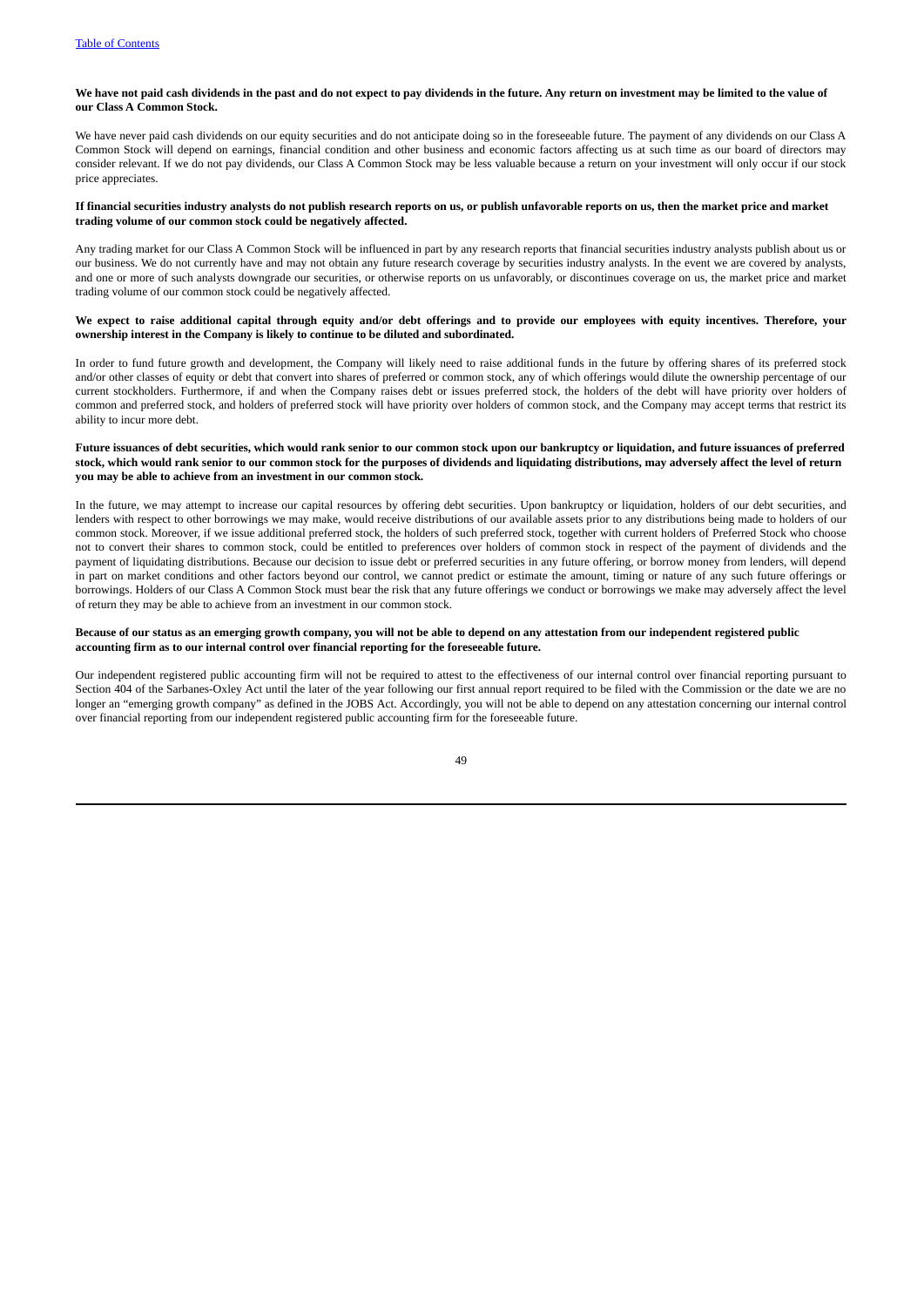# We have incurred and will continue to incur increased costs as a result of operating as a listed public company and our management will be required to **devote substantial time to new compliance initiatives and corporate governance practices.**

As a listed public company, and particularly in the future when we are no longer an "emerging growth company," we will incur significant legal, accounting and other expenses that we have not incurred in the past. The Sarbanes-Oxley Act, the Dodd-Frank Wall Street Reform and Consumer Protection Act, the listing requirements of Nasdaq and other applicable securities rules and regulations impose various requirements on public companies. Our management and other personnel will need to devote a substantial amount of time to compliance with these requirements. Moreover, these rules and regulations will increase our legal and financial compliance costs and will make some activities more time-consuming and costly. For example, we expect that these rules and regulations may make it more difficult and more expensive for us to obtain directors' and officers' liability insurance, which could make it more difficult for us to attract and retain qualified members of our board of directors. We cannot predict or estimate the amount of additional costs we will incur as a listed public company or the timing of such costs.

# Substantial future sales of our Class A Common Stock, or the perception in the public markets that these sales may occur, may depress our stock price.

Sales of substantial amounts of our Class A Common Stock in the public market, or the perception that these sales could occur, could adversely affect the price of our Class A Common Stock and could impair our ability to raise capital through the sale of additional shares. As of March 4, 2022, we have 23,716,098 shares of Class A Common Stock outstanding. Outstanding shares of Class A Common Stock are freely tradable without restriction under the Securities Act. Furthermore, holders of our preferred stock have the option to convert their shares of preferred stock into shares of our common stock. Non-affiliated holders of our Series m Preferred Stock and Series S Preferred Stock who purchased in one of our previous Regulation A offerings who have not converted their shares to Class A Common Stock prior to September 30, 2021 had the right at that date to convert their shares into a total of approximately 7,590,356 shares of Class A Common Stock that will be freely tradeable upon issuance to the holders. Restricted securities may not be sold in the public market unless the sale is registered under the Securities Act or an exemption from registration is available.

All of our shares of common stock may be sold in the public market by existing stockholders following the expiration of the applicable lock-up period, subject to applicable limitations imposed under federal securities laws.

We intend to file one or more registration statements on Form S-8 under the Securities Act to register all shares of Class A Common Stock issued or issuable upon exercise of outstanding options under our stock plans. Any such Form S-8 registration statements will automatically become effective upon filing. Accordingly, shares registered under such registration statements will be available for sale in the open market following the expiration of the applicable lock-up period. We expect that the initial registration statement on Form S-8 will cover shares of our Class A Common Stock.

In the future, we may also issue additional securities if we need to raise capital, which could constitute a material portion of our then-outstanding shares of common stock.

# Subsequent offerings or potential recapitalizations of the Company's capital stock below the offering price or on terms better than the Shares may adversely affect the price per Share and may make it difficult for the Company to continue to sell Shares or other equity or debt securities.

If the Company makes one or more subsequent offerings or recapitalizations of its capital stock or debt at a price below the offering price or on terms otherwise better than those of the Shares, it could potentially create a benchmark price below the offering price and could proportionately reduce the relative attractiveness of the Shares to investors or could otherwise adversely impact the ability of the Company to sell the Shares or other equity or debt securities. This may in turn impact on the rights of the securities and could adversely affect the price per share of the Company's Class A Common Stock and may make it difficult for the Company to continue to sell Shares or other equity or debt securities.

### <span id="page-49-0"></span>**Item 2. Unregistered Sales of Equity Securities and Use of Proceeds**

None.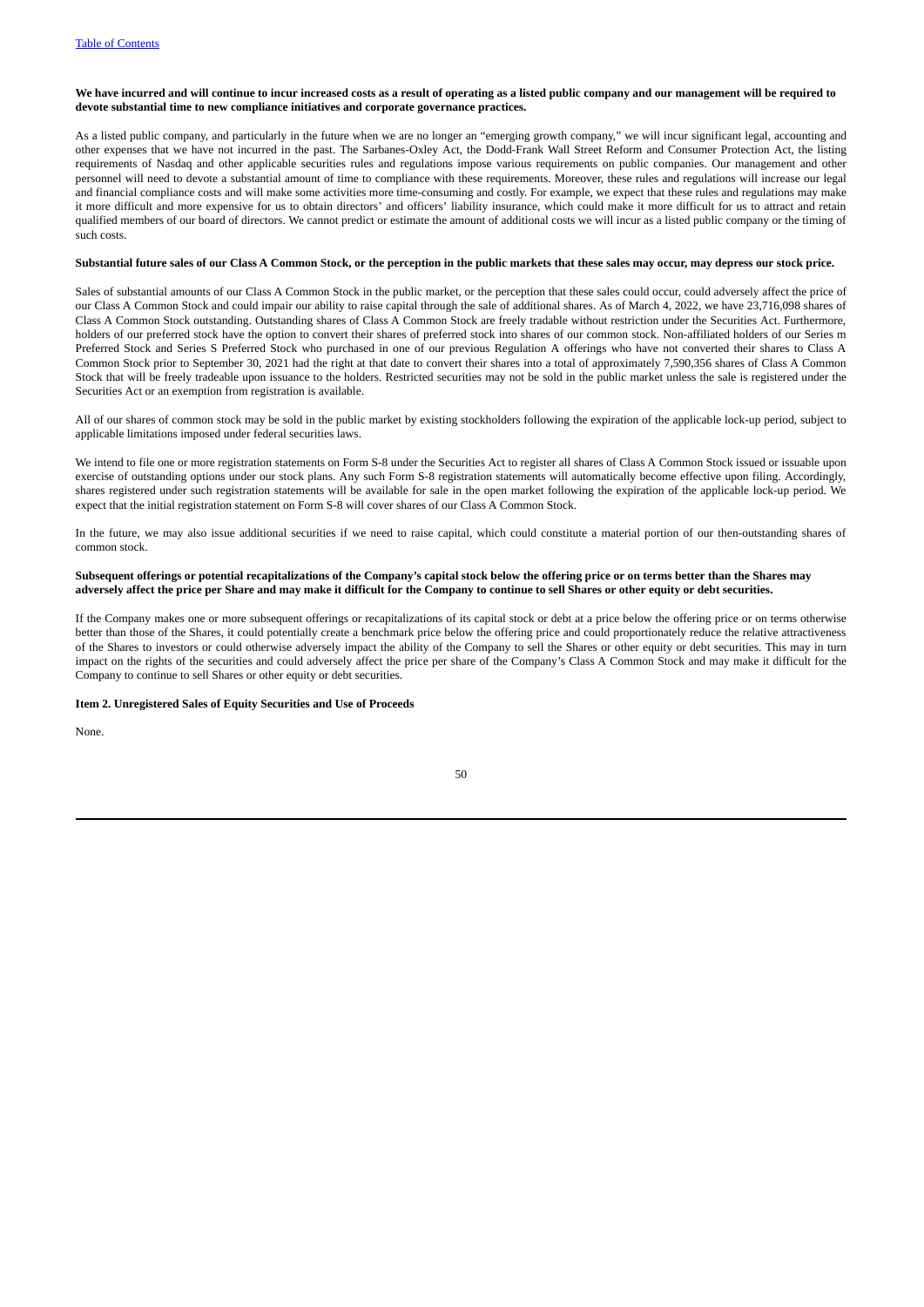# <span id="page-50-0"></span>**Item 3. Defaults Upon Senior Securities**

Not applicable.

# <span id="page-50-1"></span>**Item 4. Mine Safety Disclosures**

None.

# <span id="page-50-2"></span>**Item 5. Other Information**

None.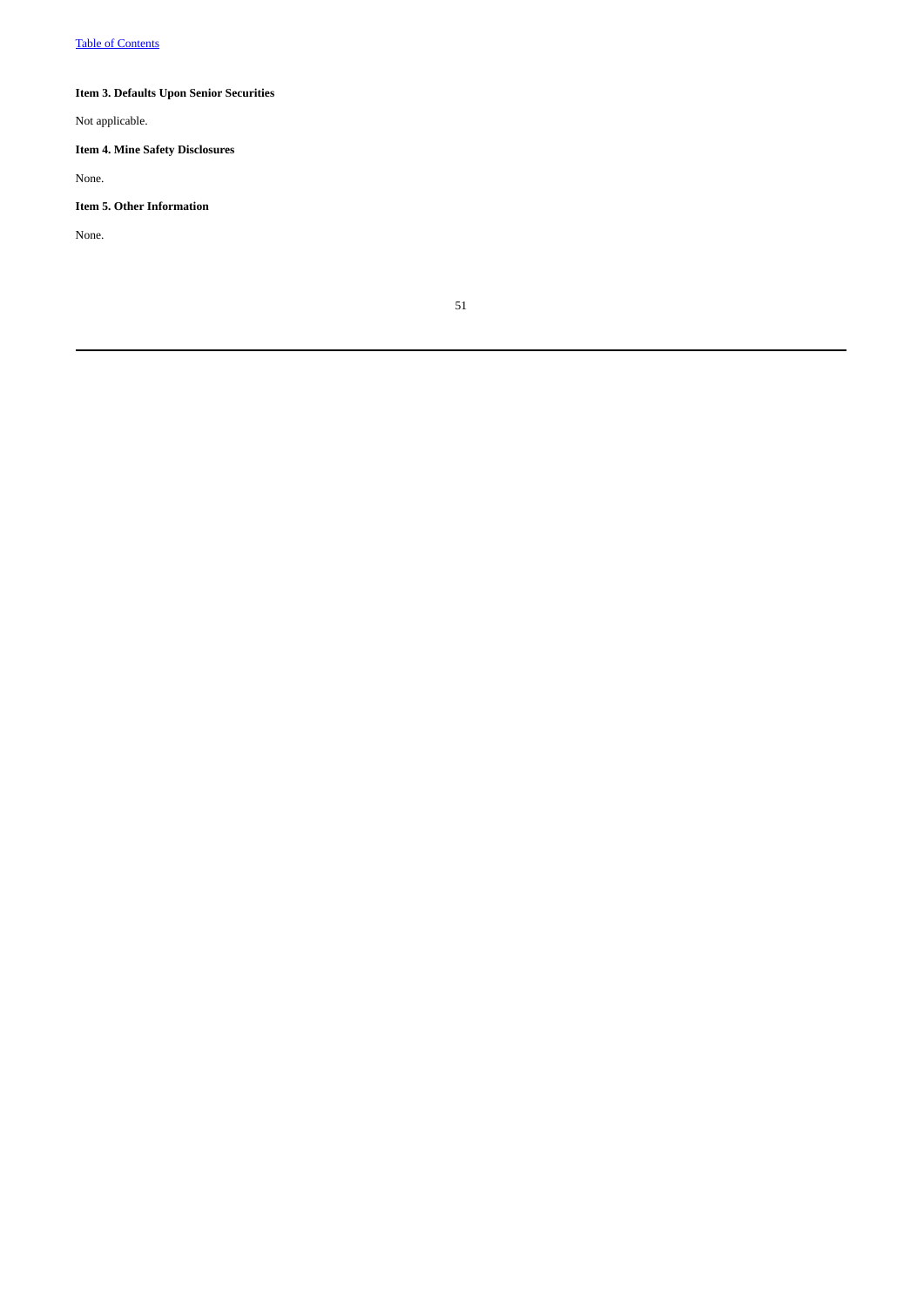# <span id="page-51-0"></span>**Item 6. Exhibits**

| Exhibit<br>No.       | <b>Description</b>                                                                                                                                                                                                |
|----------------------|-------------------------------------------------------------------------------------------------------------------------------------------------------------------------------------------------------------------|
| 3.1                  | Amended and Restated Certificate of Incorporation (incorporated by reference to Exhibit 2.1 to Knightscope, Inc.'s Regulation A Offering<br>Statement on Form 1-A (File No. 024-11004)).                          |
| 3.2                  | Bylaws (incorporated by reference to Exhibit 2.2 to Knightscope, Inc.'s Regulation A Offering Statement on Form 1-A (File No. 024-11004)).                                                                        |
| $31.1+$              | Certification of Chief Executive Officer pursuant to Rule 13a-14(a) or Rule 15d-14(a) of the Securities Exchange Act of 1934, as amended, as<br>adopted pursuant to Section 302 of the Sarbanes-Oxley Act of 2002 |
| $31.2+$              | Certification of Chief Financial Officer pursuant to Rule 13a-14(a) or Rule 15d-14(a) of the Securities Exchange Act of 1934, as amended, as<br>adopted pursuant to Section 302 of the Sarbanes-Oxley Act of 2002 |
| $32.1+$              | Certification of Chief Executive Officer pursuant to 18 U.S.C. Section 1350, as adopted pursuant to Section 906 of the Sarbanes-Oxley Act of<br>2002                                                              |
| $32.2+$              | Certification of Chief Financial Officer pursuant to 18 U.S.C. Section 1350, as adopted pursuant to Section 906 of the Sarbanes-Oxley Act of 2002                                                                 |
| 101.INS+             | XBRL Instance Document – the instance document does not appear in the Interactive Data File because its XBRL tags are embedded within the<br>Inline XBRL document                                                 |
| 101.SCH+             | XBRL Taxonomy Extension Schema Document                                                                                                                                                                           |
| 101.CAL+             | XBRL Taxonomy Extension Calculation Linkbase Document                                                                                                                                                             |
| 101.DEF <sup>+</sup> | XBRL Taxonomy Extension Definition Linkbase Document                                                                                                                                                              |
| 101.LAB+             | XBRL Taxonomy Extension Label Linkbase Document                                                                                                                                                                   |
| 101.PRE+             | XBRL Taxonomy Extension Presentation Linkbase Document                                                                                                                                                            |
| 104+                 | Cover Page Interactive Data File (formatted in Inline XBRL and contained in Exhibit 101)                                                                                                                          |

† Filed herewith.

+ Furnished herewith.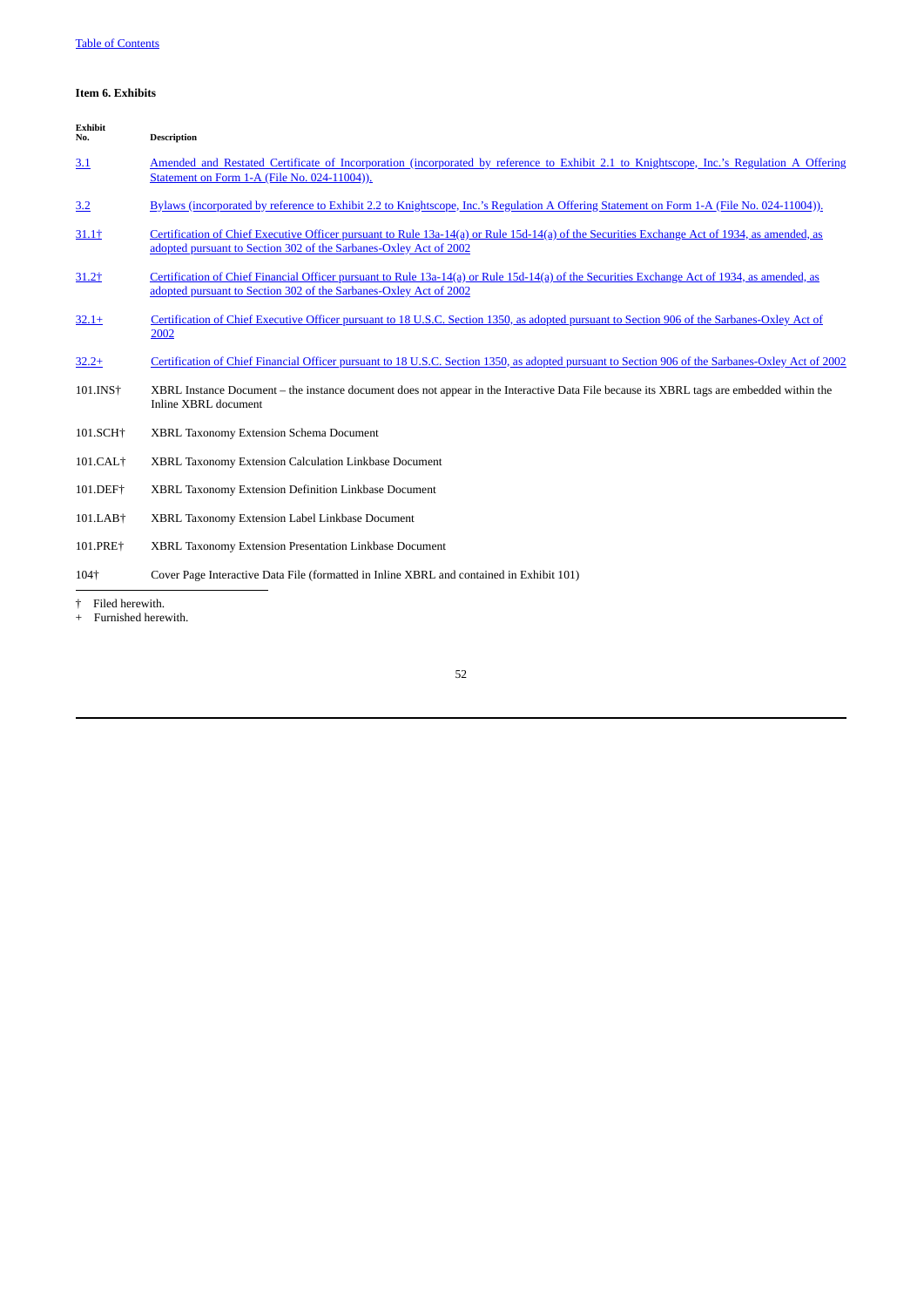# **SIGNATURES**

<span id="page-52-0"></span>Pursuant to the requirements of the Securities Exchange Act of 1934, the registrant has duly caused this report to be signed on its behalf by the undersigned thereunto, duly authorized.

Date: March 14, 2022

# **KNIGHTSCOPE, INC.**

| By:    | /s/ William Santana Li                            |
|--------|---------------------------------------------------|
| Name:  | William Santana Li                                |
| Title: | Chairman and Chief Executive Officer              |
|        | (Principal Executive Officer)                     |
| By:    | /s/ Mallorie Burak                                |
| Name:  | Mallorie Burak                                    |
| Title: | Executive Vice President, Chief Financial Officer |

(Principal Financial Officer)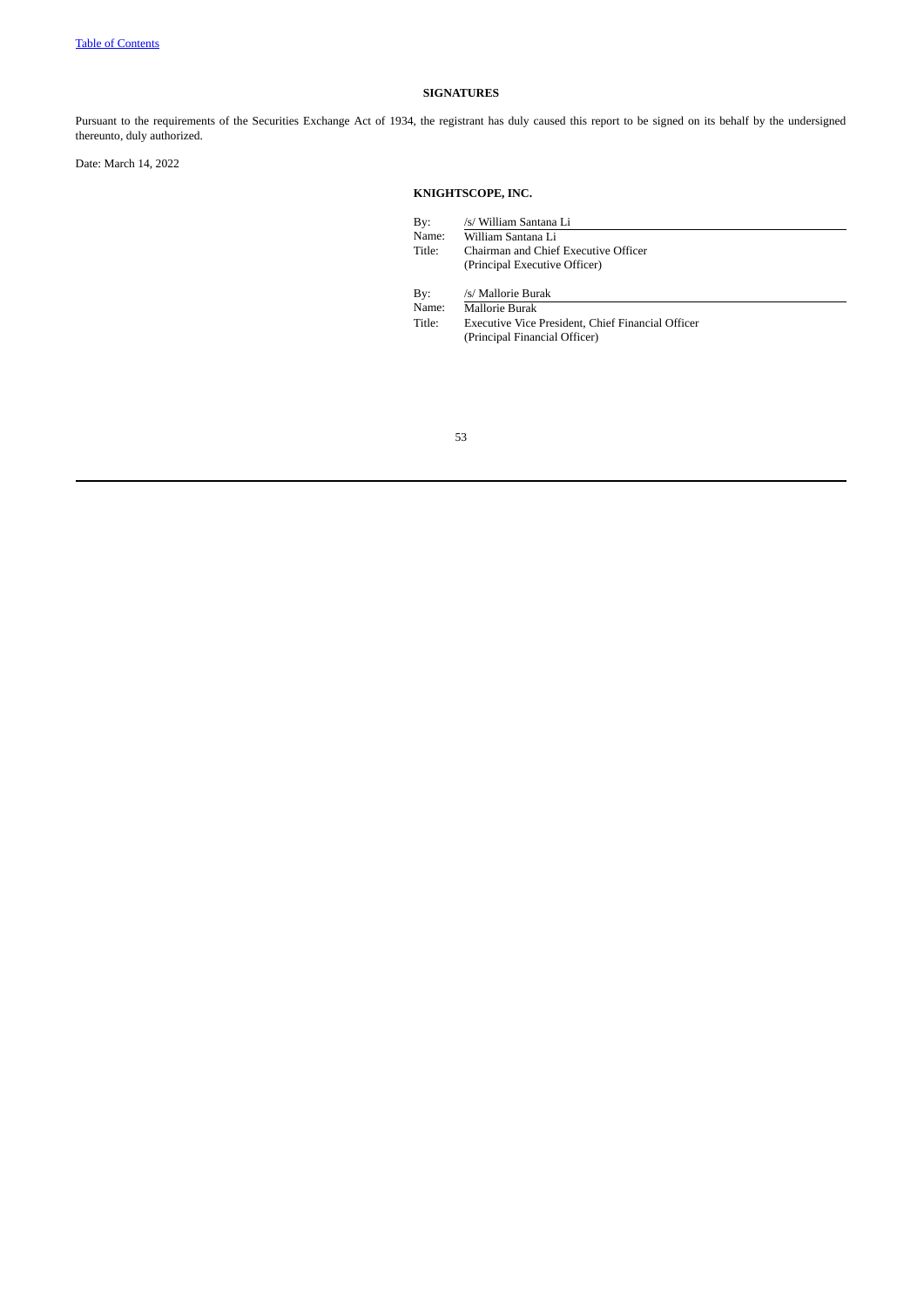# **CERTIFICATION OF CHIEF EXECUTIVE OFFICER PURSUANT TO SECTION 302 OF THE SARBANES-OXLEY ACT OF 2002**

<span id="page-53-0"></span>I, William Santana Li, certify that:

- 1. I have reviewed this quarterly report on Form 10-Q of Knightscope, Inc.;
- 2. Based on my knowledge, this report does not contain any untrue statement of a material fact or omit to state a material fact necessary to make the statements made, in light of the circumstances under which such statements were made, not misleading with respect to the period covered by this report;
- 3. Based on my knowledge, the financial statements, and other financial information included in this report, fairly present in all material respects the financial condition, results of operations and cash flows of the registrant as of, and for, the periods presented in this report;
- 4. The registrant's other certifying officer(s) and I are responsible for establishing and maintaining disclosure controls and procedures (as defined in Exchange Act Rules 13a-15(e) and 15d-15(e)) and internal control over financial reporting (as defined in Exchange Act Rules 13a-15(f) and 15d-15(f)) for the registrant and have:
	- a. Designed such disclosure controls and procedures, or caused such disclosure controls and procedures to be designed under our supervision, to ensure that material information relating to the registrant, including its consolidated subsidiaries, is made known to us by others within those entities, particularly during the period in which this report is being prepared;
	- b. Designed such internal control over financial reporting, or caused such internal control over financial reporting to be designed under our supervision, to provide reasonable assurance regarding the reliability of financial reporting and the preparation of financial statements for external purposes in accordance with generally accepted accounting principles;
	- c. Evaluated the effectiveness of the registrant's disclosure controls and procedures and presented in this report our conclusions about the effectiveness of the disclosure controls and procedures, as of the end of the period covered by this report based on such evaluation; and
	- d. Disclosed in this report any change in the registrant's internal control over financial reporting that occurred during the registrant's most recent fiscal quarter (the registrant's fourth fiscal quarter in the case of an annual report) that has materially affected, or is reasonably likely to materially affect, the registrant's internal control over financial reporting; and
- 5. The registrant's other certifying officer(s) and I have disclosed, based on our most recent evaluation of internal control over financial reporting, to the registrant's auditors and the audit committee of the registrant's board of directors (or persons performing the equivalent functions):
	- a. All significant deficiencies and material weaknesses in the design or operation of internal control over financial reporting which are reasonably likely to adversely affect the registrant's ability to record, process, summarize and report financial information; and
	- b. Any fraud, whether or not material, that involves management or other employees who have a significant role in the registrant's internal control over financial reporting.

Dated: March 14, 2022 **By:** /s/ William Santana Li

Name: William Santana Li Title: Chief Executive Officer (Principal Executive Officer)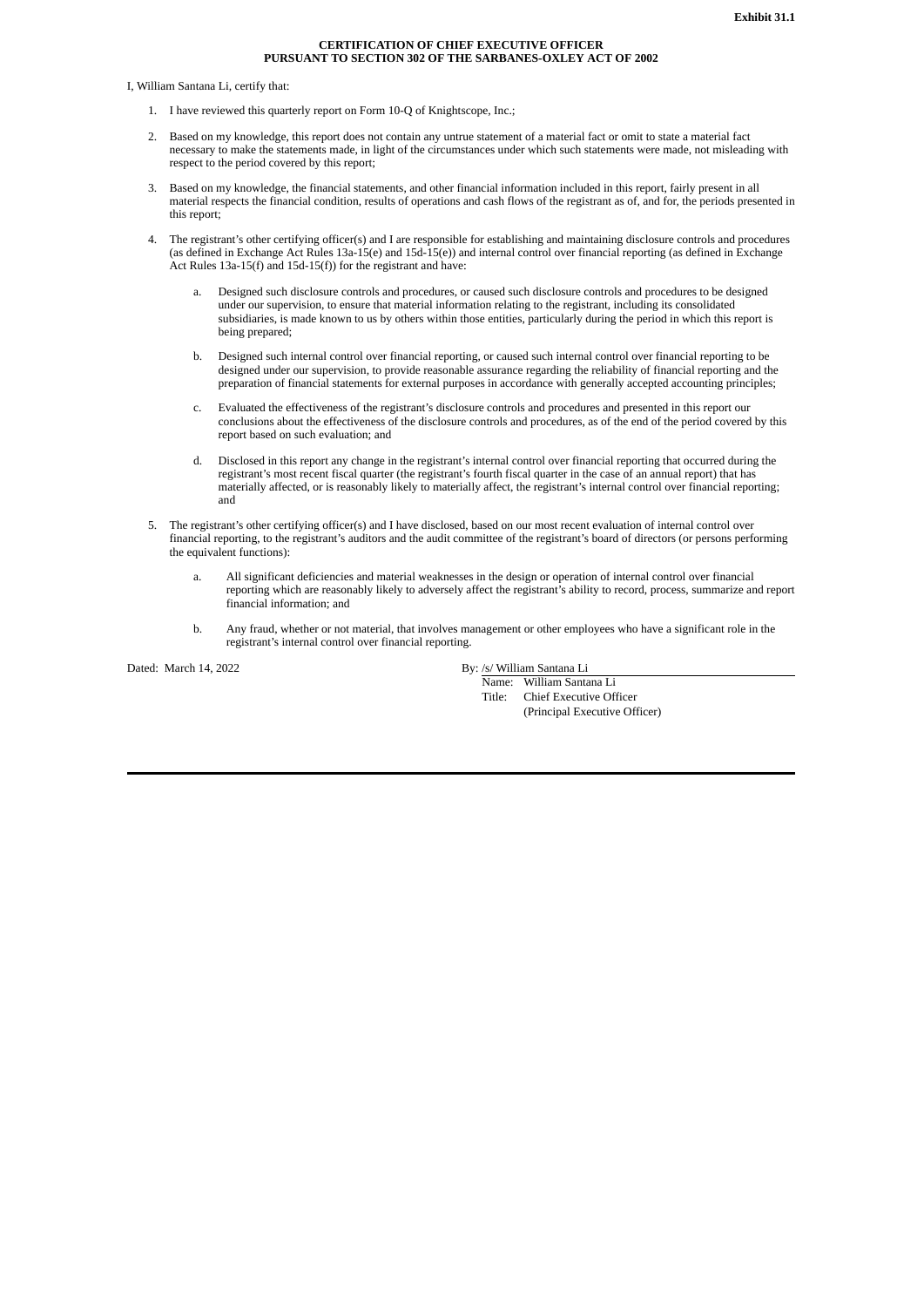# **CERTIFICATION OF CHIEF FINANCIAL OFFICER PURSUANT TO SECTION 302 OF THE SARBANES-OXLEY ACT OF 2002**

<span id="page-54-0"></span>I, Mallorie Burak, certify that:

- 1. I have reviewed this quarterly report on Form 10-Q of Knightscope, Inc.;
- 2. Based on my knowledge, this report does not contain any untrue statement of a material fact or omit to state a material fact necessary to make the statements made, in light of the circumstances under which such statements were made, not misleading with respect to the period covered by this report;
- 3. Based on my knowledge, the financial statements, and other financial information included in this report, fairly present in all material respects the financial condition, results of operations and cash flows of the registrant as of, and for, the periods presented in this report;
- 4. The registrant's other certifying officer(s) and I are responsible for establishing and maintaining disclosure controls and procedures (as defined in Exchange Act Rules 13a-15(e) and 15d-15(e)) and internal control over financial reporting (as defined in Exchange Act Rules 13a-15(f) and 15d-15(f)) for the registrant and have:
	- a. Designed such disclosure controls and procedures, or caused such disclosure controls and procedures to be designed under our supervision, to ensure that material information relating to the registrant, including its consolidated subsidiaries, is made known to us by others within those entities, particularly during the period in which this report is being prepared;
	- b. Designed such internal control over financial reporting, or caused such internal control over financial reporting to be designed under our supervision, to provide reasonable assurance regarding the reliability of financial reporting and the preparation of financial statements for external purposes in accordance with generally accepted accounting principles;
	- c. Evaluated the effectiveness of the registrant's disclosure controls and procedures and presented in this report our conclusions about the effectiveness of the disclosure controls and procedures, as of the end of the period covered by this report based on such evaluation; and
	- d. Disclosed in this report any change in the registrant's internal control over financial reporting that occurred during the registrant's most recent fiscal quarter (the registrant's fourth fiscal quarter in the case of an annual report) that has materially affected, or is reasonably likely to materially affect, the registrant's internal control over financial reporting; and
- 5. The registrant's other certifying officer(s) and I have disclosed, based on our most recent evaluation of internal control over financial reporting, to the registrant's auditors and the audit committee of the registrant's board of directors (or persons performing the equivalent functions):
	- a. All significant deficiencies and material weaknesses in the design or operation of internal control over financial reporting which are reasonably likely to adversely affect the registrant's ability to record, process, summarize and report financial information; and
	- b. Any fraud, whether or not material, that involves management or other employees who have a significant role in the registrant's internal control over financial reporting.

Dated: March 14, 2022 By: /s/ Mallorie Burak

Name: Mallorie Burak Title: EVP, Chief Financial Officer (Principal Financial Officer)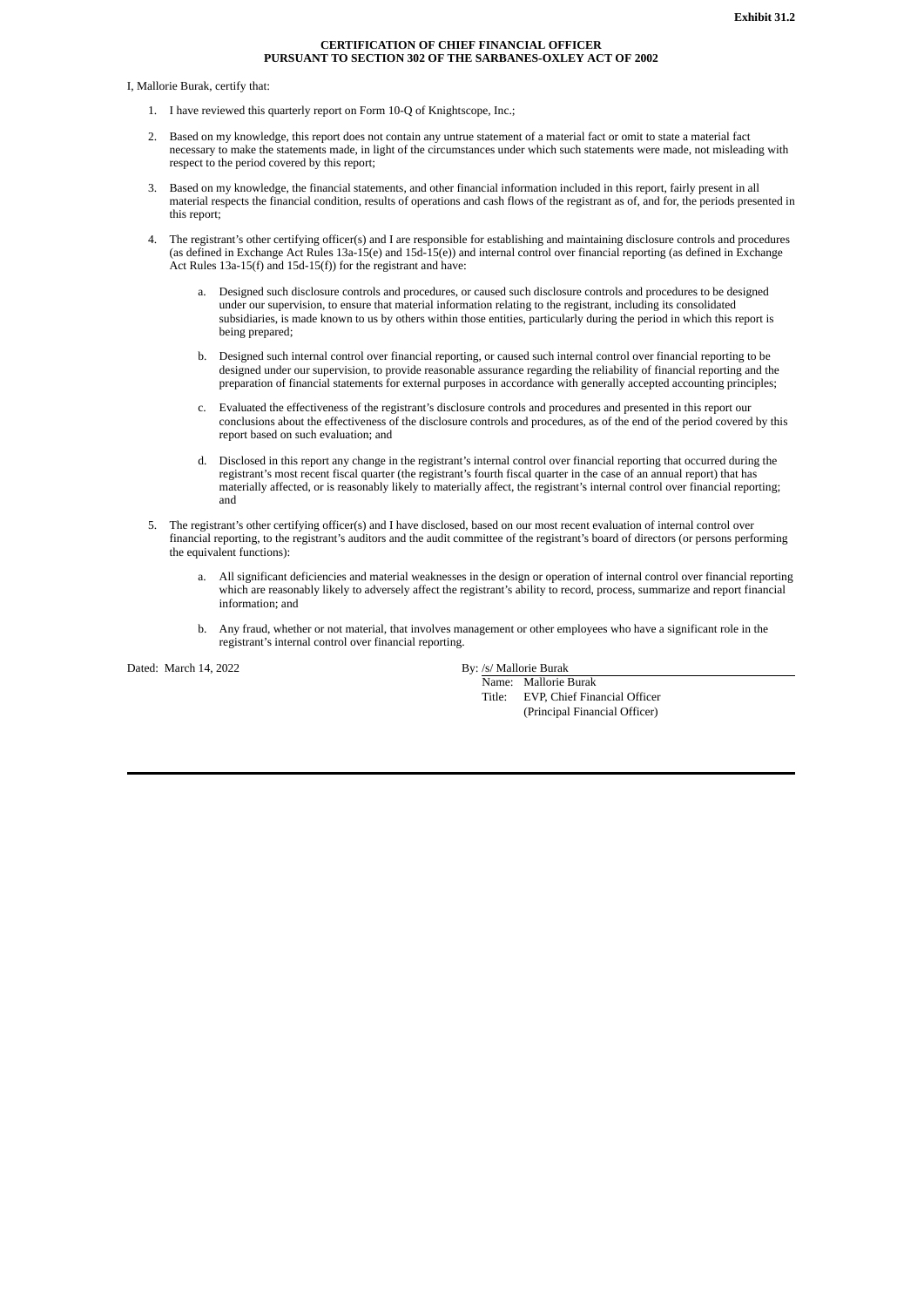# **CERTIFICATION PURSUANT TO 18 U.S.C. SECTION 350, AS ADOPTED PURSUANT TO SECTION 906 OF THE SARBANES-OXLEY ACT OF 2002**

<span id="page-55-0"></span>Pursuant to 18 U.S.C. § 1350, as created by Section 906 of the Sarbanes-Oxley Act of 2002, the undersigned officer of Knightscope, Inc. (the "Company") hereby certifies, to the best of my knowledge, that:

- (i) the accompanying Quarterly Report on Form 10-Q of the Company for the fiscal quarter ended September 30, 2021 (the "Report") fully complies with the requirements of Section 13(a) or Section 15(d), as applicable, of the Securities Exchange Act of 1934; and
- (ii) the information contained in the Report fairly presents, in all material respects, the financial condition and results of operations of the Company.

Dated: March 14, 2022 By: /s/ William Santana Li

Name: William Santana Li Title: Chief Executive Officer (Principal Executive Officer)